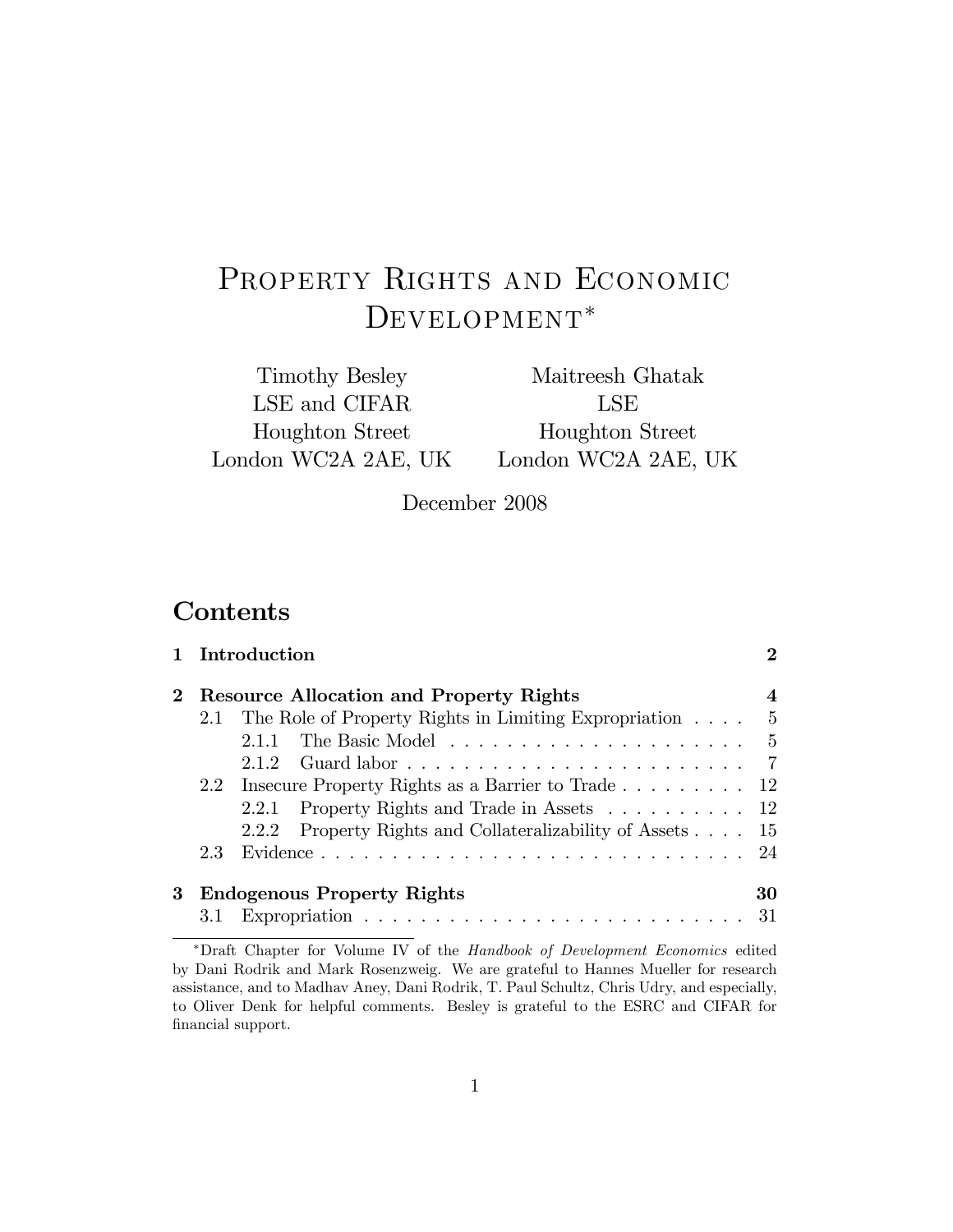|     |       | 4 Concluding Comments                                                     | 62  |
|-----|-------|---------------------------------------------------------------------------|-----|
|     | 3.2.3 | Empirical Regularities $\ldots \ldots \ldots \ldots \ldots \ldots 61$     |     |
|     |       |                                                                           |     |
|     | 3.2.2 |                                                                           |     |
|     | 3.2.1 |                                                                           |     |
| 3.2 |       |                                                                           |     |
|     |       | 3.1.11 Cross-Sectional Empirical Regularities                             | 54  |
|     |       | 3.1.10 Taxation and Expropriation $\ldots \ldots \ldots \ldots \ldots 52$ |     |
|     |       | Reputational Mechanisms $\ldots \ldots \ldots \ldots \ldots 51$           |     |
|     | 3.1.9 | Heterogeneous Producers and Collective vs Individual                      |     |
|     | 3.1.8 |                                                                           |     |
|     | 3.1.7 |                                                                           | 46  |
|     | 3.1.6 |                                                                           | 44  |
|     | 3.1.5 |                                                                           | 43  |
|     | 3.1.4 |                                                                           | -39 |
|     | 3.1.3 | No Commitment $\dots \dots \dots \dots \dots \dots \dots \dots$           | 38  |
|     | 3.1.2 |                                                                           | 34  |
|     | 311   |                                                                           | 32  |
|     |       |                                                                           |     |

# 1 Introduction

The improvement and extension of private property rights is a key aspect of the development process. Assumptions about well deÖned property rights underlie the core welfare results of economics concerning the role of competitive markets. Concerns about effective property rights are at the centre of the institutional approach to development economics, requiring an explicit departure from this frictionless world where property rights are well defined and enforced.

But property rights extension and enforcement is also a slogan which can be used carelessly and is often associated with an agenda now frequently referred to as "neo-liberal". To get beyond slogans, it is necessary to understand in detail how and why effective property rights matter  $-$  something which in many discussions is left unspecified. When unpacking these ideas, it quickly becomes clear that there are many important facets of property rights which go to the heart of how economies work and give incentives for individuals and firms to make productive investments.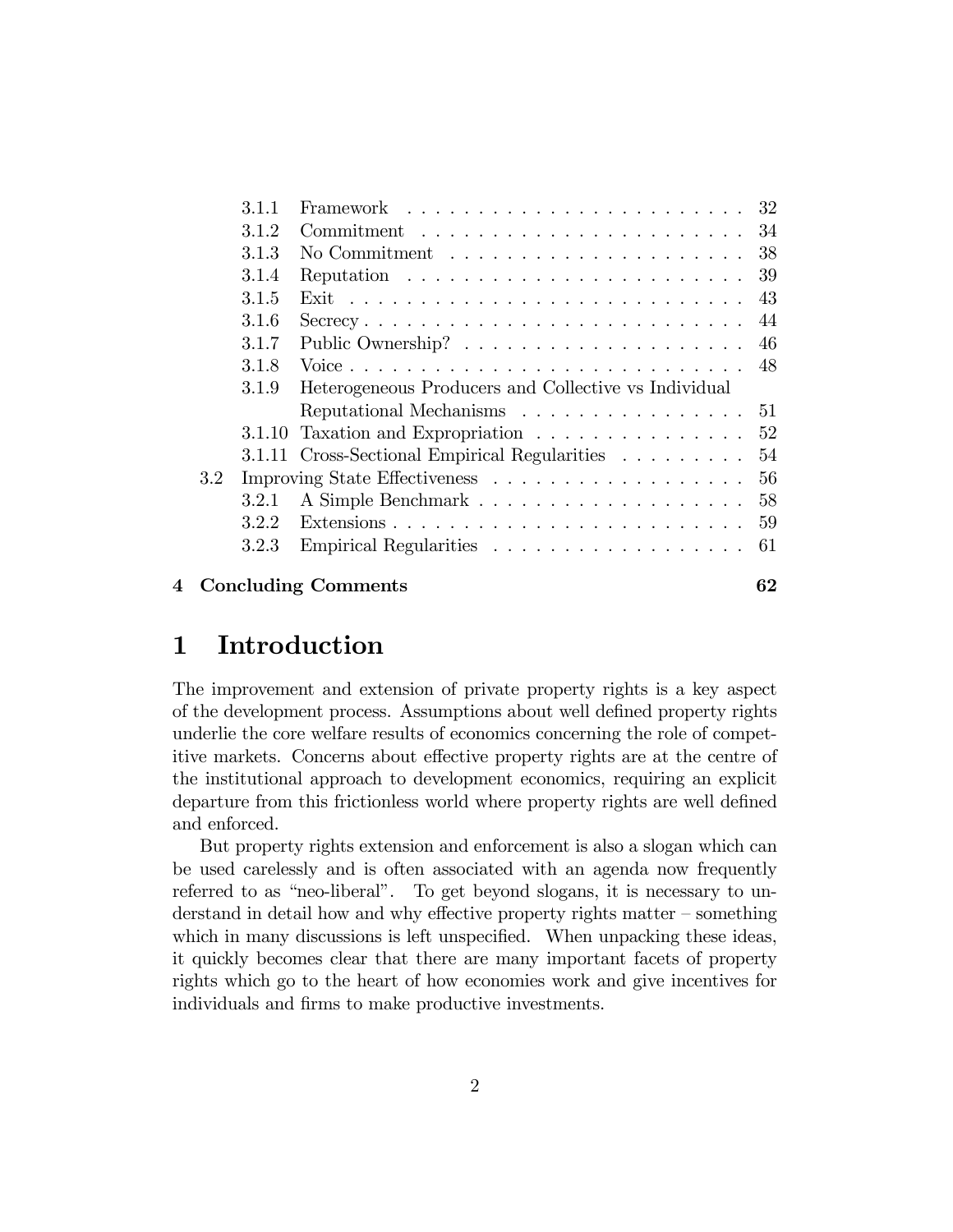This chapter develops a unified analytical framework, contributing to and drawing on the existing literature on the subject, to address two fundamental and inter-related questions concerning the relationship between property rights and economic activity. (i) What are the mechanisms through which property rights affect economic activity? (ii) What are the determinants of property rights? In each case, the aim of the chapter is to survey the main ideas in the Öeld rather than to review every theoretical and empirical contribution to it exhaustively.

Concerning the first question we emphasize three main aspects of how property rights affect economic activity. The first is expropriation risk  $\overline{\phantom{a}}$ insecure property rights imply that individuals may fail to realize the fruits of their investment and efforts. The second is failure to facilitate gains from  $trade - a productive economy requires that assets are used by those who can$ do so most productively and improvements in property rights facilitate this. The third is the use of property in supporting transactions. Modern market economies rely on collateral to support a variety of market transactions and improving property rights may increase productivity by enhancing such possibilities. We will explore these arguments and discuss some of the relevant empirical evidence.

Concerning the second question, the contribution of the chapter is to explore how systems of property rights are created and evolve over time. To understand this requires an appreciation of the gainers and losers from such rights and the institutions that shape the process by which rights are created and destroyed. Here, we look at lessons from history as well as contemporary experiences.<sup>1</sup>

Property rights refer to an individual's rights to use a good or an asset for consumption and income generation, and also the right to transfer it, such as in the form of gift or bequest. Income generation includes the right to enter into contract with other individuals (e.g., rent, pledge, mortgage), exchange or sales which involves transferring ownership rights permanently to another party.<sup>2</sup>

Property rights are always circumscribed - for example, the owner of a plot of land does not have the right to carry out illegal activities on it - and the nature of these restrictions depends on the political, legal, and enforcement

<sup>&</sup>lt;sup>1</sup>There is an overlap with the issues covered here and Baland, Moene and Robinson (2008).

<sup>&</sup>lt;sup>2</sup>See Barzel (1997) and Alchian and Demsetz (1972).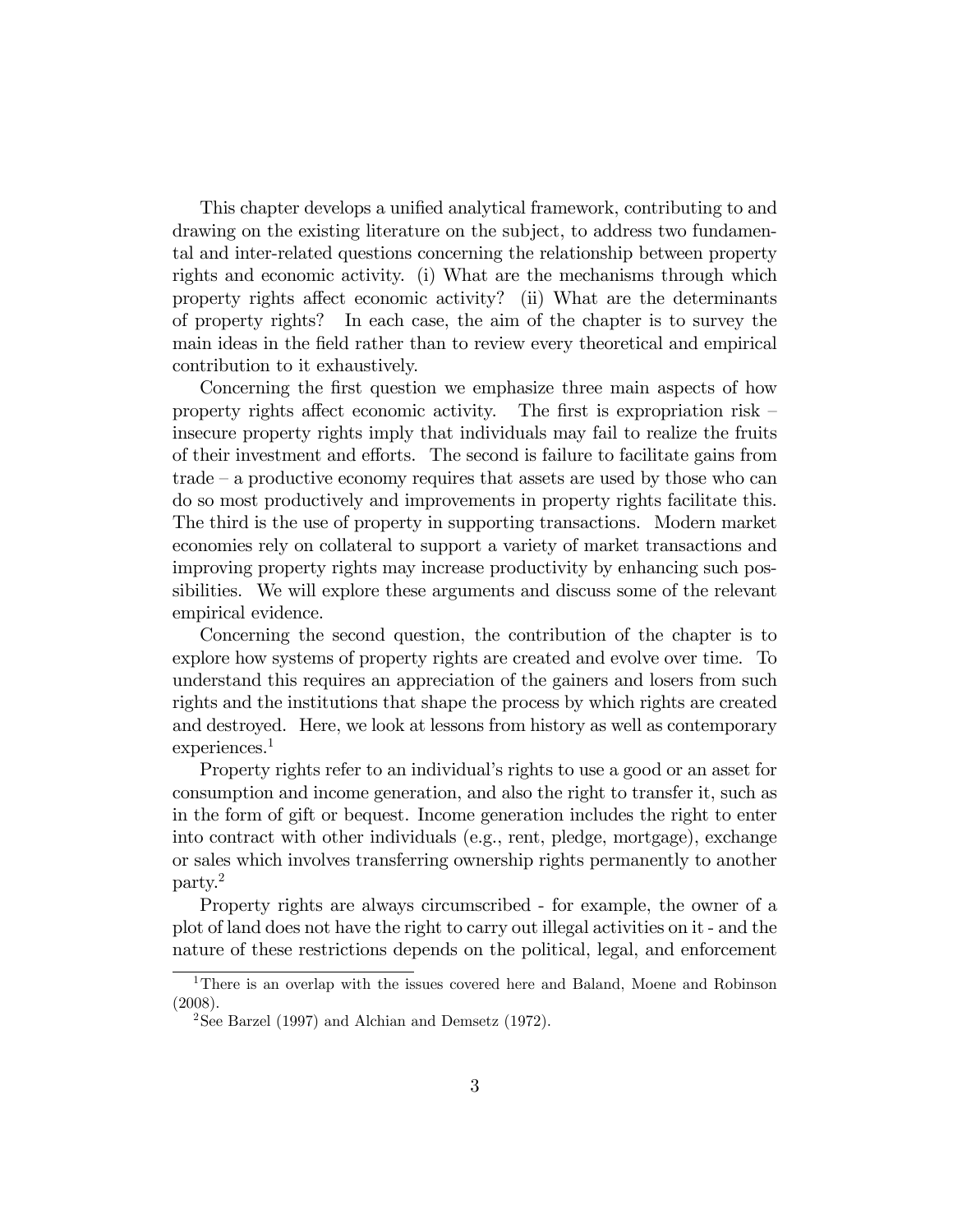system. A corollary of this is the idea that property rights convey *residual* rights of control over an object to the owner (Hart, 1995). These rights represent a source of freedom to the owner, i.e. to decide to do what he or she would like with the object subject to any constraints on the right.

By property rights we typically refer to *private* property rights a key feature of which is the right of the owner to exclude others from the use of the good or asset. However, other forms of property rights, such as communal property rights still exist in some societies, and have typically existed in the history of most market economies.<sup>3</sup> Also, in a common property environment, there are no private property rights as such, but there may be group rights. Property rights affect resource allocation by shaping the incentives of individuals to carry out productive activity involving the asset, undertake investments that maintain or enhance its value, and also, to trade or lease the asset for other uses.

This chapter is organized as follows. In section two, we take a microeconomic approach to studying how property rights affect resource allocation in theory. We use this approach as a basis for reviewing some of the empirical evidence on how property rights affect household behavior. We also review some general equilibrium implications of property rights improvements. Section three then discusses endogenous property rights. We look in detail at forces that shape expropriation risk. We also discuss investing resources to improve state effectiveness in improving property rights. Section four offers some concluding comments.

# 2 Resource Allocation and Property Rights

In this section, we examine in detail the key economic arguments about the economic role of property rights and how they affect productivity. We classify the various channels through which property rights affect efficiency of resource allocation under two broad categories: Örst, limiting expropriation, and second, facilitating market transactions. We will discuss both individual behavioral responses as well as general equilibrium implications.

<sup>3</sup>Changes in technology or demand that lead to a rise in the value of the asset are argued to be key drivers of emergence of private property rights (see North and Thomas, 1973).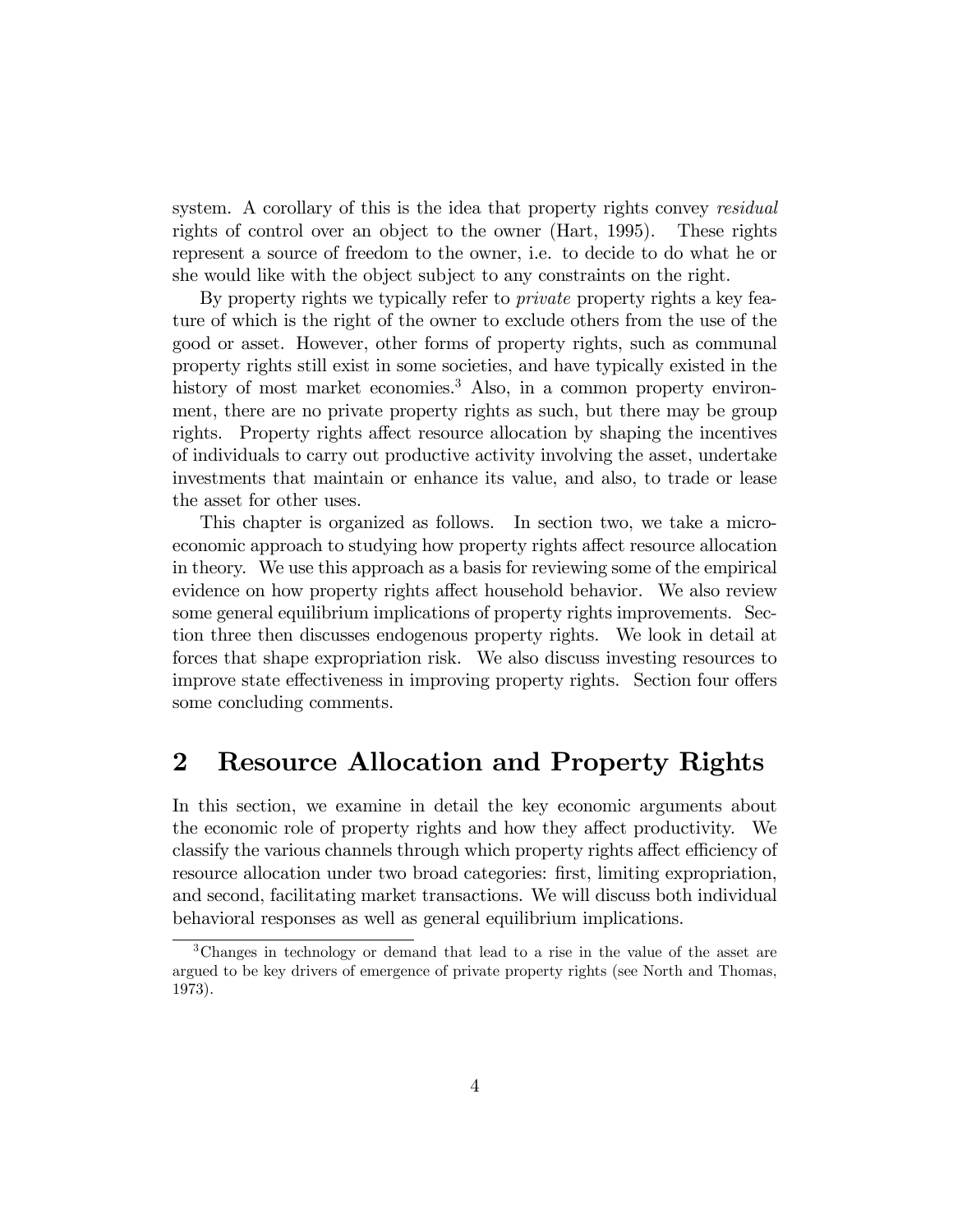## 2.1 The Role of Property Rights in Limiting Expropriation

#### 2.1.1 The Basic Model

We begin with a very simple set up which will allow us to illustrate a series of arguments very transparently. We begin by looking at a single producer economy. For the moment, we assume that there are no markets or any form of exchange. To fix ideas, think of this as a farmer who is endowed with a quantity of land.

We work with a very simple stochastic output model where the farmer commits effort (time)  $e \in [0, 1]$  of which he has an endowment  $\bar{e} \leq 1$ . This yields output A with probability  $\sqrt{e}$  and zero with probability  $1 - \sqrt{e}$ . Expected output  $y$  is therefore:

$$
y = A\sqrt{e}.
$$

In this single input setting, the farmer's decision is to choose his optimal level of e: Since there are no labor markets, this choice will be driven by his own disutility cost of supplying labor.

We assume that the farmer's utility function is linear in consumption  $(c)$ and leisure (l):

$$
u(c, l) = c + l.
$$

This formulation rules out income effects and risk aversion.

We assume that property rights are imperfect in the sense that there is an exogenously given probability  $\tau \in [0, 1]$  of expropriation. This could apply to the output that is produced, or the land which is needed to produce output. These are equivalent, so long as labor is a sunk input prior to whether or not there is going to be expropriation.<sup>4</sup>

Given this formulation, expected consumption is  $c = (1 - \tau)A\sqrt{e}$ . At this stage, we make no distinction between expropriation and taxation nor do we consider the choice of  $\tau$ . The implicit assumption, which we will make more precise later, is that there is an actor in the economy with coercive power which can be used to tax, confiscate or steal. In section  $3$ , we discuss the factors that determine the choice of  $\tau$ .

The producer selects e to maximize:

$$
(1 - \tau) A \sqrt{e} + \overline{e} - e
$$

<sup>&</sup>lt;sup>4</sup>In principle, this could even apply to labor, e.g., "forced" labor.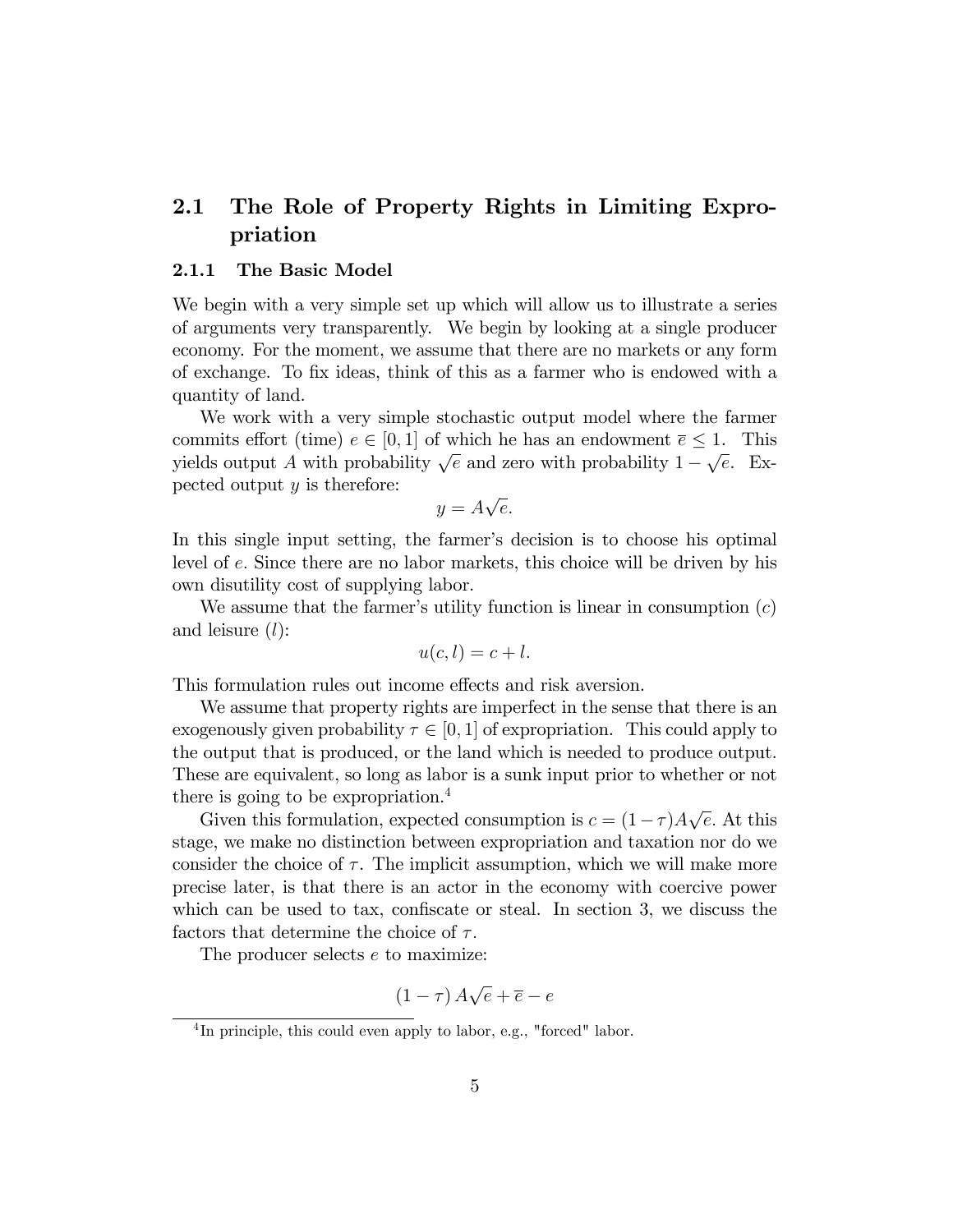subject to the constraint  $e \leq \overline{e}$ . The first-order condition for an interior solution is:

$$
\frac{(1-\tau)A}{2\sqrt{e}} = 1.
$$

The optimal choice of labor of the producer is therefore given by:

$$
e^* = \left[\frac{(1-\tau) A}{2}\right]^2.
$$

Since we require that  $e \leq 1$ , we assume throughout that  $A \leq 2$ . Correspondingly, (expected) gross output is  $y(\tau) = \frac{(1-\tau)A^2}{2}$ , and the producer's net surplus (taking into account the cost of e) is given by  $\pi(\tau) = \left[\frac{(1-\tau)A}{2}\right]$  $\Big]^2 + \overline{e}.$ Using this, we have the following observation:

#### **Result 2.1** Labor supply, output and profits are strictly decreasing in  $\tau$ .

This is really only like a standard model in which taxes create a disincentive to commit effort. In this risk neutral setting, it also does not matter whether  $\tau$  is a fixed or known proportion of output, as with a tax or a probability of full expropriation of all output. This result underpins the standard "security" argument in favour of property rights which allow lower  $\tau$ <sup>5</sup>. The same logic would extend to other inputs such as fertilizer or land improvements.

There are three key assumptions that drive this result. First, the input is sunk before the farmer knows whether there is going to be expropriation or not. Second, more efficient instruments for transfer are not available. Therefore as with any form of outcome-contingent transfer policy, there is a standard disincentive effect. A lump-sum tax or a "profit-tax" would benefit both the farmer and the coercive authority. $6$  Third, the resource-endowment constraint (here, labor) is not binding.

To explore the importance of the latter, suppose that the resource constraint is binding, i.e.  $e^* = \overline{e}$ . In this case, gross output is  $A\sqrt{\overline{e}}$ , and the producer's net surplus is  $(1 - \tau) A \sqrt{\overline{e}}$ . At this corner solution, marginal changes in  $\tau$  have only distributional implications: labor supply and gross output are unaffected.

<sup>&</sup>lt;sup>5</sup>This is one of the three arguments for secure property rights studied in Besley (1995).

<sup>&</sup>lt;sup>6</sup>The natural question is, given this deadweight loss why does this form of imperfection in property rights exist. We will examine this question in detail when we endogenize  $\tau$ .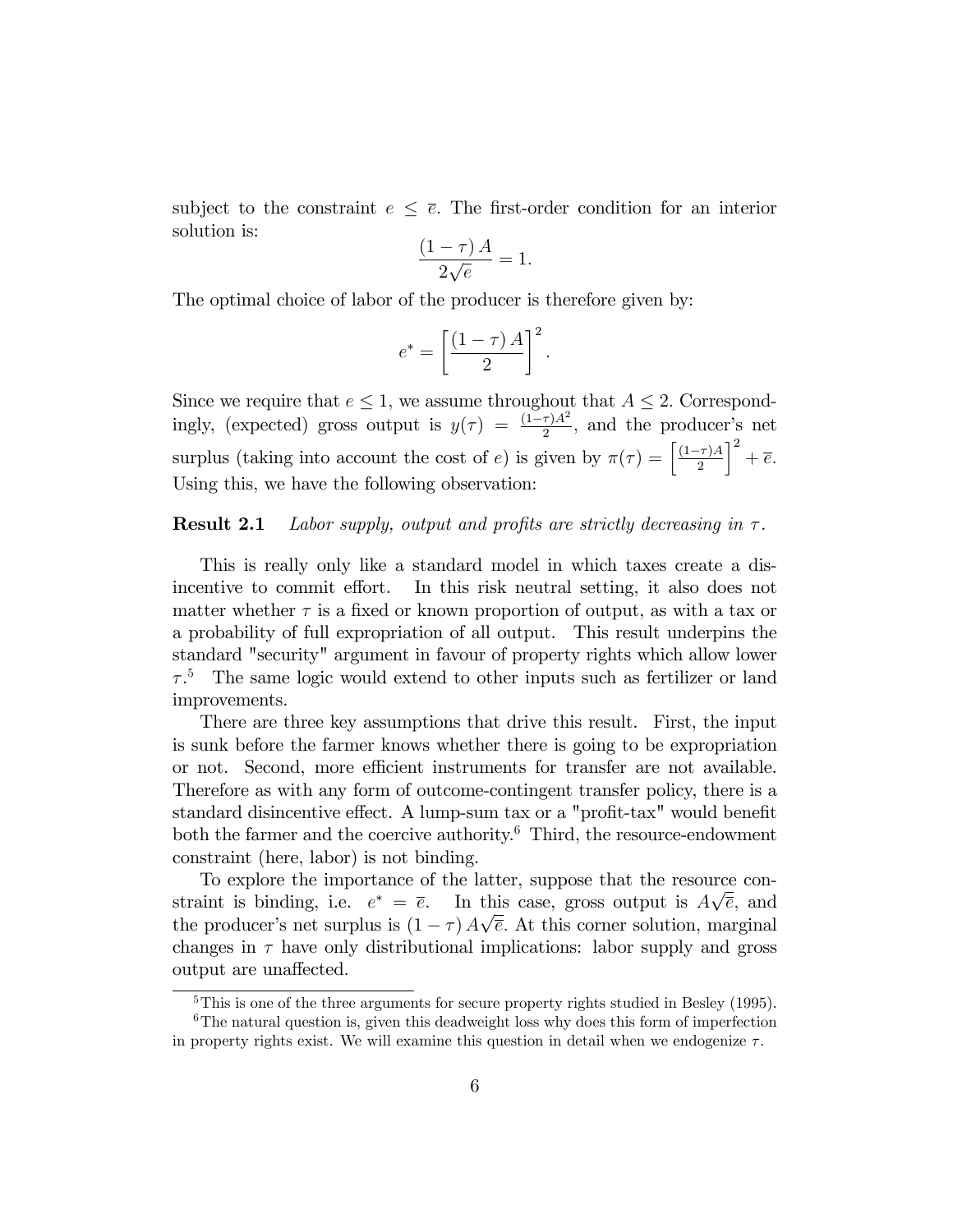If competitive labor markets exist, then resource constraints are unlikely to be binding.<sup>7</sup> To see this, suppose that  $e$  can be sold in the market with  $w = 1$ . We would get the same outcome in terms of productive efficiency in the benchmark model irrespective of the specific form of preferences of the producer, or his endowments, such as  $\bar{e}$ . In particular, the outcome will be the same whether or not the labor endowment constraint binds. If, for example,  $e^* \geq \overline{e}$  the producer would hire in labor from the labor market.<sup>8</sup> The effect of  $\tau$  would, of course, stay the same: like a tax, it distorts labor usage.

#### 2.1.2 Guard labor

In the basic model, there is only one margin of choice: how much labor to put into production. Suppose now that labor can also be used to reduce the risk of expropriation. This potentially creates an additional margin of distortion caused by imperfect property rights. Poor property rights not only reduce incentives to supply productive labor, it also diverts resources (here labor) from productive to unproductive uses. Improvements in the protection of property rights can then free up labor and enable households to make unconstrained decisions. This is the argument put forward by Field  $(2007)$  who finds that property-titles issued in Peru starting in the midnineties led to a significant increase in labor supply by urban slum dwellers. In a related paper Field (2005) shows that residential investment also went up significantly. We extend our basic model to examine this argument.

There are two cases to consider. First, where the asset that is subject to insecure property rights is involved in the production or income-generation process, as in our basic model. A good example of this is agricultural land. Second, where the asset subject to insecure property rights is not directly in-

<sup>&</sup>lt;sup>7</sup>A necessary condition for the existence of labour markets is property rights in one's own labour, i.e., absence of slavery or other forms of coercive use of labour. In this chapter we will focus on property rights in non-human assets, such as land.

<sup>8</sup>This is just an application of the separation property of agricultural household models: with complete markets, individual preferences do not affect production decisions (see Singh, Squire, and Strauss (1986)). This is taking prices as exogenous. Otherwise, household preferences will affect production decisions when prices are endogenous: in economies where people value leisure a lot, wages will be high and this will clearly affect production decisions.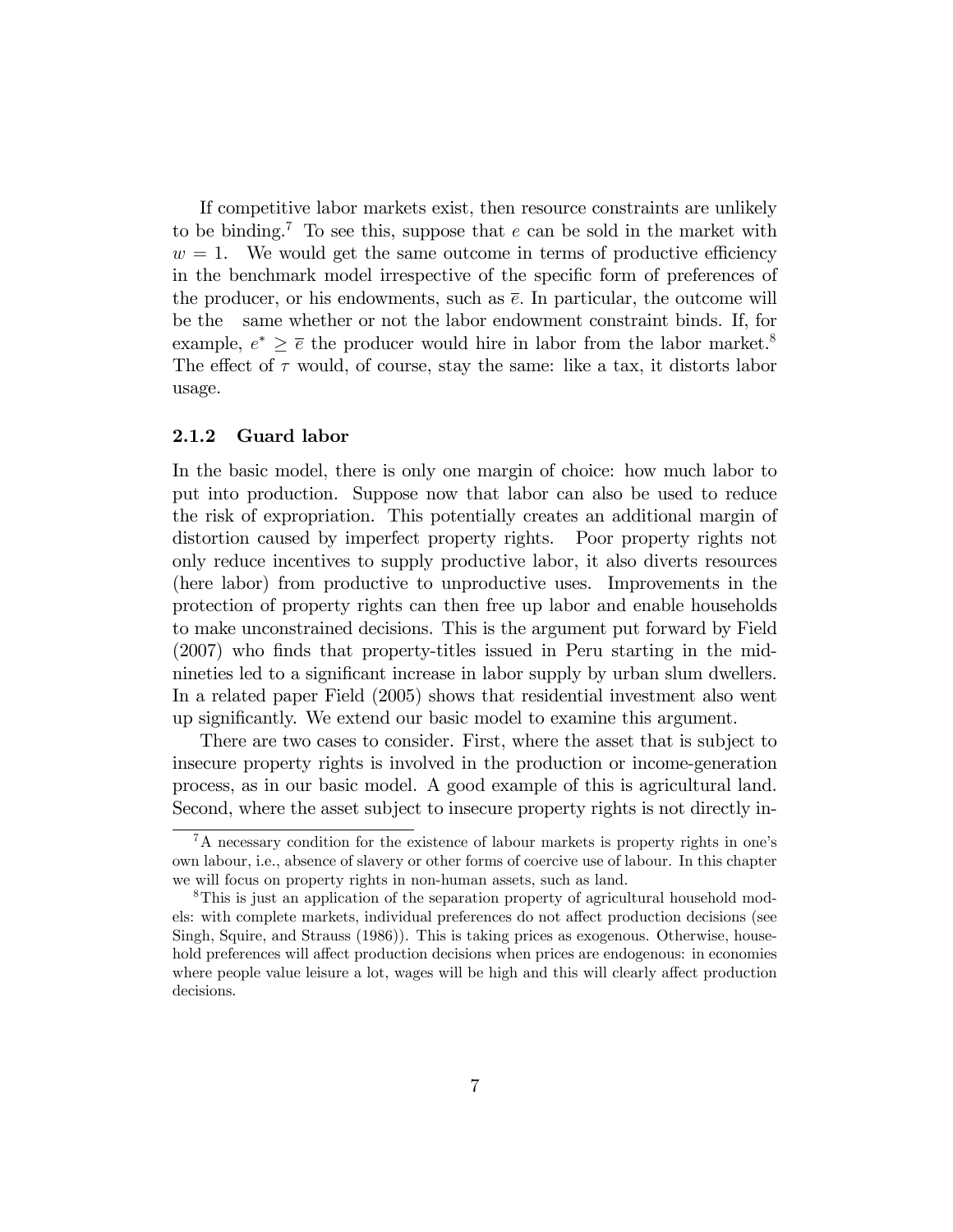volved in the production or income-generation process. Residential property is a good example of this.

To explore this, we modify the model by having two types of labor. Let  $e_1 \in [0, 1]$  denote "productive" labor and  $e_2 \in [0, 1]$  denote "guard" labor that reduces the probability of expropriation. We use a simple technology to describe the probability of expropriation:  $\tau(1-\gamma\sqrt{e_2})$ , where  $\tau \in [0,1]$ and  $\gamma \in [0, 1]$ . This captures very simply the idea that expropriation is lower if  $e_2$  is higher with  $\gamma$  representing the effectiveness of efforts put into guard labor. Otherwise the model is the same as the basic model, with  $A\sqrt{e_1}$ denoting expected output. Now the producer's decision problem is:

$$
\max_{e_1, e_2} (1 - \tau(1 - \gamma \sqrt{e_2})) A \sqrt{e_1} + \overline{e} - e_1 - e_2.
$$

Solving the first order conditions for both effort choices yields:

$$
e_1 = \left(\frac{2(1-\tau)A}{4-(\tau\gamma A)^2}\right)^2
$$

$$
e_2 = \left(\frac{\gamma\tau(1-\tau)A^2}{4-(\tau\gamma A)^2}\right)^2.
$$

Several interesting implications follow immediately from these two expressions:<sup>9</sup>

**Result 2.2** If the insecure asset is involved in the production process, then in the case where the resource constraint is not binding:  $(i)$  introducing guard labor increases productive labor; (ii) improved property rights (lower  $\tau$ ) increases productive labor; and (iii) there exists  $\overline{\tau}$  < 1 such that guard labor is increasing in  $\tau$  so long as  $\tau \leq \overline{\tau}$  and decreasing otherwise.

This result says that the link between productive labor and secure property rights remains. However, the effect of property rights security on guard labor is ambiguous in sign. $10$ 

<sup>&</sup>lt;sup>9</sup>Since  $A \le 2, \tau \in [0,1]$ , and  $\gamma \in [0,1]$  these solutions for effort are both interior.

<sup>&</sup>lt;sup>10</sup>The proof of (i) follows upon inspection:  $\sqrt{e_1}$  is increasing in  $\gamma$ . For (ii), observe that the sign of the derivative  $\frac{\partial \sqrt{e_1}}{\partial \tau}$  depends on the sign on  $\gamma^2 A^2 \tau (2 - \tau) - 4$ . Now  $\tau (2 - \tau)$ is increasing in  $\tau$  and the maximum value that it can take is 1. Therefore, the maximum possible value of  $\gamma^2 A^2 \tau (2 - \tau) - 4$  is  $\gamma^2 A^2 - 4$  but by assumption  $4 - (\tau \gamma A)^2 > 0$  for all  $\tau$ , A, and  $\gamma$ . For (iii) observe that the sign of the derivative  $\frac{\partial \sqrt{\epsilon_2}}{\partial \tau}$  depends on the sign on  $4 + \tau^2 \gamma^2 A^2 - 8\tau$ . Clearly, this is positive for low values of  $\tau$  and negative for high values of  $\tau$ .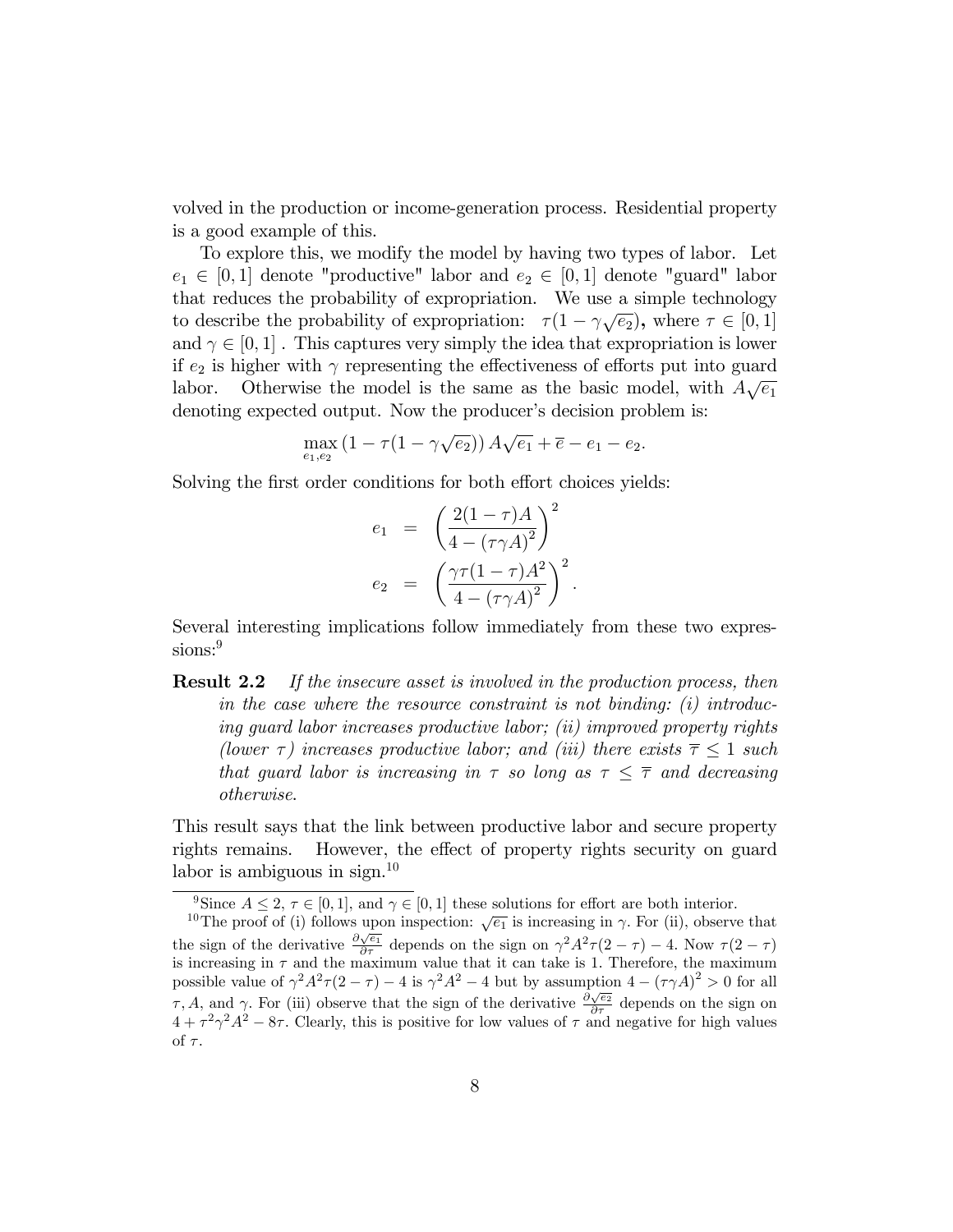The intuition for this finding is as follows. For (i), observe that productive and guard labor are *complementary*: more effort to protect property rights will raise the expected marginal returns from efforts to produce more output. Formally,  $e_1$  is increasing in  $\gamma$ , and so compared to the basic model, introducing guard labor increases productive labor. This goes against the intuition that guard labor diverts resources away from productive uses. This in turn follows from the assumptions that the asset that is subject to insecure property rights is also one where productive labor is used to generate income and the resource constraints are not binding. For  $(ii)$ , there are two effects of increasing  $\tau$  on  $e_1$  as can be seen from the first-order condition. The direct effect is negative for the same reasons as in the basic model. But there is an indirect effect operating via  $e_2$  in the presence of guard labor. However, this effect is always dominated by the direct effect. For (iii) observe that an increase in  $\tau$  raises the expected marginal return from guard labor while lowering  $e_1$ . The complementarity between  $e_1$  and  $e_2$  means that this tends to reduce the expected marginal return from guard labor: For small values of  $\tau$  the first effect dominates and for larger values of  $\tau$ , the second effect dominates.

Consider now what happens when the resource (i.e., labor endowment) constraint is binding (i.e.,  $\frac{(1-\tau)^2 A^2 (4+\tau^2 \gamma^2 A^2)}{(4-\tau^2 \gamma^2 A^2)^2}$  $\frac{(4+\epsilon)^{2}}{(4-\epsilon^2\gamma^2A^2)^2} > \bar{e}$ . Then the first-order conditions are:

$$
(1 - \tau + \tau \gamma \sqrt{e_2}) A \frac{1}{2\sqrt{e_1}} = 1 + \lambda
$$

$$
\tau \gamma \frac{1}{2\sqrt{e_2}} A \sqrt{e_1} = 1 + \lambda
$$

where  $\lambda$  is the Lagrangian multiplier associated with the binding resource constraint (the shadow price of labor). Using these two conditions together with the binding labor-endowment constraint, we obtain the following quadratic equation determining  $\sqrt{e_2}$ :

$$
2\tau\gamma e_2 + (1-\tau)\sqrt{e_2} - \tau\gamma\overline{e} = 0.
$$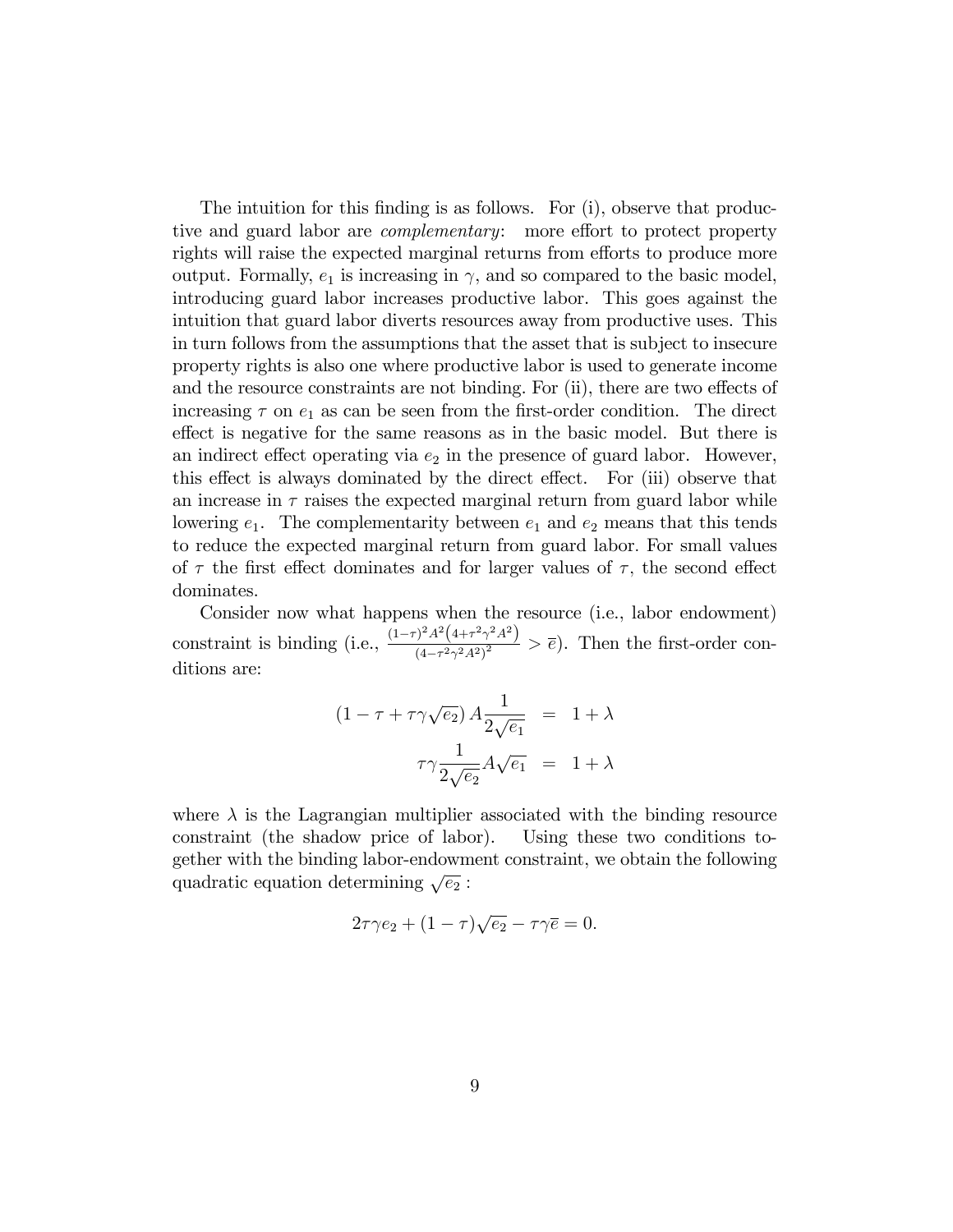Solving (and picking the larger root as the smaller root is negative) we obtain:

$$
e_1 = \overline{e} - \left[ \frac{1}{4\gamma} \left( 1 - \frac{1}{\tau} \right) + \sqrt{\left\{ \frac{1}{4\gamma} \left( 1 - \frac{1}{\tau} \right) \right\}^2 + \frac{\overline{e}}{2}} \right]^2
$$
  

$$
e_2 = \left( \frac{1}{4\gamma} \left( 1 - \frac{1}{\tau} \right) + \sqrt{\left\{ \frac{1}{4\gamma} \left( 1 - \frac{1}{\tau} \right) \right\}^2 + \frac{\overline{e}}{2}} \right)^2.
$$

It is now straightforward to check that  $e_2$  is always increasing in  $\tau$  and  $e_1$  is always decreasing in  $\tau$ . Also, now anything that raises  $e_2$  (e.g., an increase in  $\gamma$ ) will directly reduce  $e_1$  via the binding labor-endowment constraint. In this case, productive and guard labour are substitutes, and the intuition that guard labor diverts resources away from productive uses applies quite clearly.

We next consider the case where the insecure asset is not involved in the production process. This could apply, for example, if residential property is subject to insecure property rights. This might affect labor supply decisions even though the asset is not directly used for income generation. Suppose the asset is worth  $\overline{h}$  to the producer if property rights are not violated, and is worth  $h$  otherwise. As before, let  $e_1$  and  $e_2$  be productive and guard labor. In this case,  $A\sqrt{e_1}$  is expected income and  $(1 - \tau(1 - \gamma\sqrt{e_2}))$  is the probability that property rights are not violated. Therefore, the producer's decision is now characterized by:

$$
\max_{e_1, e_2} (1 - \tau(1 - \gamma \sqrt{e_2})) \overline{h} + \tau(1 - \gamma \sqrt{e_2}) \underline{h} + A \sqrt{e_1} + \overline{e} - e_1 - e_2.
$$

For this case, we have:

**Result 2.3** If the insecure asset is not involved in the production process, then in the case where the resource constraint is not binding, the productive and guard labor supply decisions are independent and accordingly,  $e_1$  is unaffected by  $\tau$ .

If the labor endowment constraint is binding, as before,  $e_1$  and  $e_2$  are substitutes and any reduction in guard labor will increase productive labor. In this case, if  $\tau$  goes up, then  $e_2$  goes up and therefore  $e_1$  has to go down.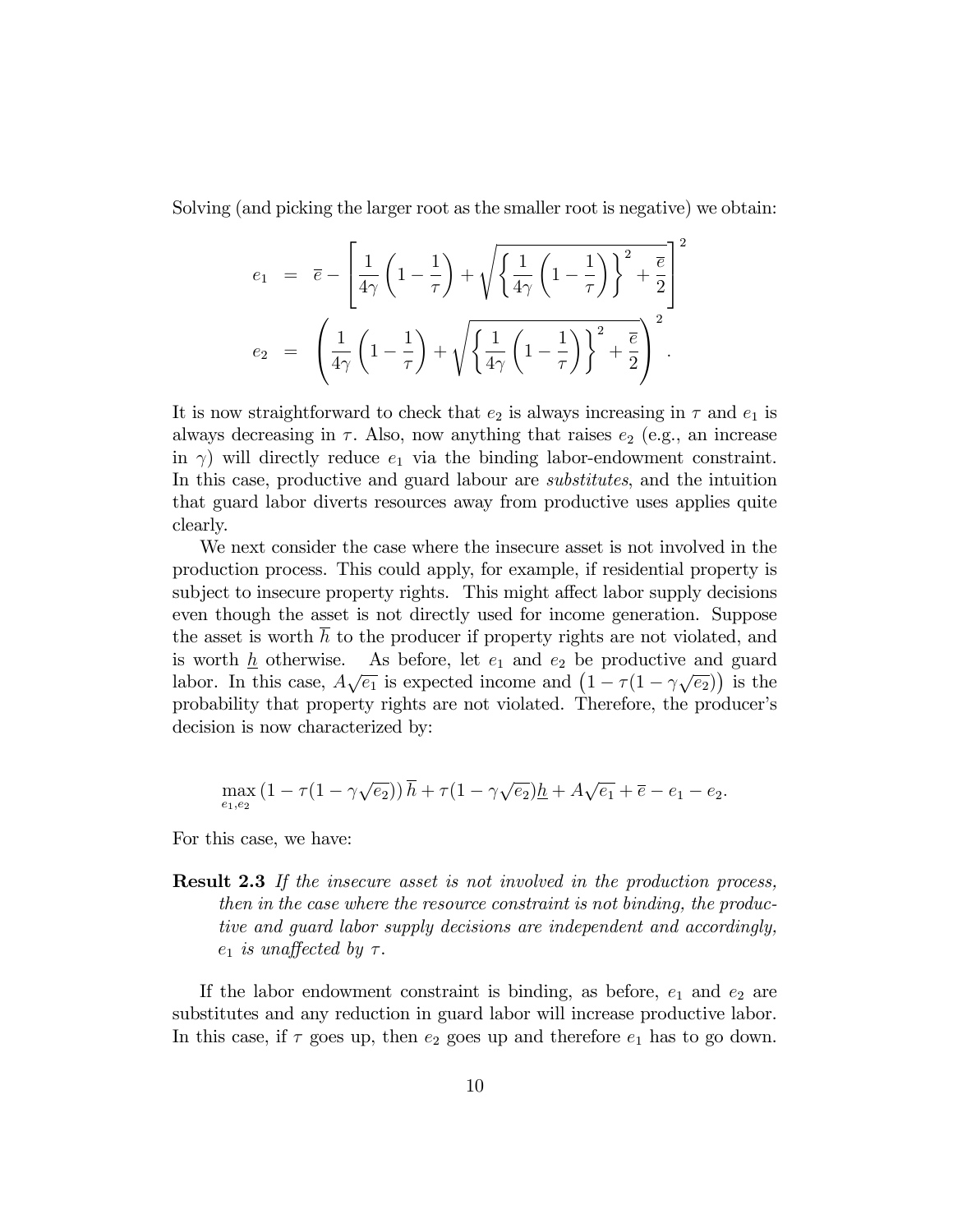Therefore,  $e_1$  is decreasing in  $\tau$ . If  $e_1$  and  $e_2$  are substitutes in the disutility of labor (e.g., the cost of labor being  $e_1 + e_2 + \phi e_1 e_2$  where  $\phi > 0$ ) then this effect is further reinforced.

Note however that a binding labor-endowment constraint is an issue only when the labor market is imperfect or absent. Otherwise, the opportunity to hire labor at a given wage rate should, in principle, make the cost function linear and separable as is the case when the labor endowment constraint is not binding. However, it may be that there are difficult agency problems in hiring guard labor, i.e. preventing the hired guards from appropriating the asset which would need to be considered.

We have abstracted so far from income effects by making the assumption of linear preferences over consumption and leisure. If this is not the case, then there is a further channel through which property rights can affect resource allocation. To see this, consider a slight modification of the above model. Suppose that the insecure asset is not involved in the production process. However, in the utility function of the producer, consumption (e.g., food) and the asset (e.g., consumption value of housing) are complements. The producer then maximizes expected utility as follows:

$$
\max_{e_1, e_2} (1 - \tau (1 - \gamma \sqrt{e_2})) (A \sqrt{e_1})^{\alpha} (\overline{h})^{\beta} + \tau (1 - \gamma \sqrt{e_2}) (A \sqrt{e_1})^{\alpha} (\underline{h})^{\beta} + \overline{e} - e_1 - e_2
$$

where  $\alpha \in (0,1), \beta \in (0,1)$  and  $\alpha + \beta < 1$ . In this case, the first-order conditions are:

$$
\left\{ \left(1 - \tau(1 - \gamma\sqrt{e_2})\right) \overline{h}^{\beta} + \tau(1 - \gamma\sqrt{e_2})\underline{h}^{\beta} \right\} \frac{\alpha}{2} A^{\alpha} (e_1)^{\frac{\alpha}{2} - 1} = 1
$$
  

$$
\frac{\tau\gamma}{2\sqrt{e_2}} A^{\alpha} e_1^{\frac{\alpha}{2}} \left( \overline{h}^{\beta} - \underline{h}^{\beta} \right) = 1.
$$

Substituting  $e_2$  from the second equation to the first, and then totally differentiating with respect to  $\tau$  it is straightforward to verify that  $\frac{\partial e_1}{\partial \tau} < 0$  for small values of  $\tau$ . Thus worsening property rights protection reduces productive effort. The intuition is as follows: the expected marginal return from supplying productive labor falls when  $\tau$  goes up as consumption is complementary with the asset that is subject to insecure property rights. Clearly, if there is a competitive insurance market then the risk of losing the asset can be insured away, and once again  $\tau$  will not affect  $e_1$ .

To summarise, there is a variety of ways that guard labor supplied in response to insecure property rights can be modeled. Moreover, the theoretical predictions are somewhat senstitive to the case being considered. Thus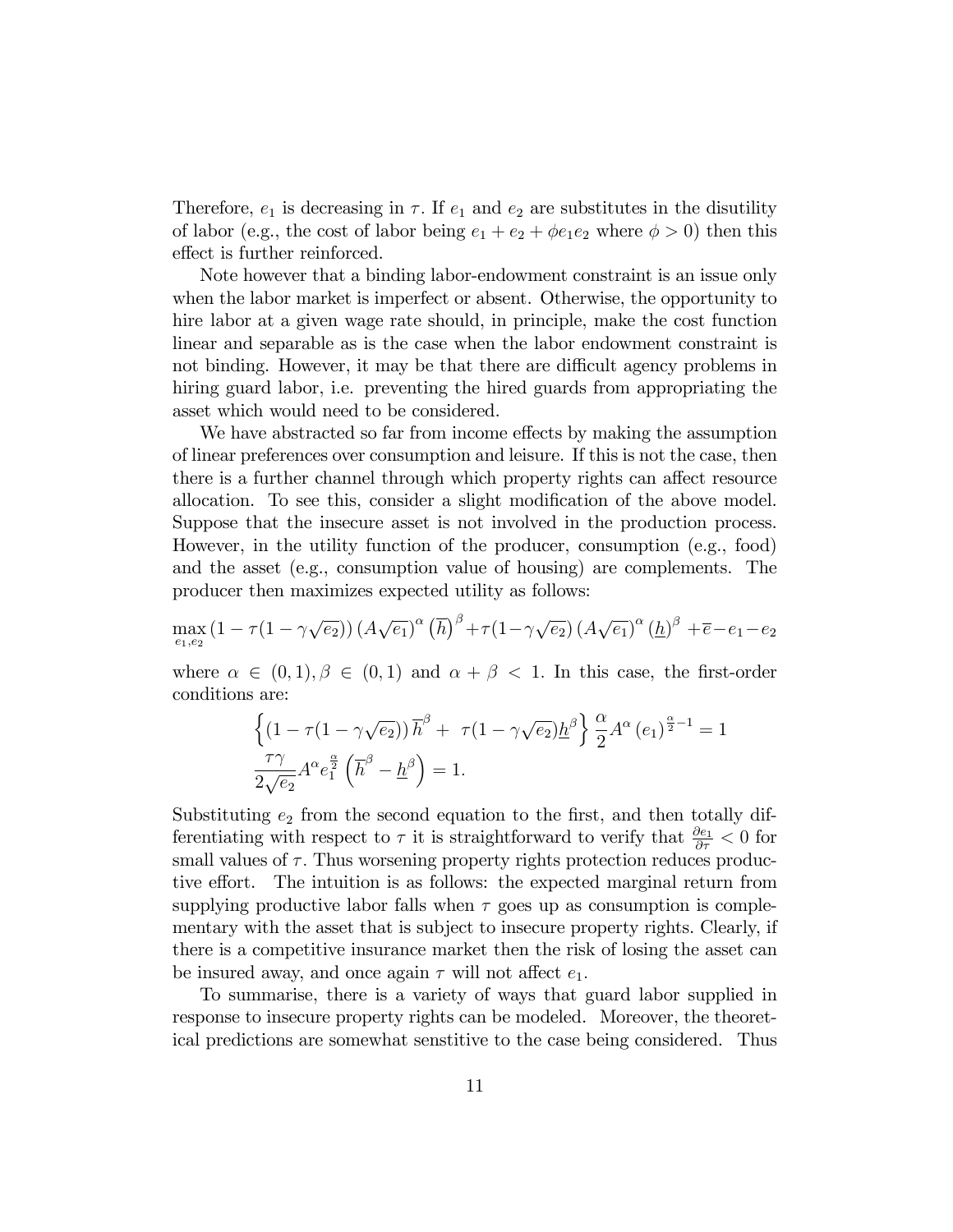broad brush conclusions are probably not warranted even though there are a number of reasonable cases where the intuitive idea, that less secure property rights property rights encourages the use of guard labor, emerges from the analysis.

### 2.2 Insecure Property Rights as a Barrier to Trade

The effects that we have studied so far could be studied in the absence of markets. One key role of property rights is to facilitate exchange and allow producers/consumers to exploit gains from trade. In the following two sections we examine the role of property rights in facilitating exchange in land markets (rental, sales) and in credit markets respectively.

#### 2.2.1 Property Rights and Trade in Assets

Economic efficiency is enhanced by having assets managed by those who can use them most productively. But this depends on being able to write efficient contracts to trade. In our basic model everyone has the same amount of land, and also, everyone has the same skill level. As a result, so long as there is a competitive labor market, there are no efficiency gains from having a land market. Now we relax this assumption and allow some agents to have more land than they want to optimally cultivate themselves, and some agents to have less. This creates potential gains from trade via a rental or sales market in land. But a necessary (but not sufficient) condition for this to take place is to have well defined property rights in land. Otherwise, land will not be o§ered for rental or sale driven by the fear that lenders could lose the land with some probability, or equivalently, receive only a fraction of the market returns to land due to imperfect property rights in land. This will create an additional margin of distortion due to imperfect property rights. As a consequence, potentially gainful trades will be lost.

To model this in a simple way we assume there is a continuum of agents divided into landed (a fraction of  $\delta$ ) and landless (a fraction  $(1 - \delta)$ ). As before, there is a single period at the beginning of which economic decisions are undertaken and the outcomes are realized at the end of it. Suppose at the beginning of the period a farmer receives a productivity shock  $\theta \in {\theta, \theta}$ with  $0 \leq \theta < \overline{\theta} \leq 1$ . Let the probability of low productivity  $\theta = \theta$  be p. Given  $\theta$ , output is  $\theta A\sqrt{e}$ . Therefore, for a given  $\theta$ , a producer who owns land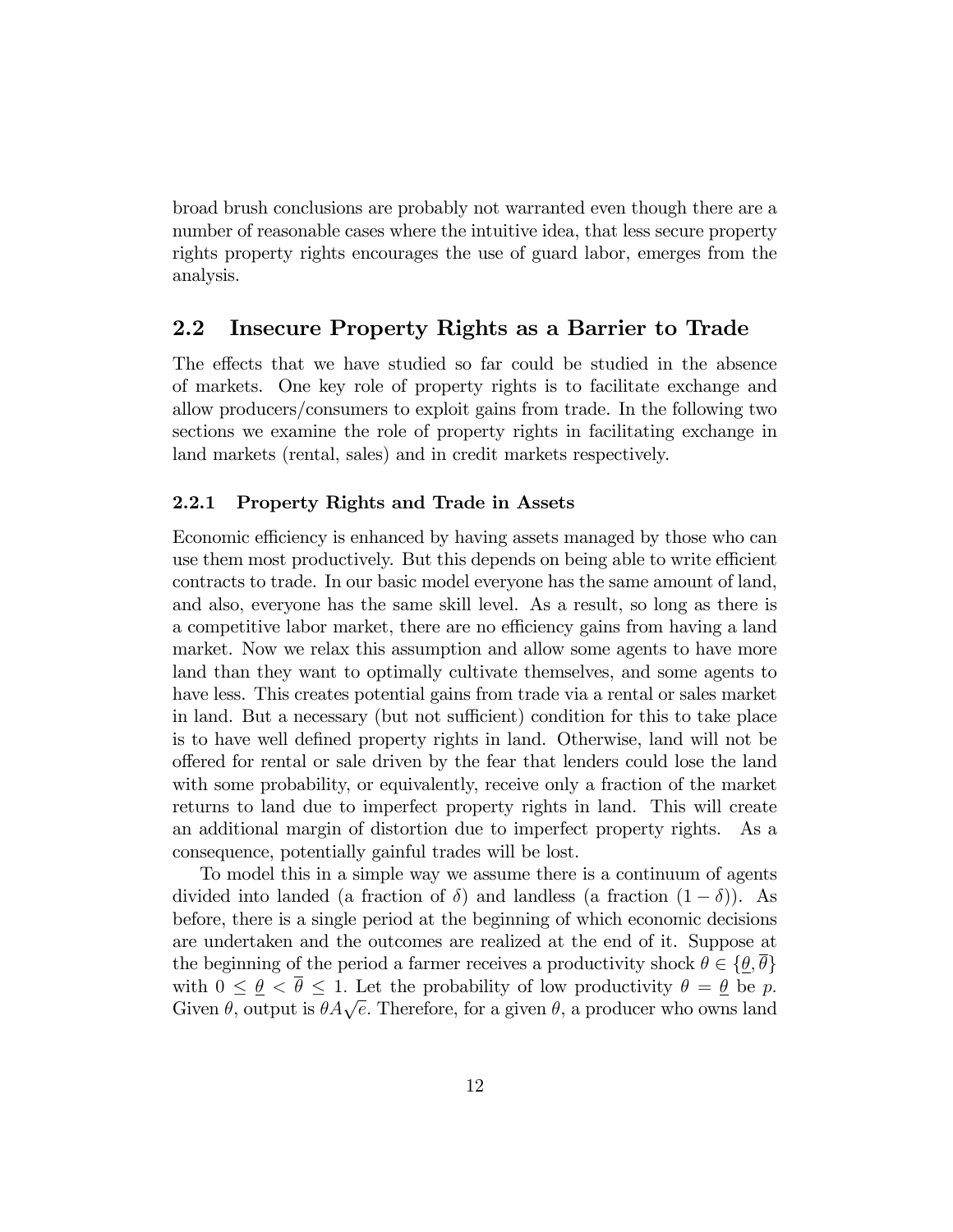chooses

$$
\max_{e} \theta A \sqrt{e} + \overline{e} - e.
$$

This yields, given perfect property rights (and ignoring corner solutions):  $e^* = \left[\frac{\theta A}{2}\right]$  $\left[\frac{\theta A}{2}\right]^2$  and  $\pi^*(\theta) = \left[\frac{\theta A}{2}\right]$  $\left(\frac{24}{2}\right)^2 + \overline{e}$ . From now on, we set  $\overline{e} = 0$ .<sup>11</sup>

For a landless individual or someone who leases out land, there is an alternative activity which could be thought of as wage labor or migration to the city, that yields utility  $\overline{u} \geq 0$ . We assume for the moment that:

$$
\pi^*\left(\underline{\theta}\right) > \overline{u},
$$

i.e. that any landowner prefers to operate his land to taking the outside opportunity. In this situation, there are clearly gains from trade.

Suppose both landed and landless farmers face the same distribution of productivity shocks. Then each period there is a fraction  $p\delta$  of which is low productivity and landed and a fraction  $(1 - p)(1 - \delta)$  which is high productivity and landless. Assume that

$$
(1-p)(1-\delta) > p\delta \text{ or } 1 > \delta + p
$$

which says that there are more high productivity and landless than there are low productivity and landed. Given this, in a competitive market, land is scarce and rents will accrue to land owners.

In a perfect rental market land trades at a price

$$
r^* = \pi^* \left(\overline{\theta}\right) - \overline{u}.
$$

All land is fully utilized and has high productivity.

For a perfect land market to prevail, it must be that the landowner is guaranteed that he is paid the rent, i.e. the rental contract is enforced. In a static model this is equivalent to the land being returned after output is realized. Specifically, suppose that land rights are insecure and the probability that the land is not returned if it is rented out is  $\tau$ . The payoff to a landowner with a low productivity shock who rents out his land is:

$$
\overline{u} + (1 - \tau) \left[ \pi^* \left( \overline{\theta} \right) - \overline{u} \right].
$$

<sup>&</sup>lt;sup>11</sup>This is equivalent to a profit-maximization exercise given a wage rate of  $w = 1$ .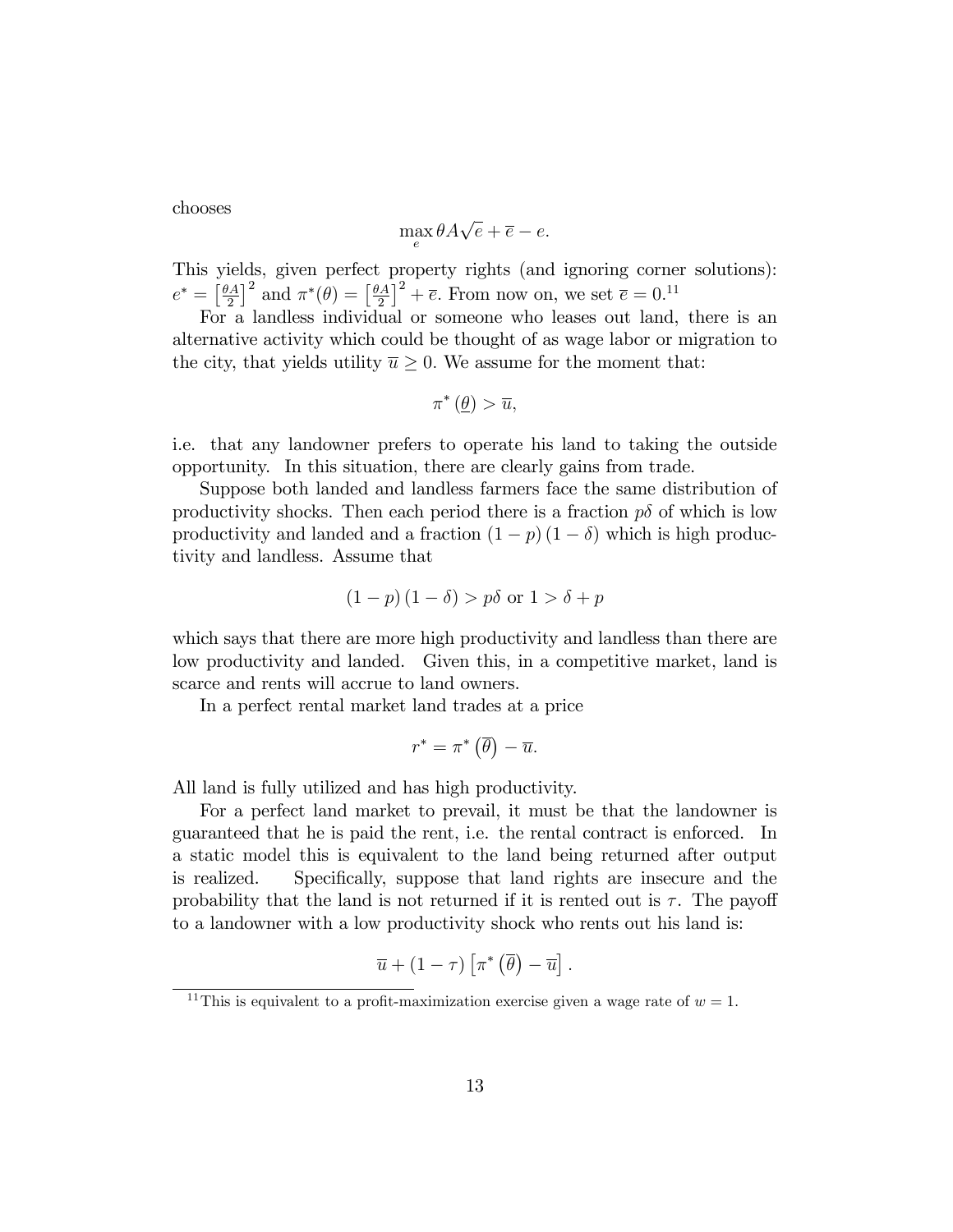To decide whether this is worthwhile, this needs to be compared to  $\pi^*(\underline{\theta})$ .<sup>12</sup> Define:

$$
\hat{\tau} = \frac{\left[\pi^* \left(\overline{\theta}\right) - \pi^* \left(\underline{\theta}\right)\right]}{\left[\pi^* \left(\overline{\theta}\right) - \overline{u}\right]}
$$

as the level of the probability above which a landowner prefers to operate his land to renting it out when he has a low productivity shock. Then we have:

### **Result 2.4** If  $\tau \geq \hat{\tau}$  there is no trade in assets and land is cultivated by low productivity farmers.

The insecure property rights now lead to no trade and a per capita output loss equal to  $\delta p \left[ \pi^* (\bar{\theta}) - \pi^* (\underline{\theta}) \right]$ . In this case, a fall in  $\tau$  constitutes a Pareto improvement because those who rent out their land are better off, while those who rent in land are indifferent.

In this example, it would never be optimal to have land lying idle rather than being under cultivation by low productivity farmers. However, a simple dynamic version of the model can change this conclusion. Suppose that time is now infinite and rental contracts involve an up-front payment from the landless farmer to the landlord. However, the probability  $\tau$  now applies to losing ownership of the land at the end of the rental contract which we assume to be one period. To make things as stark as possible, we suppose that  $\underline{\theta} = 0$ . This by definition implies  $\pi^*(\underline{\theta}) = 0$ , and since  $\pi^*(\underline{\theta}) \ge \overline{u} \ge 0$ that  $\bar{u} = 0$ . Now we contrast two strategies for a low productivity landlord: renting out the land and bearing the risk of losing his land or waiting with idle land until he next gets a positive productivity shock (which we assume to be i.i.d. over time). We assume a per period discount factor of  $\beta$ .

As productivity shocks are assumed to be i.i.d. over time, and in any future period when the landowner is lucky and draws  $\bar{\theta}$  he would prefer to cultivate the land himself as this way he does not bear the risk of losing it. Following this argument, we can now set up two value functions, one which we call V when in the current period land is rented out, and one which we call W when in the current period the landowner cultivates the land himself. Then,

$$
V = \pi^* (\overline{\theta}) + \beta (1 - \tau) [(1 - p)W + pV],
$$
  
\n
$$
W = \pi^* (\overline{\theta}) + \beta [(1 - p)W + pV].
$$

<sup>&</sup>lt;sup>12</sup>If  $\pi^*(\underline{\theta}) < \bar{u}$ , then renting out land is always optimal.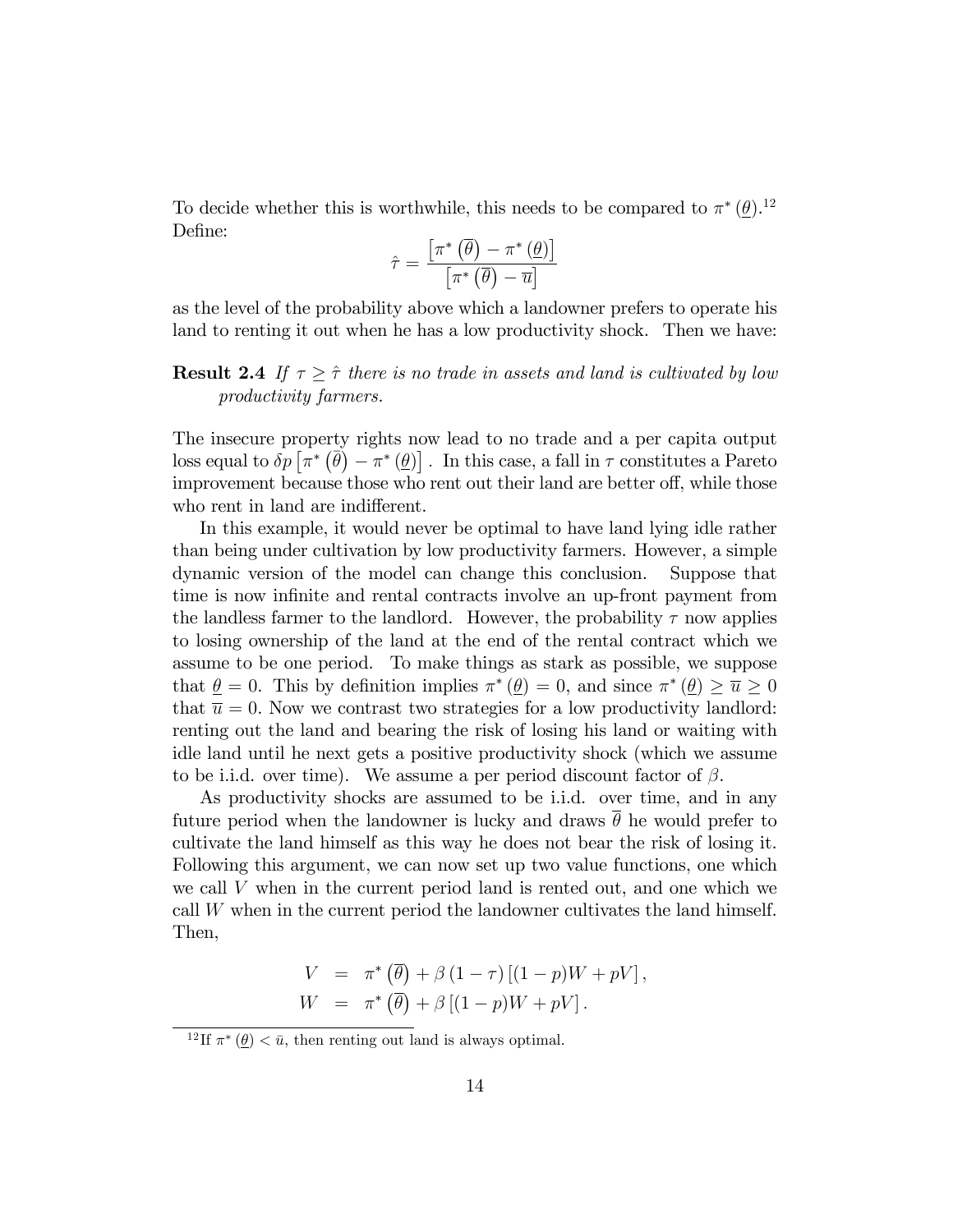Solving for  $W$  as a function of  $V$  yields

$$
W = \frac{\pi^* \left(\overline{\theta}\right) + \beta pV}{1 - \beta(1 - p)}.
$$

We can now plug  $W$  into  $V$ , and after some manipulation we obtain

$$
V = \frac{1 - \beta \tau (1 - p)}{1 - (1 - \tau p)\beta} \pi^* (\overline{\theta}).
$$

However, if the landowner has a low productivity shock in the current period and decides to leave his asset idle and waits for a high productivity shock in the future, his payoff is:

$$
V' \equiv \frac{\beta}{1-\beta} \pi^* \left( \overline{\theta} \right) (1-p).
$$

Comparing these payoffs, it is now clear that keeping land idle is an optimal strategy if:

$$
\frac{1-\beta\tau(1-p)}{1-(1-\tau p)\beta} < \frac{\beta(1-p)}{1-\beta}.
$$

This is more likely to hold the higher is  $\tau$ .

With this simple dynamic extension, the model can now generate the observation that we see in the developing world of assets being kept undeveloped due to insecure property rights. $13$  Increasing the security of property rights can therefore reduce the extent to which assets are underutilized.

#### 2.2.2 Property Rights and Collateralizability of Assets

Above, we showed that property rights facilitate trade in assets and thereby achieve efficient allocation of resources. In the presence of agency costs, effective property rights can facilitate the use of assets to mitigate agency costs, thereby facilitating trade. A prime example of this is in the credit market; when agency or enforcement costs are important, lenders may not be willing to lend an efficient amount or, in some cases, lend at all. Property

<sup>13</sup>For example, landlords in India often leave their land fallow rather than leasing them out for fear of rights and control to tenants due the presence of tenancy laws that provide security of tenure to tenants and regulate rents. This prevents the land-poor from accessing land through tenancy and is viewed as an unintended negative consequence of the existing tenancy laws. See Hanstad et al (2008).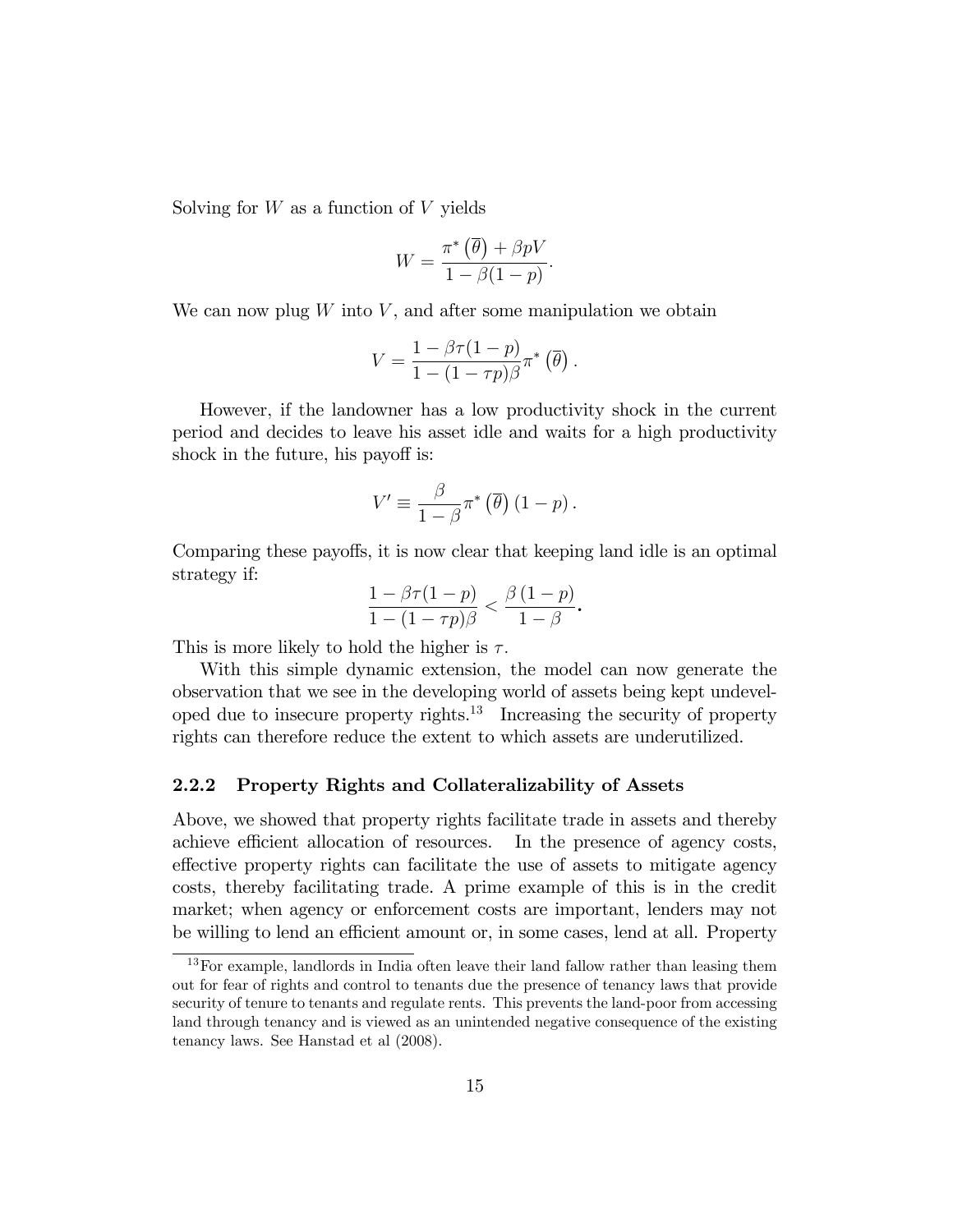rights improve the ability of borrowers to pledge their assets as collateral, and thereby relax credit constraints.<sup>14</sup>

A recent influential advocate of the importance of this link between property rights and economic efficiency is Hernando de Soto (2000, 2001) who calls this the problem of "dead capital". For example, he argues that:

ìWhat the poor lack is easy access to the property mechanisms that could legally fix the economic potential of their assets so that they could be used to produce, secure, or guarantee greater value in the expanded market." de Soto  $(2001)$ .

He proposes the following metaphor:

ìJust as a lake needs a hydroelectric plant to produce usable energy, assets need a formal property system to produce significant surplus value." de Soto  $(2000)$ , p. 48.

While de Soto is the modern incarnation of this view, it has an important lineage. For example, in his perceptive study of West African trade, Bauer (1954) also recognizes the importance of poorly developed property rights and the impediment to trade that they create when he observes that:

ìBoth in Nigeria and in the Gold Coast family and tribal rights in rural land are unsatisfactory for loans. This obstructs the flow and application of capital to certain uses of high return, which retards the growth of income and hence accumulation." (page 9).

To explore these issues. we use the same basic model as above. Thus,  $\sqrt{e}$  remains the probability that output is A. We now assume explicitly that  $e \in [0, 1]$  is private information to the producer (borrower) and set  $\overline{e} = 0$  for simplicity.<sup>15</sup> In addition to committing effort, we now allow the producer to use capital to enhance productivity. For simplicity, capital  $x$  is a discrete variable that takes on the values 0 and 1. When  $x = 1$ , output is  $A(1 + \triangle)$ with probability  $\sqrt{e}$  and 0 with probability  $1-\sqrt{e}$ . Thus, expected output is

<sup>&</sup>lt;sup>14</sup>There is now a large literature that focuses on the implications of credit constraints for the path of economic development. See, for example, Aghion and Bolton (1997) and Banerjee and Newman (1993).

<sup>&</sup>lt;sup>15</sup>This is best interpreted in a world where there is a labor market in which  $e$  can be freely traded.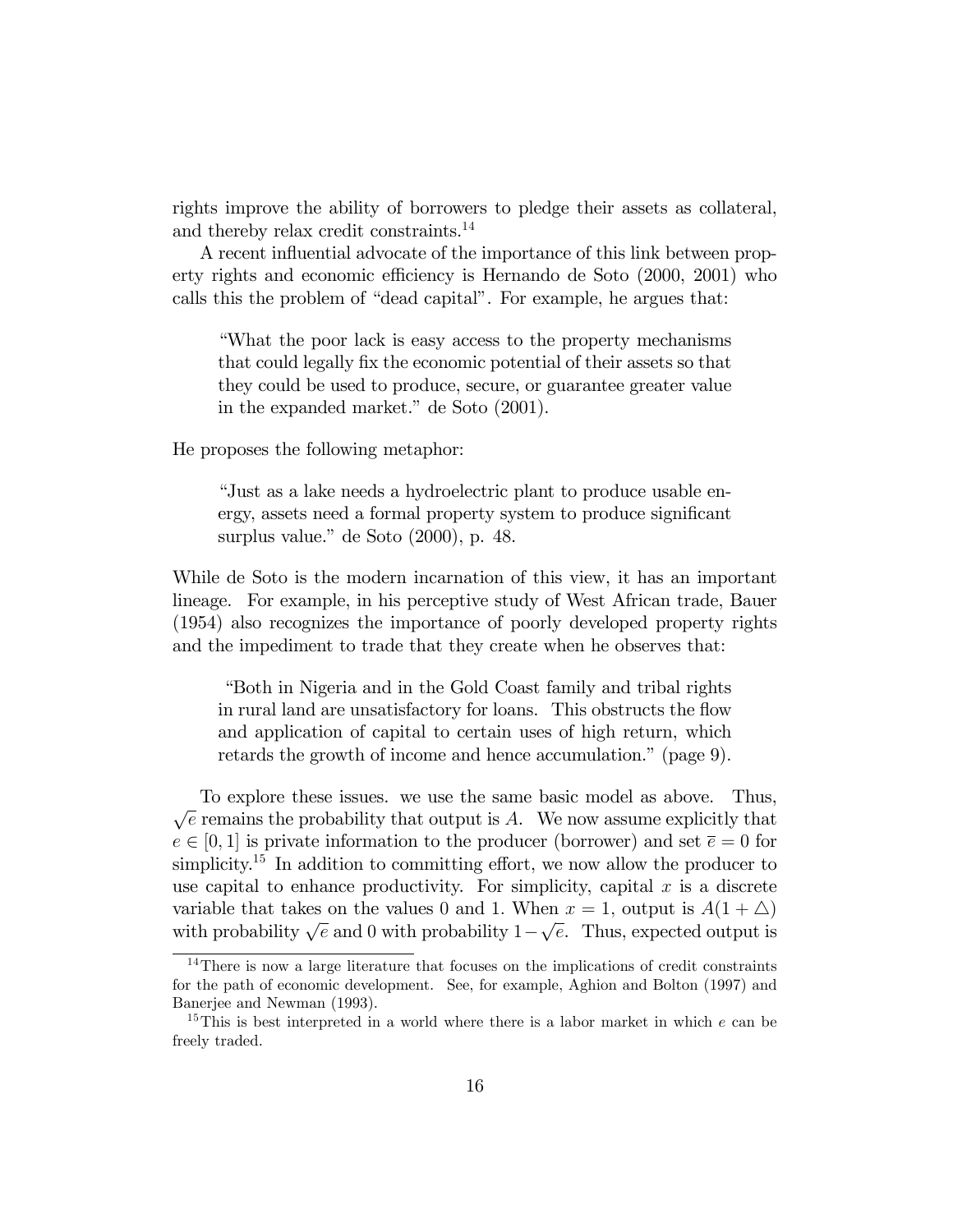$A(1+\triangle)\sqrt{e}$ . The cost of a unit of capital is  $\rho$ , which for now is exogenously given. We abstract from any direct insecurity of property rights to focus on how they work through the ability to pledge assets. Given this, and absent any frictions, the producer's decision problem is:

$$
\max_{e \in (0,1), x \in \{0,1\}} A(1 + \triangle x)\sqrt{e} - e - \rho x.
$$

The optimal choice of effort,  $e$ , is given by:

$$
e = \left(\frac{A(1 + \triangle x)}{2}\right)^2.
$$

In this model the capital good x and effort are complements. The expected surplus at the optimal effort level is

$$
\frac{1}{4}A^2(1+\triangle x)^2 - \rho x.
$$

For concreteness sake, we assume

$$
\frac{1}{4} [A(1+\Delta)]^2 - \rho > \frac{1}{4} A^2 \text{ and } \frac{A(1+\Delta)}{2} < 1.
$$
 (1)

The first condition ensures that under the first-best (where effort is observable), it is profitable to use the capital good. The second assumption ensures an interior solution for  $e^{16}$  We will therefore refer to  $e^* = \left[\frac{A(1+\triangle)}{2}\right]$  $\int_0^2$  as the first-best level of effort.

If the producer owned the capital, or if there were no moral hazard, i.e. a lender could specify a level of effort as a condition of lending to the producer, then effort as above would be efficient and  $x = 1$  would be optimal. The analysis is more interesting when we make two key assumptions: (i) effort is unobservable and hence cannot be specified in lending contracts (moral hazard) and (ii) the producer has insufficient wealth to post as a bond in the event that he defaults (limited-liability). To capture the latter, we suppose that the producer has an illiquid asset whose value is  $w$ . We assume, however, that the assets can be pledged as collateral against borrowing  $x$  from the

<sup>&</sup>lt;sup>16</sup>Note that together these assumptions imply  $\rho < 1$ . Given that we have normalized the cost of effort to one, this is an assumption in the relative price of the input  $x$  relative to effort  $e$ .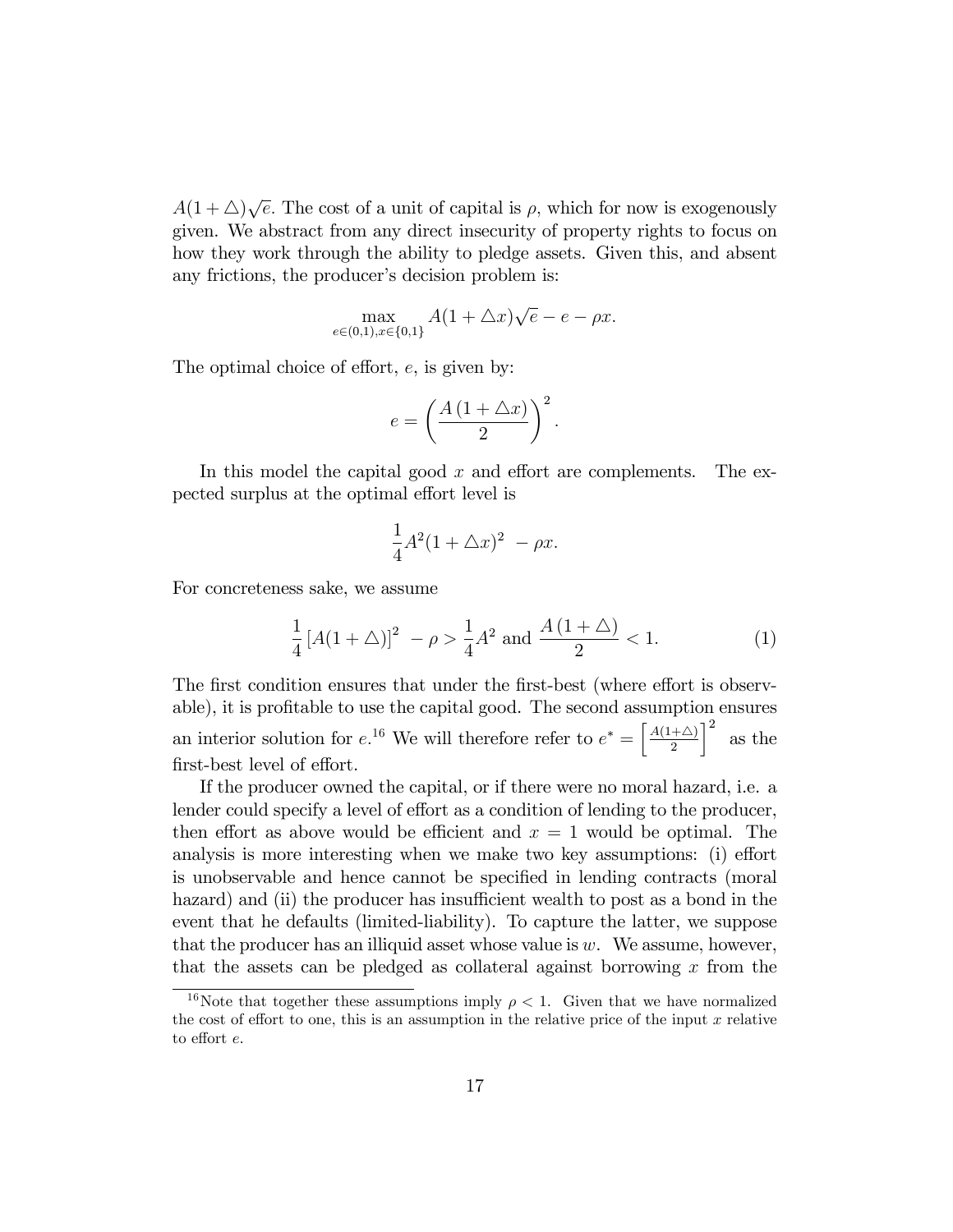lender. Limited liability implies that he can pay only up to  $A(1 + \triangle) + w$ , when output is high and  $w$  when output is low.

If illiquid wealth were large enough, we would be back to first best case. It is as if effort could be specified in the contract. By varying the level of collateral demanded, the lender could make the stakes high enough for the borrower so that he puts in the first best effort level.

It is now clear why property right imperfections will enter the story. Even if the producer has some illiquid wealth that could be pledged as collateral, it is necessary that the legal environment be able to support its use as a bond against not repaying the loan. This is particularly striking in the case where the level of illiquid wealth that the producer owns is large enough to alleviate the moral hazard problem entirely but is prevented from doing so by insecurity of title to that wealth. The illiquid wealth in this case is "dead capital" in de Soto's sense. As we shall see, an economy could then be constrained (in terms of output and efficiency) by the absence of secure title rather than by absence of wealth.

For the purposes of our exposition here, we model this constraint on contracting in a very simple way. Suppose that if a borrower has wealth  $w$ , then its collateral value is  $(1 - \tau)w$ , i.e. only a fraction of that wealth can be used as effective collateral. This could be given a stochastic interpretation: with probability  $1 - \tau$  the lender will be able to foreclose on the asset that was pledged as collateral if output is low and the borrower is unable to repay his loan from the output/revenue of his project.<sup>17</sup> In concrete terms, the parameter  $\tau$  reflects that in many countries registering assets as property is time consuming and costly.

To understand how property rights matter, we now solve for the optimal debt contract as a function of  $\tau$ . We will then be explore how changing  $\tau$ a§ects optimal debt contracts. A debt contract is an interested payment on a successful project, denoted by  $r$ , and a level of collateral, denoted by  $c$ , to be paid if the project is unsuccessful. The expected payoff of the producer with a contract  $(r, c)$  is:

$$
\sqrt{e}\left\{A(1+\triangle)-r\right\}-\left(1-\sqrt{e}\right)c-e
$$

 $17$  In Besley and Ghatak (2008), we provide a more thorough micro-foundation to this story using a costly state verification model. This issue will be addressed further in section 5.1.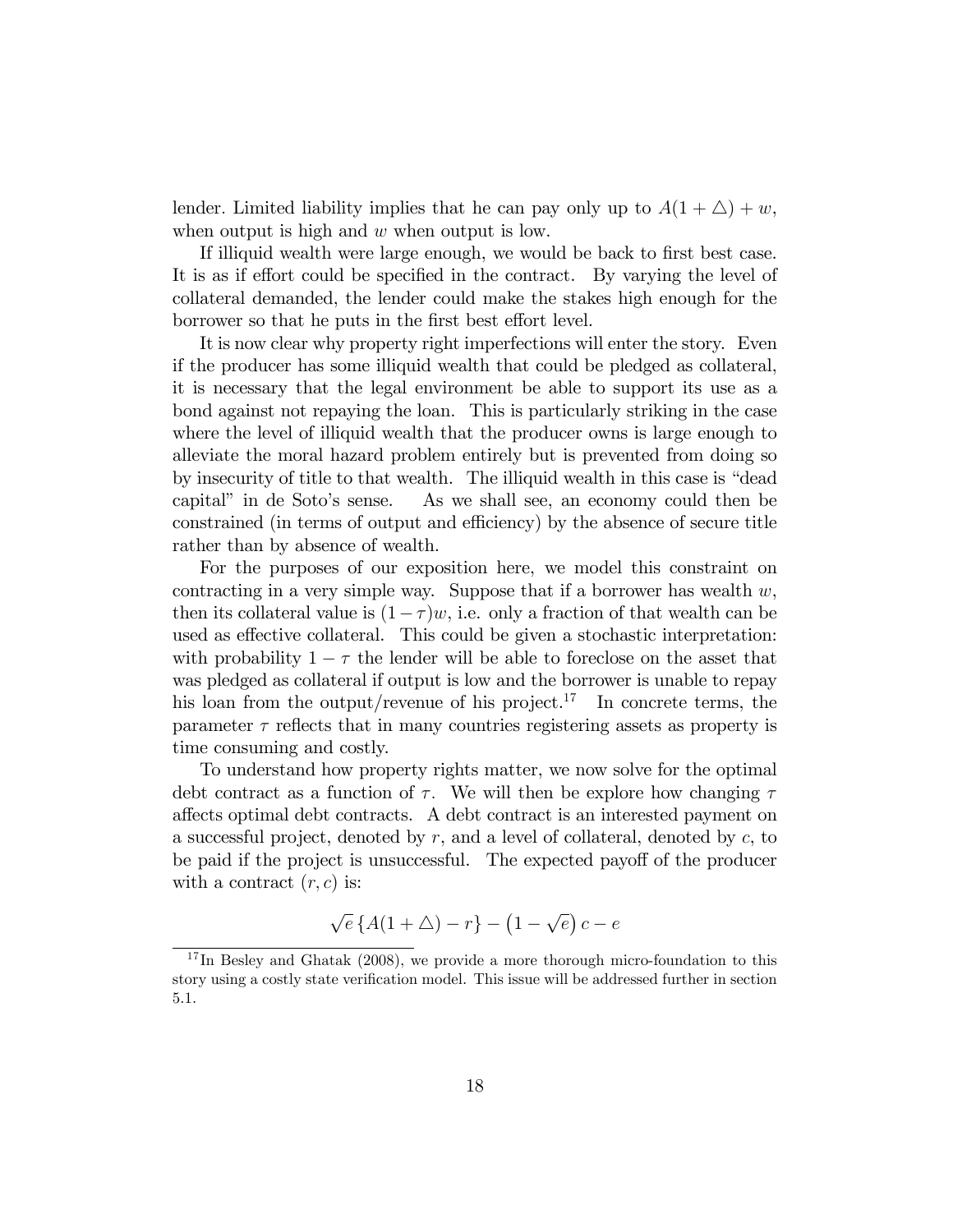while that of a lender is:

$$
\sqrt{e}r + \left(1 - \sqrt{e}\right)c - \rho.
$$

The producer always has the option of not borrowing  $x$ . This creates an outside option equal to  $\frac{1}{4}A^2$ . Assumption (1) guarantees that (in principle) there are gains from trade as long as effort can be specified in the contract. A loan transaction takes place so long as the producer's expected payoff is above her outside option and the lender makes non-negative expected profits. Otherwise, the producer is credit-constrained.

Given  $r$  and  $c$  the producer chooses her effort to maximize her expected payoff, which yields the first-order condition:

$$
\frac{1}{2\sqrt{e}}\left\{A(1+\triangle) - (r-c)\right\} = 1.
$$

Solving this yields an optimal effort level:

$$
e = \left[\frac{A(1+\triangle) - (r-c)}{2}\right]^2.
$$
 (2)

This is the incentive compatibility constraint of the borrower. Observe that  $e$  and r are negatively related, while  $e$  and  $c$  are positively related. This is intuitive as r is a tax on success, while c is a penalty for failure.

In addition , the contract also has to satisfy the limited liability constraint:

$$
(1 - \tau) w \ge c. \tag{3}
$$

This says that the payment demanded from the producer when the project is unsuccessful cannot exceed her pledgeable wealth.

Inspecting  $(2)$ , it may appear as if it is possible to achieve the first-best effort level by setting  $r = c$ . However, since c cannot exceed  $(1 - \tau) w$  this might not be enough for the lender to recover the opportunity cost of capital  $(\rho)$ . If that is the case, then the lender will need to set  $r > \rho > c$ . This will imply that effort will fall below the efficient level. This illustrates how agency costs have bite in this world.

We now sketch how the lender will fix the optimal contract when the incentive compatibility and limited liability constraints are binding. Substituting  $(2)$  and  $(3)$  into the lender's payoff function yields the following single variable decision problem to determine the optimal interest payment:

$$
\max_{r} \frac{A(1+\Delta)-(r-w(1-\tau))}{2} (r-w(1-\tau)) + w(1-\tau) - \rho.
$$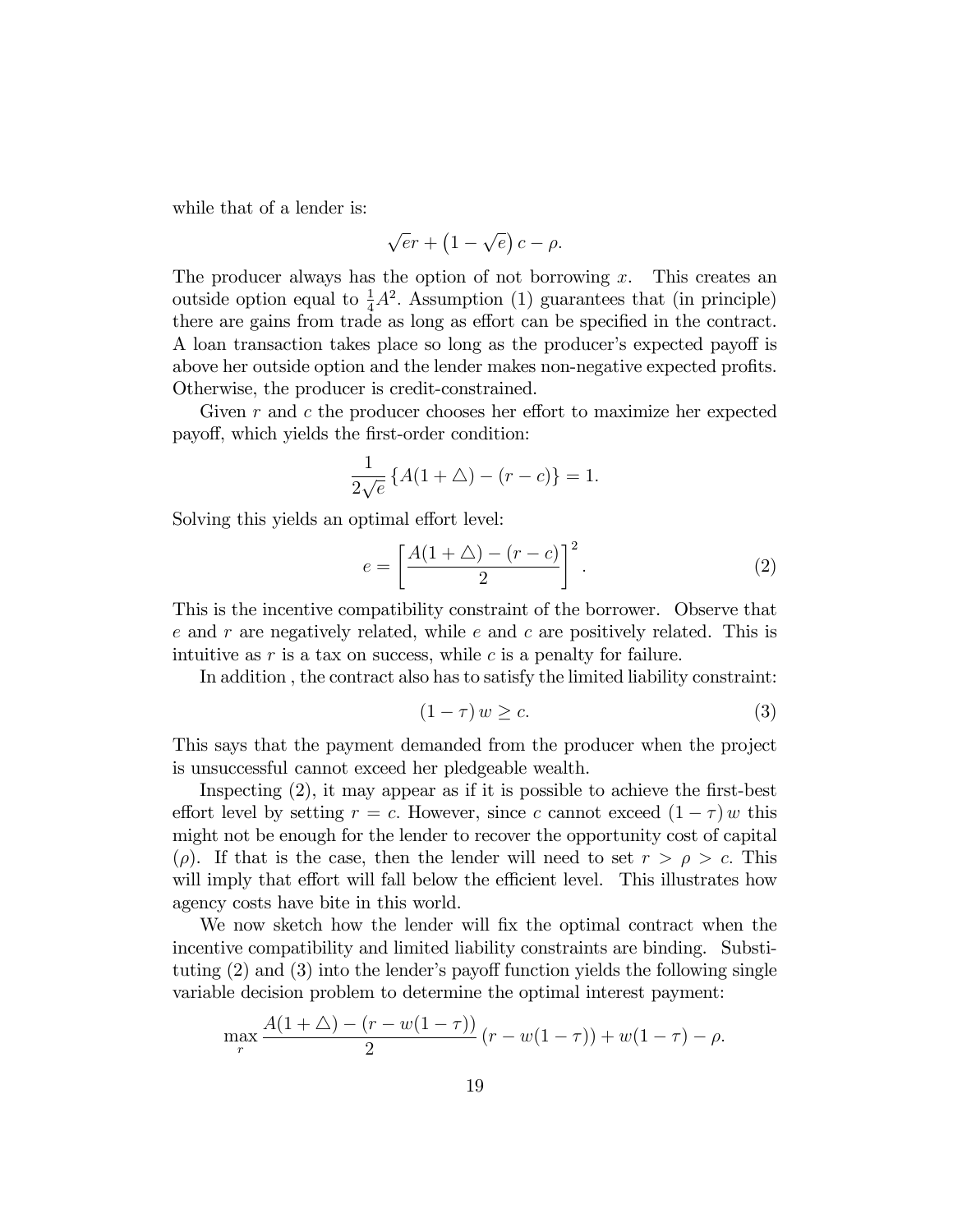Solving this yields:

$$
r = \frac{A(1 + \Delta)}{2} + w(1 - \tau).
$$

In this case, the lender takes one half the return from a successful project in addition to the value of the pledged collateral. The effort level that the producer puts in is therefore:

$$
e = \left[\frac{A(1+\triangle)}{4}\right]^2
$$

which is below the first best level. Notice that this result does not depend on the security of collateral  $-\tau$ . The borrower's and the lender's expected payoffs are, respectively:  $u \equiv \begin{cases} \frac{A(1+\triangle)}{4} \end{cases}$  $\bigg\}^2 - w(1-\tau)$  and  $\pi \equiv \frac{1}{2}$ 2  $\bigg\{\frac{A(1+\triangle)}{2}$  $\left.\right\}^2 +$  $w(1-\tau) - \rho.$ 

For trade to take place on these terms, we require that  $u \geq \frac{1}{4}A^2$ . This will happen when  $w(1-\tau) \leq \frac{A^2}{4}$ 4  $\left\lceil \frac{(1+\triangle)^2}{4} - 1 \right\rceil \equiv \underline{\omega}.$ 

When the outside option is a binding constraint, then  $r$  will be determined by:

$$
\left\{\frac{A(1+\triangle)-(r-w(1-\tau))}{2}\right\}^2-w(1-\tau)=\frac{1}{4}A^2.
$$

This yields

$$
r = A(1 + \triangle) - 2\sqrt{\frac{A^2}{4} + w(1 - \tau)} + w(1 - \tau),
$$

with effort equal to  $\frac{A^2}{4} + w(1-\tau)$ .<sup>18</sup> Now effort is a (decreasing) function of the security of collateral.

We can now define precisely when pledgeable wealth is a constraint on economic efficiency. This will be the case if wealth is insufficient for the first best effort level to be attainable, i.e.  $\sqrt{\frac{A^2}{4} + w(1-\tau)} \leq \frac{A(1+\Delta)}{2}$  or,

$$
w(1-\tau) \le \frac{A^2}{4} \left[ (1+\triangle)^2 - 1 \right] \equiv \overline{\omega}.
$$

 $^{18}{\rm In}$  this case:

$$
\pi = \sqrt{\frac{A^2}{4} + w(1-\tau)} \left( A(1+\Delta) - 2\sqrt{\frac{A^2}{4} + w(1-\tau)} \right) + w(1-\tau) - \rho.
$$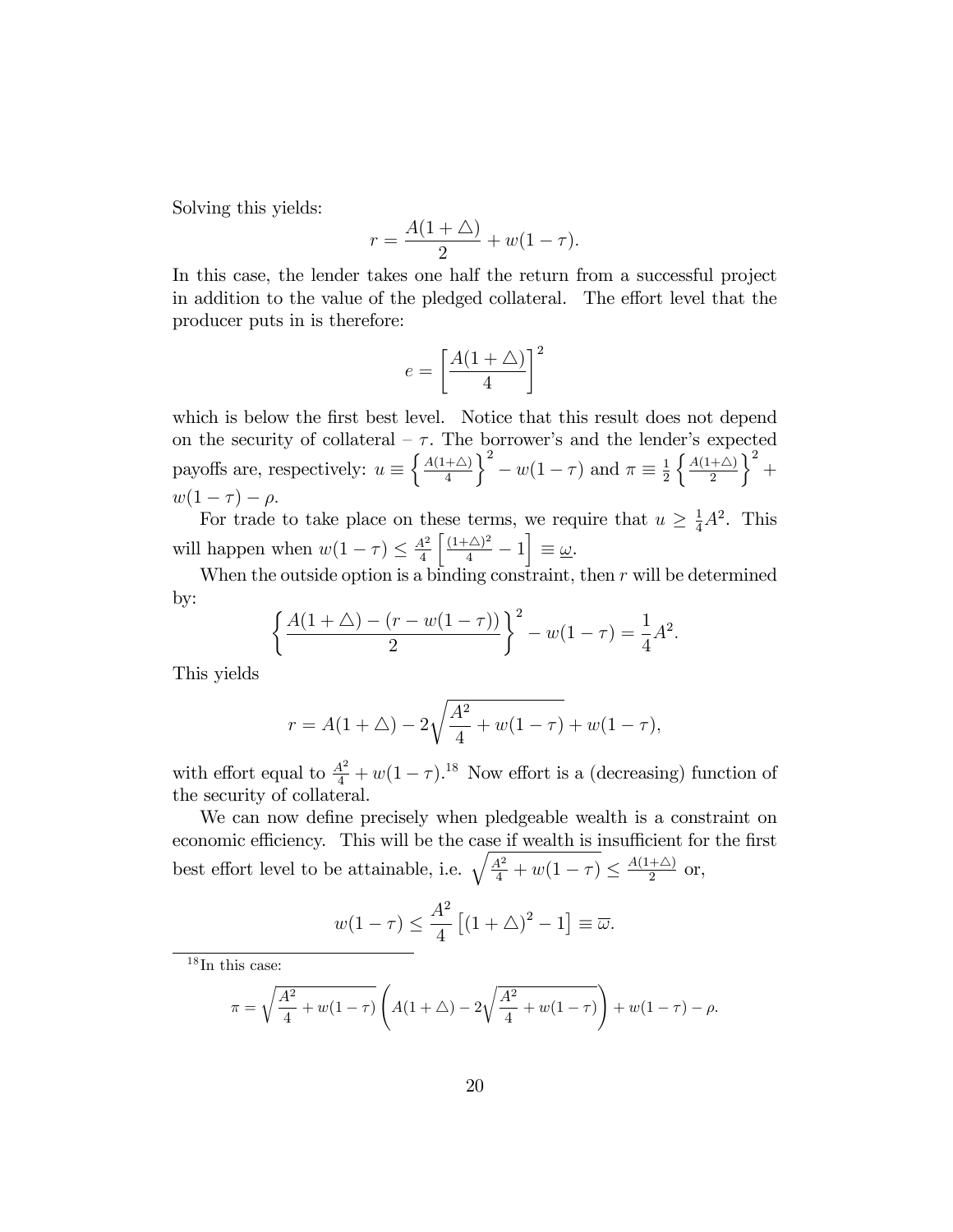If  $w(1 - \tau) > \overline{\omega}$  then we have a first best outcome. Evidently, this requires that the availability of illiquid assets  $(w)$  has to be large enough. However, this is not sufficient  $-\tau$  must also be far enough away from one. An economy is constrained by property rights when  $w > \overline{\omega} > w(1 - \tau)$ . For  $\overline{\omega} > w$ . imperfect property rights increase the existing level of inefficiency, while for  $w \ge \overline{\omega} > w(1-\tau)$  imperfect property rights create new inefficiencies.

As in previous sections, we turn our focus now to what happens when  $\tau$ changes marginally. Our simple set-up allows us to get a complete understanding of the comparative statics of the optimal contract. Our main result drops cleanly out of the analysis.<sup>19</sup>

**Result 2.5** For  $w(1 - \tau) \in [\underline{\omega}, \overline{\omega}]$ , the interest payment, r, is lower and producer effort is greater after a marginal in the security of collateral which increases the level of pledgeable wealth,  $w(1 - \tau)$ . For  $w(1 - \tau)$  $\omega$ , or  $w(1-\tau) > \overline{\omega}$ , marginal improvements in the security of collateral do not affect resource allocation (i.e., loan size and effort) in the credit market. However, in the former case, it has a redistributive effect with lenders gaining relative to borrowers.

The result captures the mechanism suggested by de Soto (2000) linking property rights that increase the use of collateral and efficiency. However, it also makes precise the range of illiquid wealth for which this argument is relevant. If wealth is very low, i.e.,  $w(1 - \tau) < \omega$ , then the outside option constraint is not binding. In this case, the terms of the contract are affected by improvements in property rights, but there is no increase in effort conditional on credit being granted. However, improvement in property rights eases the constraint of transferring resources from the borrower to the lender, and this benefits the lender at the expense of the rent that the borrower gets. Improving property rights have a purely redistributive effect in this case. Similarly, if wealth is very high, the resource allocation is already efficient at the first-best level, and therefore, marginal improvements in property rights will not have any effect.

The upshot of this discussion is that even where there is a "de Soto effect" on effort observed (or, loan size), we would expect that effect to be heterogeneous with  $\partial e/\partial \tau$  being proportional to illiquid wealth w. Those with larger levels of illiquid wealth will respond more strongly to a given

<sup>&</sup>lt;sup>19</sup>Formally, the result follows by taking the derivative of r with respect to  $\tau$  and observing that  $\frac{A^2}{4} + w(1 - \tau) = e \le 1$ .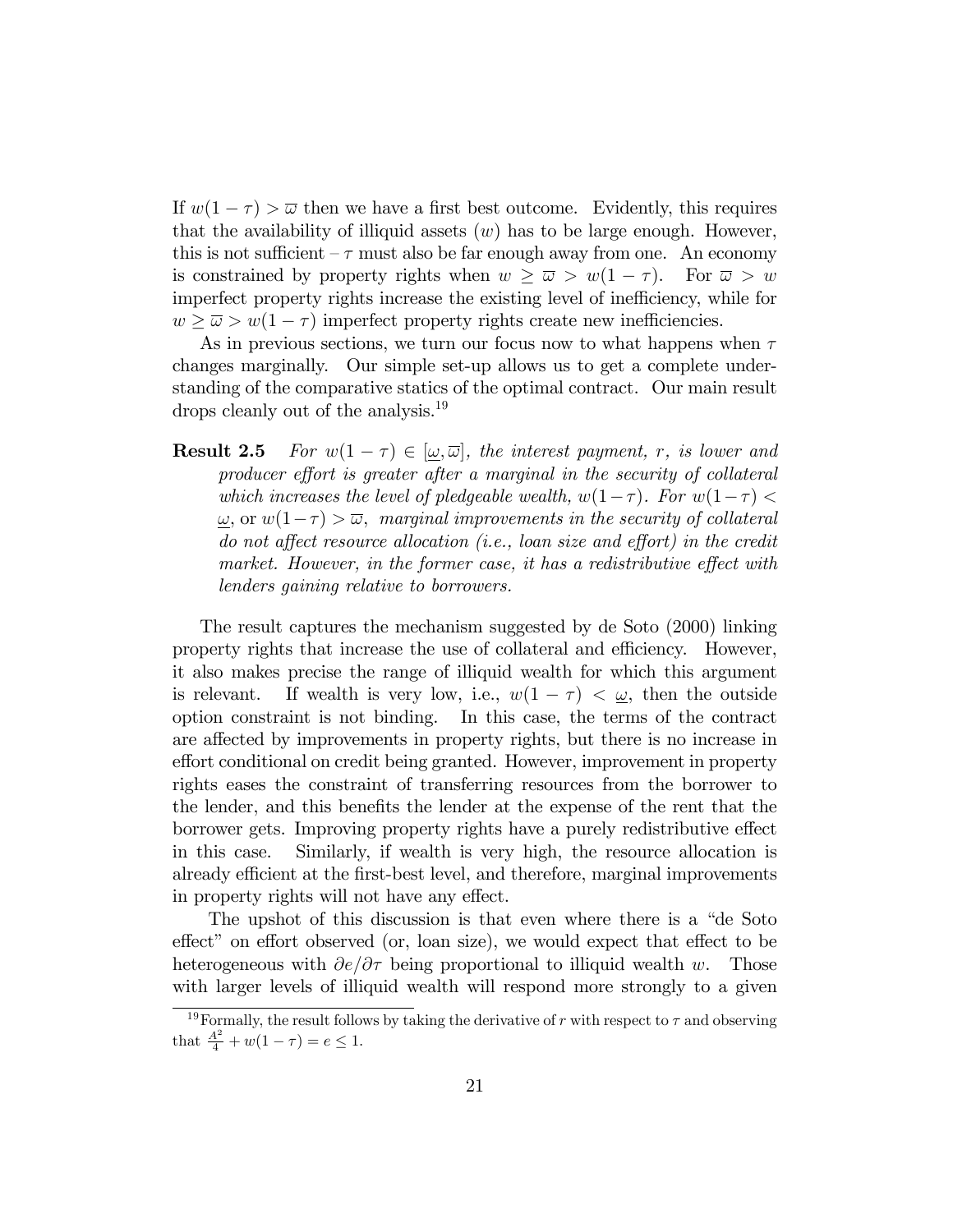improvement in property rights. However, beyond the pledgeable wealth of  $\overline{\omega}$ , the effect again becomes zero.

This illustrates the importance of modeling in seeking to study the impact of property rights improvements on economic outcomes through the collateral channel. Looking for an average effect across a group of producers with heterogeneous wealth could well underestimate the impact which we would expect to find only in the middle wealth group.

There are also implications for looking at the effect of improving property rights in aggregate data. The size of the gains from reducing  $\tau$  will depend on the distribution of wealth. In particular, in very rich, very poor, or very unequal societies (comprising only very rich or very poor) the overall effect will not be large.

Our model can also highlight another set of effects that have been largely ignored in the empirical and theoretical literature to date. So far our analysis has not considered how changing property rights affects the structure of the credit market and who trades with whom. To illustrate this, suppose that there are many potential lenders who vary in their opportunity costs of capital,  $\rho$ , determined by their access to loanable funds.

A simple way into thinking about this is to consider a two-sector model using the labels formal and informal to describe the lenders. In the formal sector, there is a common transactions technology  $1-\tau_F$  and access to funds  $\rho = \rho_F$ . We imagine that producers are also connected to potential lenders through social networks in which case they face property rights enforcement  $1 - \tau_N$  and lenders with cost of loanable funds  $\rho_N$ . The most natural and interesting case to study is where  $\tau_F > \tau_N$  and  $\rho_F < \rho_N$ . This says that formal lenders have better access to loanable funds while the informal sector is better at enforcing contracts. If networks had both lower  $\rho$  and lower  $\tau$ then they would clearly dominate the formal sector.

We will not provide a complete treatment of how people are assigned to the two sectors  $-$  that would require a more involved analysis than can be undertaken here. Instead, we will look at some of the issues that arise as property rights change. The analytical change that is needed to study this is to recognize that the relevant outside option for a producer may no longer be  $\frac{1}{4}A^2$  but trading with another lender.

Suppose (somewhat unrealistically) that both networks and markets are competitive so that lender rents are bid to zero in each. Then it is straight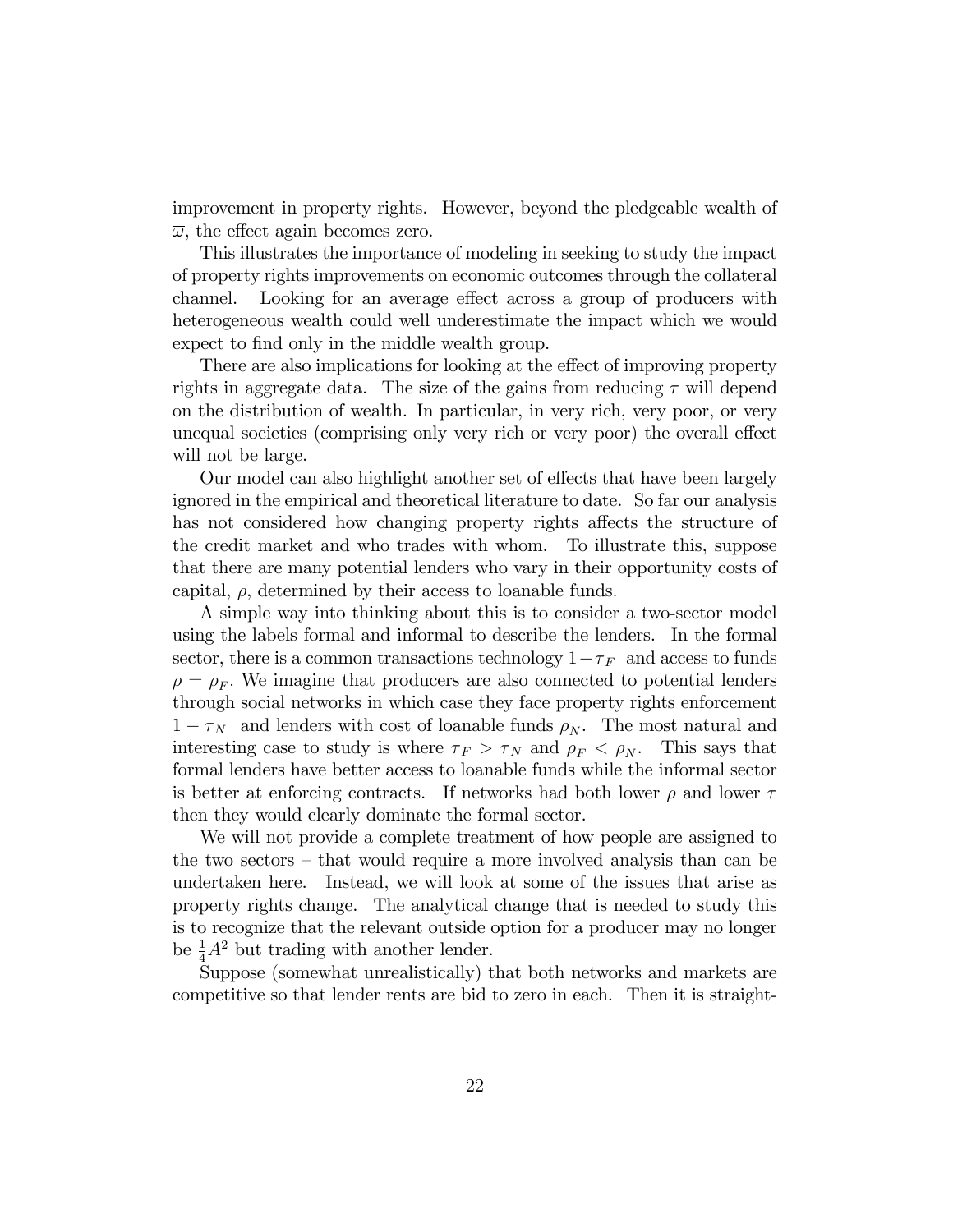forward to show that the level of producer utility is:

$$
U\left(\tau_{i},\rho_{i}\right) = \left[\frac{A\left(1+\Delta\right)+\sqrt{\left[A\left(1+\Delta\right)\right]^{2}+8\left[w\left(1-\tau_{i}\right)-\rho_{i}\right]} }{4}\right]^{2} - w\left(1-\tau_{i}\right)
$$

where  $i \in \{F, N\}$ . We assume  $u_i > \frac{1}{4}A^2$  because, otherwise given (1) no trade will take place. In this competitive world, we would expect the producer to match with the lender for whom this zero profit utility is greatest. Thus, the formal sector will dominate if  $U(\tau_F, \rho_F) > U(\tau_N, \rho_N)$ . It is clear now that improving formal sector property rights can potentially lead to a move from networks to formal lending as  $\tau_F$  falls. Since effort is now set by the outside option and is equal to  $\int_{0}^{\infty} \frac{A(1+\Delta)+\sqrt{[A(1+\Delta)]^2+8[w(1-\tau_i)-\rho_i]}}{4}$ 4  $\vert$ <sup>2</sup> , moving to a more efficient producer now leads also to greater efficiency. This is a general equilibrium response to an improvement in property rights allowing trade to prosper in its most efficient form. It is related to the effect identified in section 2.2.1. However, it is now the effect of improved property rights to allow superior trade in another market, the credit market, that drives the result.

There are other possible general equilibrium effects to consider if we move away from the perfect competition story. In the other extreme suppose that there is a single network lender and a single formal sector lender. Each gets to propose a contract to a producer and she picks her preferred outcome. In this case, the reservation outcome is now set by the outside opportunity available either in autarky or else by trading in the other sector. Suppose that the latter is the case. In this case, a producer who chooses to trade in a network will be affected by an improvement in formal sector property rights even if she chooses not to obtain credit in the formal sector. This is because of a pure outside option effect. Improving formal property rights now, through this route, increases effort in the network. However, if trading in the other sector does not provide a good enough outside option (e.g., the borrowers are poor, or the cost difference is large), then an improvement in property rights will benefit the lender and hurt the borrower without having any efficiency effects, as discussed earlier.

Finally, there is the possibility that improving property rights increases competition.<sup>20</sup> To see this, we need to suppose that there are different possi-

 $20$ See Besley and Ghatak (2007) for further discussion of this.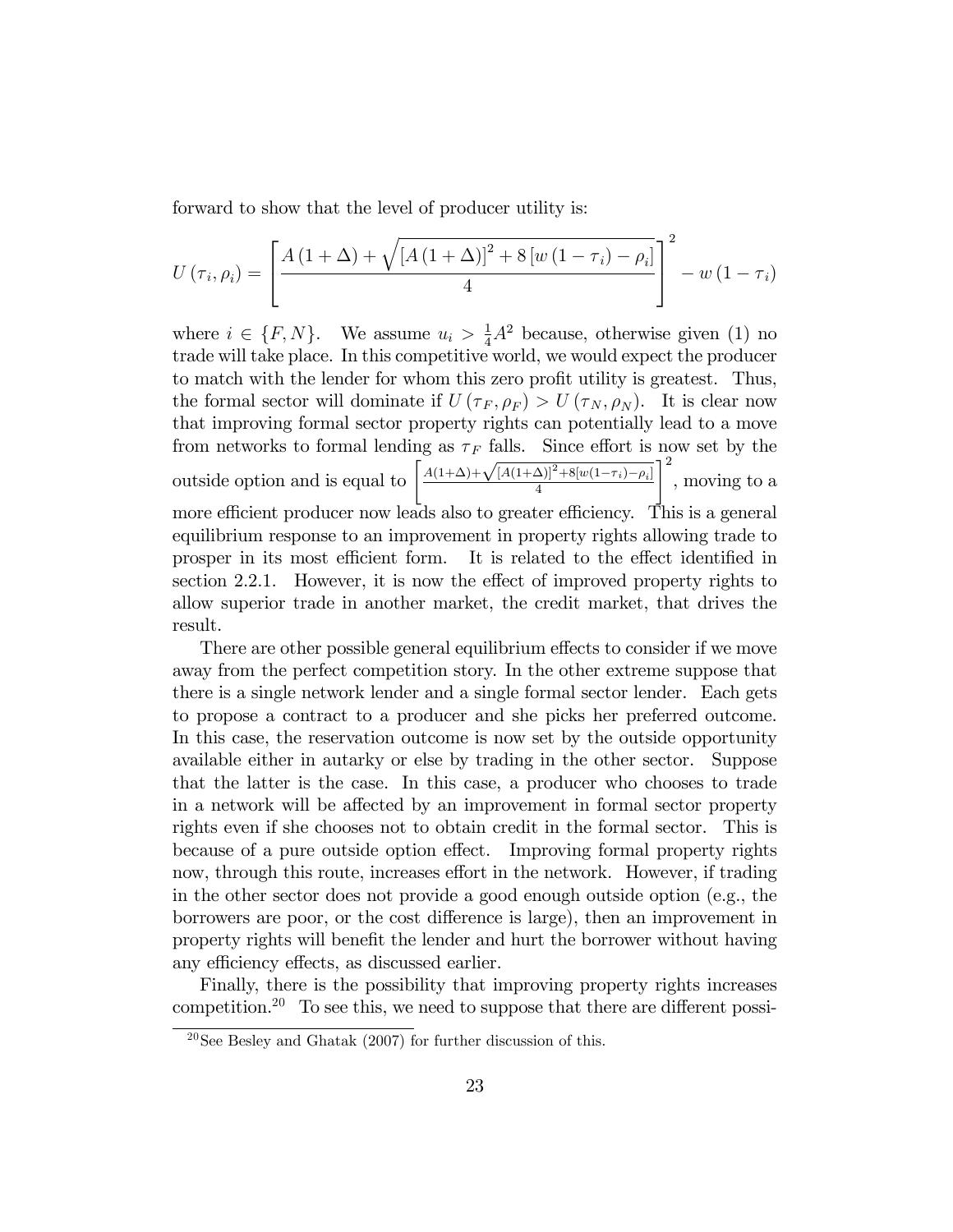ble levels of  $\rho_F$  with some formal sector firms being more efficient. Suppose, for example, there is no informal sector, but two formal sector lenders with different levels of  $\rho_F$  but the same level of  $\tau_F$ . Suppose that the cost difference between the two lenders and the level of  $\tau_F$  are such that the higher cost formal sector lender cannot provide any competition to the lower cost lender, and autarchy is the only outside option of a borrower. A further effect of improving  $\tau_F$  can now be to induce entry in the formal sector increasing the outside option of the producer. This leads to a redistribution of surplus from the efficient formal sector producer to the producer. But it also increases efficiency by increasing the outside option of the producer. This will increase producer effort.

The latter effects that we have identified come from thinking about how the improvement of property rights affects the set of potential trades that can be sustained between lenders and producers. One feature of formal sector enforcement is that it is a freely available contracting technology, whereas the  $\tau_N$  is available only for trades between people who know each other. When considering property rights that improve trading possibilities the benefits from the creation of formal property rights may in significant measure be due to the fact that these are widely available, i.e. to all producers rather than just those who are socially connected. This highlights a potential downside in the use of networks in enforcing trade.

### 2.3 Evidence

This theoretical analysis naturally gives way to thinking about how property rights affect resource allocation in practice. There is now a significant literature which looks at this.<sup>21</sup> However, it is fairly rare to link the empirical analysis closely to the theoretical channels that we have analyzed so far.

One issue is what outcome to focus on. In a reduced form sense, all of the theoretical channels identified above would suggest a link between the level of output and property rights. In all cases, the level of inputs, in the stylized model e, is (weakly) higher when property rights are more secure. However, as we showed in the example of guard labor, there can also be a re-allocation of effort to or from more productive activities.

The two trade channels are quite specific in the way that they suggest that improved property rights will have an impact. In the first case, we should

<sup>&</sup>lt;sup>21</sup>See Pande and Udry  $(2005)$  for a comprehensive review of this literature.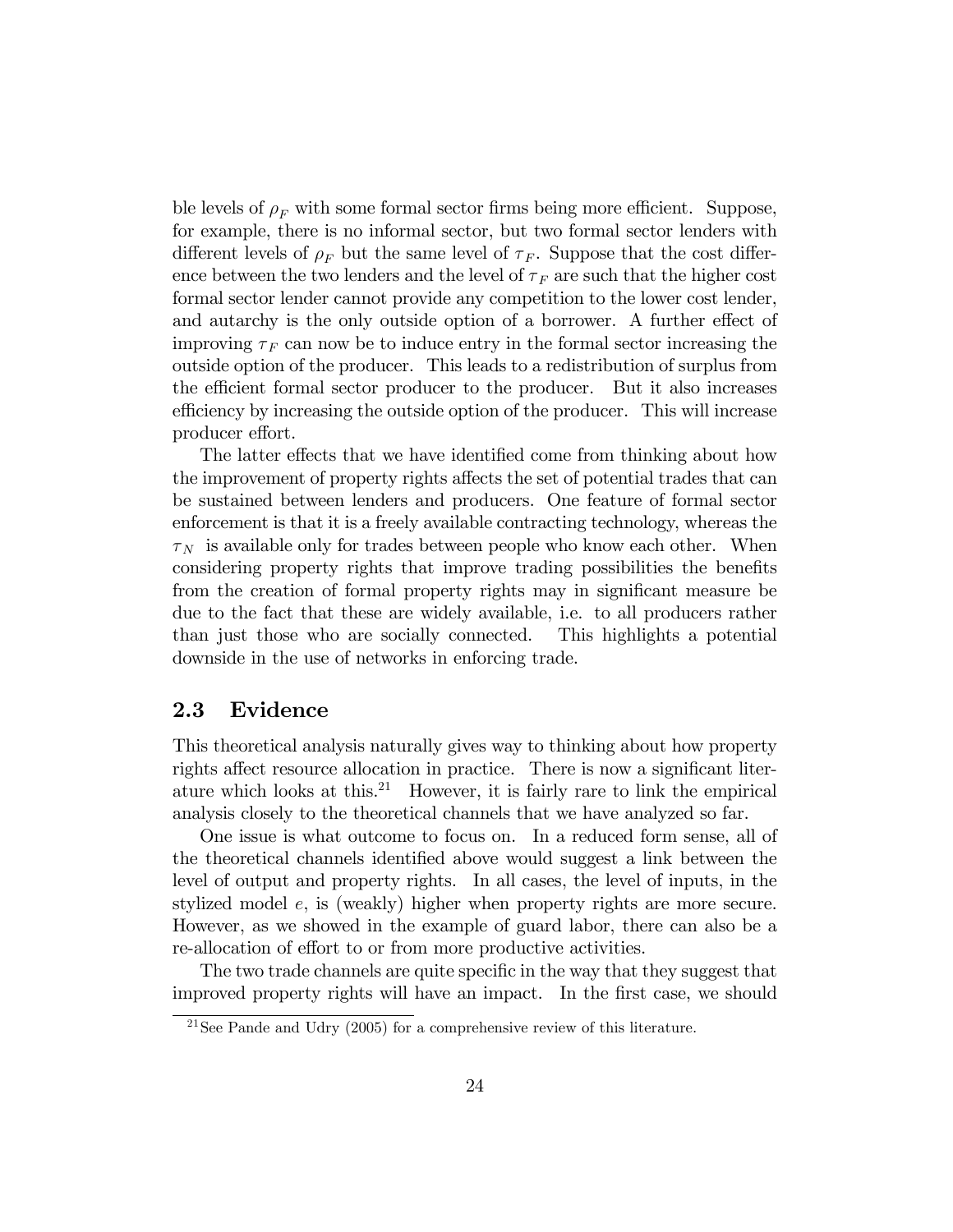see a deepening in rental or sale markets for assets. In the second, we should see more use of credit among those whose property rights to collateralizable assets are improved. To test these ideas directly obviously implies going beyond general effects on output, although we would expect output to be higher in both cases too.

One further issue concerns the level of aggregation. Our theoretical examples focused on a specific producer with fixed characteristics. These models mostly predict that the effect of improved property rights will be heterogeneous. To illustrate, consider the basic freedom from expropriation argument. In this case:

$$
\frac{\partial e^*}{\partial \tau} = -\frac{(1-\tau) A^2}{2}.
$$

This implies that factors that make A heterogeneous across producers such as wealth, access to other inputs and/or markets will tend to affect the marginal effect of an improvement in property rights. Such heterogeneous effects are a natural consequence of bringing theoretical considerations to bear on the analysis of the data.

We might also expect macro-economic and micro-economic impact effects to be different in so far as the former capture general equilibrium responses to improvements in property rights. The overall macro effect can mask many underlying mechanisms as emphasized here.

Another issue in bringing these ideas to the data concerns how to capture property rights. Our simple theoretical parameter,  $\tau$ , masks a whole range of possibilities. In micro-data, it is frequently possible to be quite precise about the claims that people have to their assets. For example, some asset ownership is backed by officially recognized and registered deeds. However, other property is held more informally. A good example is the case of land rights in Ghana where land rights are granted by tribal authorities. Moreover, the rights to each plot of land are quite heterogeneous. In the data used in Besley (1995), rights can be decomposed into the different components  $$ buying, selling, renting, leasing and pledging.

The key issue whether in micro or macro data is how to identify the causal effect of changes in property rights on investment or productivity. Macroevidence tends to look at countries as units of analysis, sometimes regions within countries. Micro-evidence looks at the effect of property rights using data on firms and/or households. The core empirical approach is to run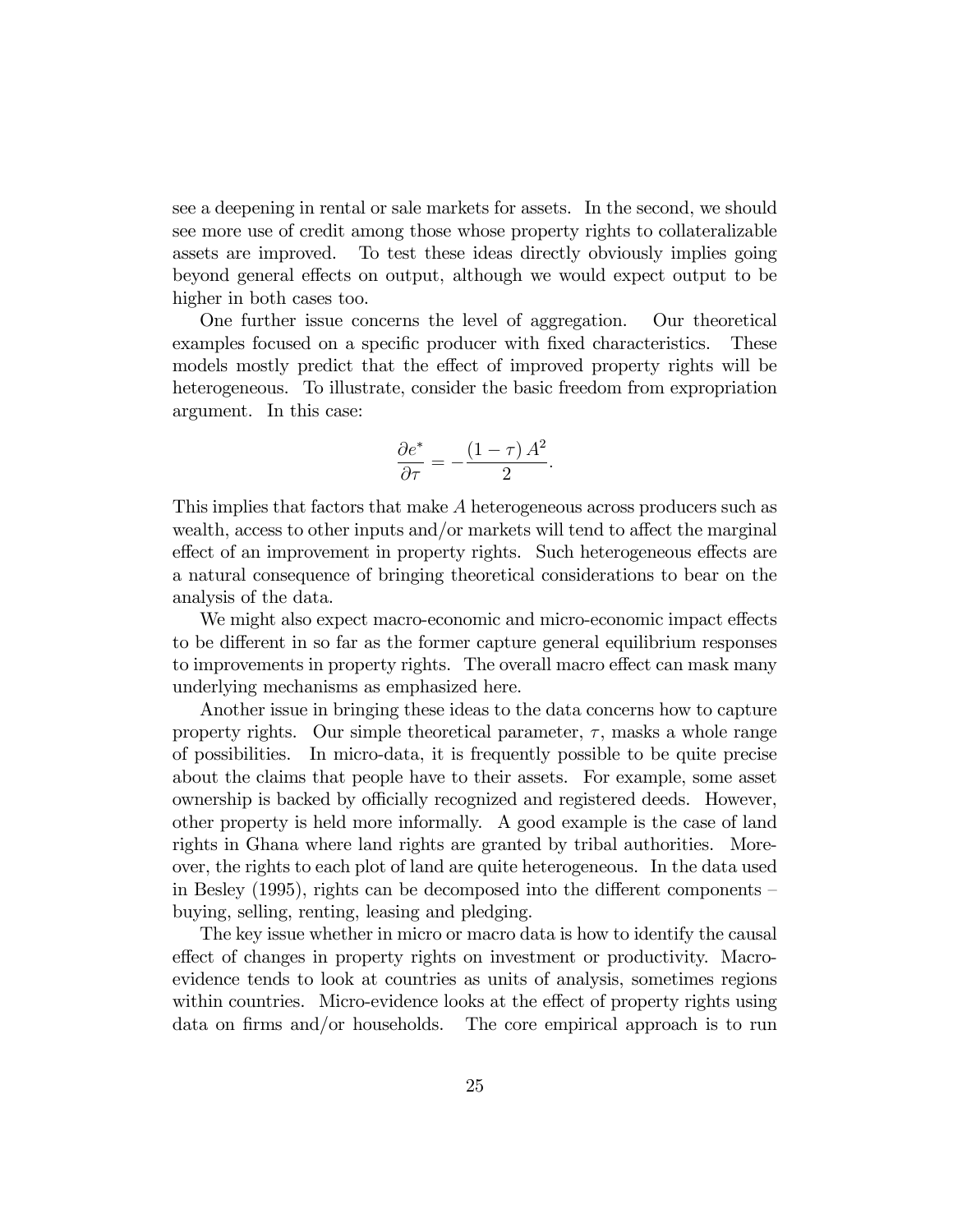some kind of regression of the form:

$$
y_{it} = \alpha + \beta r_{it} + \gamma x_{it} + \varepsilon_{it}
$$

where  $x_{it}$  is a measure of an outcome for cross-sectional unit i at date t,  $r_{it}$ is a measure of property rights and  $y_{it}$  are appropriate controls and  $\varepsilon_{it}$  is an error term.

In the basic case, there is no time dimension to this kind of analysis and the effect of property rights on outcomes is driven entirely by the fact that some firms or households appear to have better access to rights than others at a point in time. This raises quite difficult issues in estimating  $\beta$ . Omitted variables could be driving a simple correlation between the two: for example, better governance could be driving both secure property rights and a more investment-friendly environment. The other issue is that of reverse causality: investment itself could affect the nature of property rights.

In principle, either of these problems could be dealt with using instrumental variables, i.e. finding a determinant of  $r_{it}$  which is not also a determinant of the decision of interest  $x_{it}$ . This is the approach of Acemoglu, Johnson and Robinson  $(2001)$  in their study of cross-sectional country differences in property rights. They argue that settler mortality drives expropriation risk without having any direct impact on modern day income per capita. In general, however, it is difficult to find convincing instruments even in microdata.

In some cases, there are changes in rights over time and space which allow researchers to explore the implications of changes in rights before and after with an explicit time dimension. Whether this succeeds in dealing with the issues of omitted variables and reverse causation is moot. This still depends on how the rights are allocated to households or firms. There may be scope for Önding ways of explicitly modeling the political and economic forces that shape  $r_{it}$ .

Another route is to exploit variation between rights "within" firms or households. Thus, Besley (1995) exploits the fact that households in Ghana enjoy different rights on different plots of land that they farm and is able to look at how economic decisions vary across plots. This means that variation in household characteristics that affect the power of households to enhance their rights are not spuriously driving the relationship between economic outcomes and property rights.

Either way, this brief discussion emphasizes the need to understand the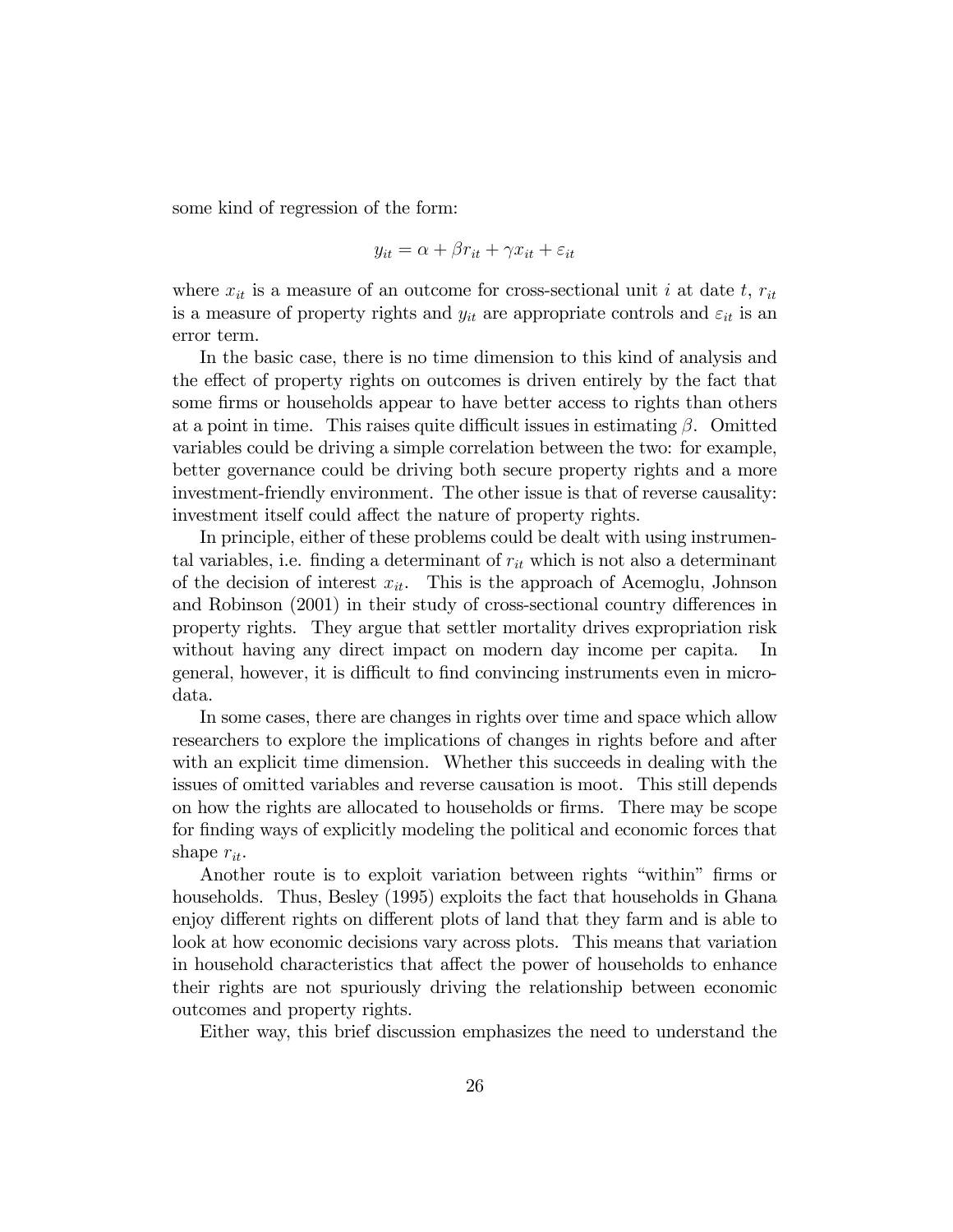reasons why property rights differ in different times and places. This is something that we turn to in section 3.

It is possible to take a bird's eye view of the quality of property rights using cross-country data. To illustrate, we take two measures of property rights regimes using standard sources. The first is a measure of the security of property rights from the International Country Risk Guide (ICRG). It is measured on a scale between 0 and 10. A higher score corresponds to better protection of property rights. Figure 1 shows that this score is positively correlated with income per capita in the year 2000. In other words, countries with a higher risk of expropriation have lower levels of income per capita.

The second measure comes from the World Bank doing business project (www.doingbusiness.org). We focus on a measure of the ease with which individuals can their property, specifically the country's rank on this measure for 172 countries. This is a purely administrative dimension to property rights and follows the logic of the de Soto argument discussed in section 2.2.2. Figure 2 shows that this too is strongly negatively correlated with income per capita in 2000. Thus, this more administrative dimension of property rights is weaker in low income countries.

Together these Ögures illustrate the central proposition that improving property rights is associated with economic development. However, they say nothing about the direction of causation.

The correlation in Figure 1 is intriguing and forms the basis of the wellknown empirical analysis of Acemoglu, Johnson and Robinson (2001) who argue that this relationship is indeed causal. To this end, they use the mortality rates of colonial settlers as an instrument for property rights showing that the negative relationship between the ICRG expropriation risk measure and income per capita remains. Acemoglu and Johnson (2005) look at two different dimensions of property rights and how they affect growth  $-$  expropriation risk and contract enforcement. Their aim is to assess which is more important in affecting aggregate output. They use the identity of the colonial power as an instrument for contracting institutions and settler mortality as the instrument for expropriation risk. On this base, they argue that only expropriation risk holds up as causal factor in affecting income per capita while the contracting environment affects the form of financial intermediation. In a related contribution, Glaeser et al (2004) argue that human capital could be a key missing variable in this kind of analysis, jointly determining both institutions and growth. However, given the scarcity of plausible instruments, it is clearly difficult to be able to identify between many competing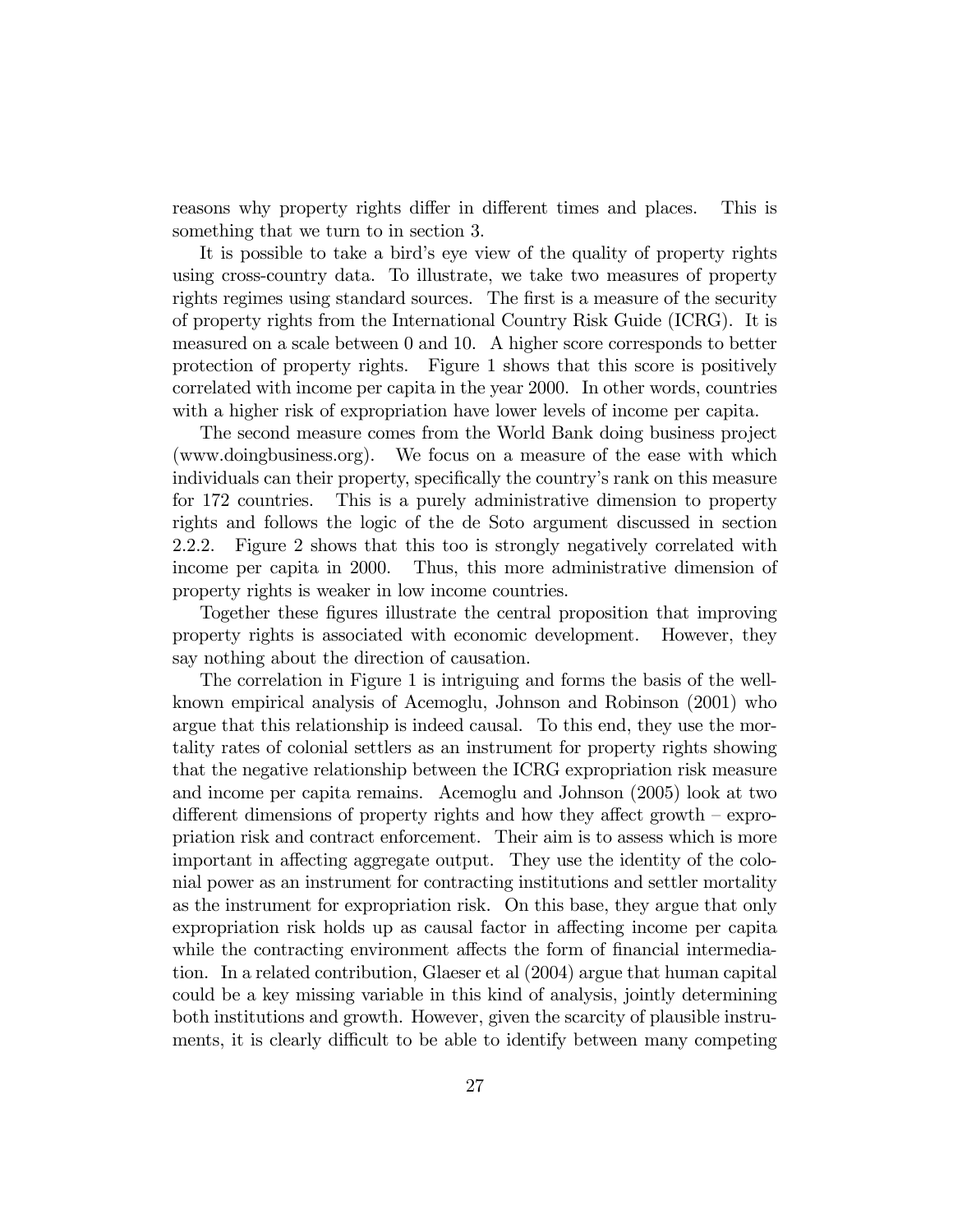potential causal pathways in cross-country data.

There are several micro-empirical studies that look directly at the question of whether secure property rights improve investment incentives. Here we provide a brief and selective review of the key findings. Besley (1995) in his study of property rights in Ghana mentioned earlier exploit the variation in the rights that individuals enjoy on different fields to test whether property rights matter for investment decisions. Ghana is in a transition between a traditional system of land rights (which emphasizes claims of the community) and a modern one (which emphasizes the claims of the individual and grants ability to transfer the land without needing a community sanction). The study focuses on self-reported transfer rights: whether each field owned and operated by a household has any of these rights is measured in the data, along with whether exercising this right requires lineage approval. In his study of the cocoa growing region, Wassa, in the west of the country, where the investment decision is the decision to plant trees, he finds that controlling for household fixed effects, investment is increased by better land rights. The study takes into account the potential problem of reverse causality: investment decisions (e.g., planting trees) could affect security of tenure as well. The basic result holds if land rights are instrumented with field level characteristics (soil quality, distance from house, investments already made when land acquired). As to which mechanisms linking property rights to investment are at work, this study is unable to find strong support for any particular mechanism, but on the whole, the support is the weakest for the collateral-based view.

In a more recent study on Ghana, Goldstein and Udry (2008) exploit the variation in security of tenure within the system of informal property rights administered by the local political system. They find that those cultivators without political power (e.g., those who do not hold any form of local political o¢ ce) are less conÖdent of their rights. Compared to those who hold political office, they leave their land fallow for significantly shorter duration (for fear that the land will be allocated to someone else), resulting in significant loss in profits per unit of land.

In a related study we have already mentioned Field (2007) looks at the effect of the programme undertaken by Peruvian government that issued property titles to 1.2 million urban households during the 1990s on labour supply. While it does not directly look at the effect of investment, a key mechanism postulated in the paper is that secure property rights reduced the need for guard labour and this freed up labour time that could be efficiently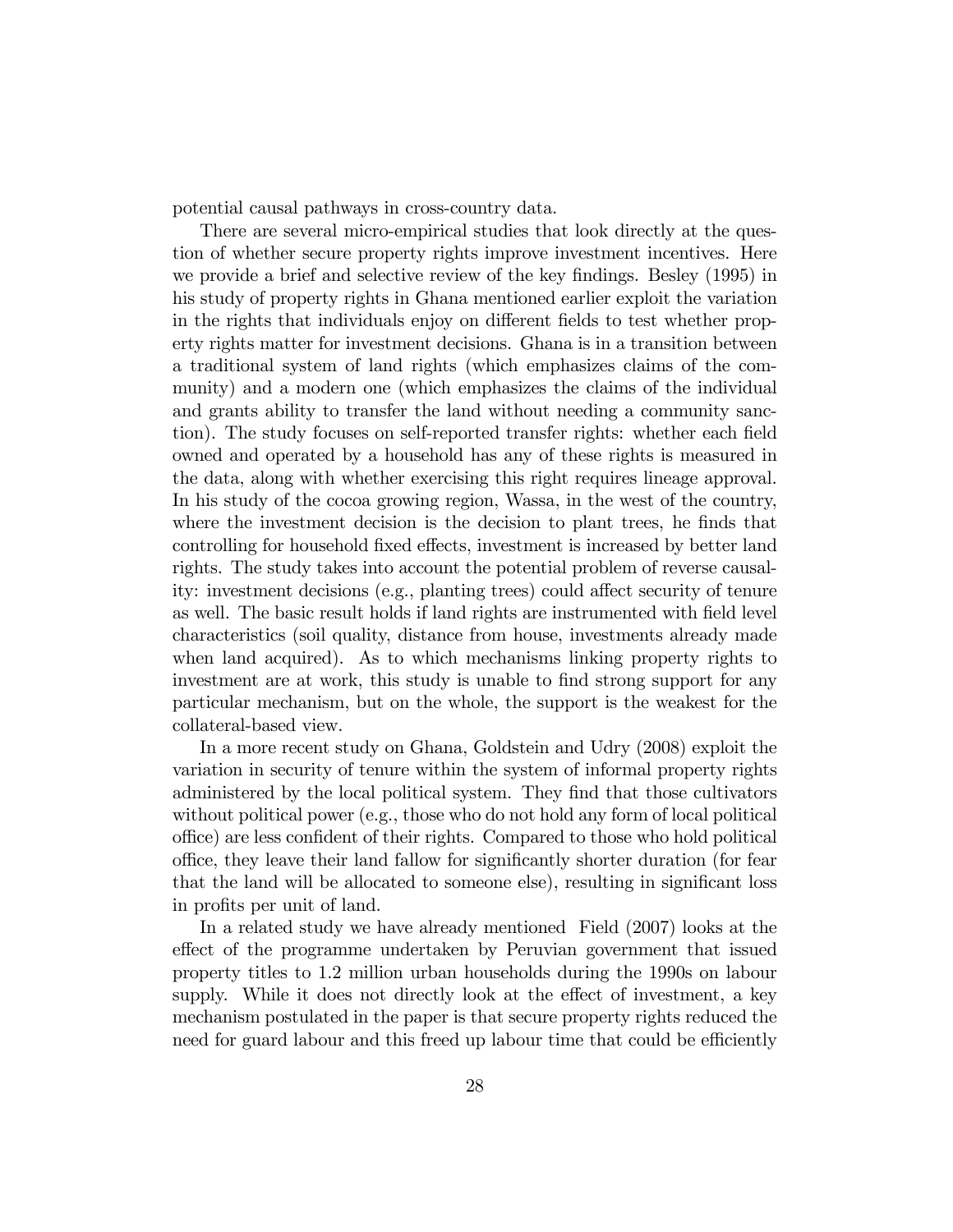supplied in the labour market.

A more recent study (Hornbeck, 2008) shows that the the introduction of barbed wire fencing to the American Plains in the late 19th century led to significant increases in the value of farmland, the productivity and production share of crops most in need of protection. Farmers were required to build fences to secure their land. From 1880 to 1900, the introduction and universal adoption of barbed wire reduced the cost of fencing, relative to wooden fences, most in counties with the least woodland. Over that period, counties with the least woodland experienced significant agricultural development and according to this study, this appears to reáect increased security of property rights due to barbed wire fencing.

Galiani and Schargrodsky (2005) is one of several studies that look at the collateral effect of property rights reform. It studies the same titling programme in Peru that Field (2007) looks at. Given that the allocation of titles was unlikely to have been random, they exploit a data-set which permits a cleaner identification strategy. They look at a group of squatters who occupied an area of wasteland in the outskirts of Buenos Aires, Argentina more than 20 years ago from the time of the study. The area was composed of different tracts of land, each with a different legal owner. An expropriation law was subsequently passed, ordering the transfer of the land from the original owners to the state in exchange for a monetary compensation, with the purpose of entitling it to the squatters. However, only some of the original legal owners surrendered the land. The parcels located on the ceded tracts were transferred to the squatters with legal titles that secured the property of the parcels. Other original owners, instead, are still disputing the government compensation. As a result, a group of squatters obtained formal land rights, while others are currently living in the occupied parcels without paying rent, but without legal titles. Both groups share the same household pre-treatment characteristics. Moreover, they live next to each other, and the parcels they inhabit are identical. Since the decision of the original owners of accepting or disputing the expropriation payment was orthogonal to the squatter characteristics, the allocation of property rights is exogenous in equations describing the behavior of the occupants. This assumes that this decision is orthogonal to land quality which seems to be true.

They find significant effects on housing investment, household size, and child education. The quality of the houses is substantially higher in the titled parcels. They only find modest effects on access to credit markets as a result of entitlement, and no improvement in labor market performance. This is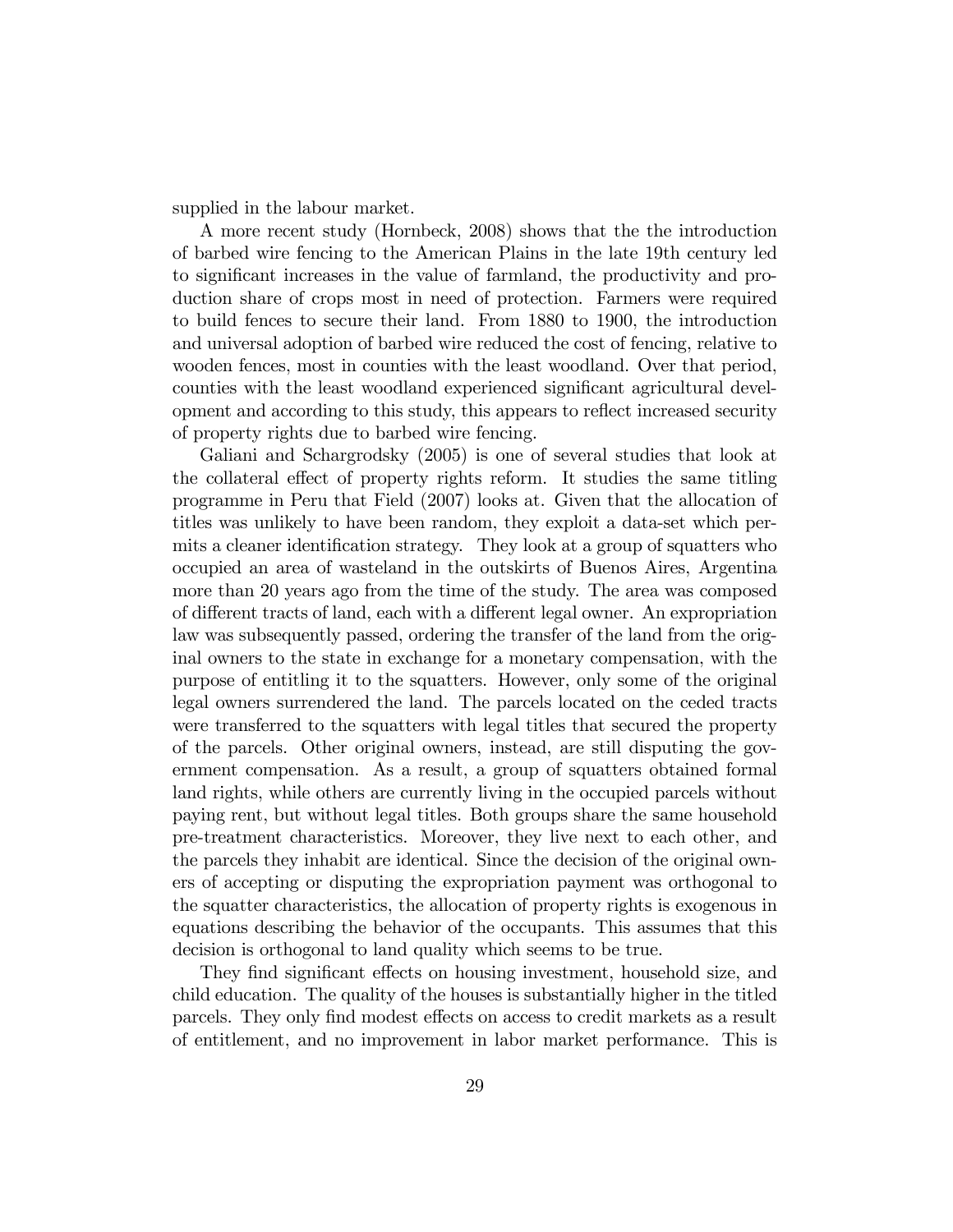not surprising, as squatters could not transfer the property parcels for the first ten years. They do compare early and late treatment households and find that 4% of the early treatment group received a mortgage loan. Their conjecture is that this small effect could be driven by difficulty of foreclosure on default.

Another study by Field and Torero (2006) looks at an urban land titling program in Peru. Their data allow them to directly observe whether loan applicants are requested to provide collateral. As a result they can isolate the effect of property titles on credit supply from their effect on demand by comparing loan approval rates when titles are requested to rates when they are not. Their results indicate that property titles are associated with increase in approval rates on public sector loans by as much as 12% when titles are requested by lenders. But they find no relationship between titles and approval decisions otherwise. In contrast, there is no evidence that titles increase the likelihood of receiving credit from private sector banks, although interest rates are significantly lower for titled applicants regardless of whether collateral was requested.

One explanation for this failure is that titling programs reduce banks' perceptions of their ability to foreclose. This is supported by data from Peru indicating that individuals with title have less fear of losing property in cases of default. Also, in Peru (and other comparable developing countries) even the middle-level propertied classes don't find it easy to receive credit. For example, in Peru a minimum of two years of tenure in a formal sector job and a high wage is a pre-requisite for receiving loans from the formal sector. Therefore, it is not surprising that the urban squatters did not experience a huge increase in credit supply.

Indeed, more encouraging evidence is provided by Wang (2008) who looks at a housing reform in China that allowed state employees who were renting state-owned housing to buy their homes at subsidized prices. She finds that the reform increased the ability of individuals to finance entrepreneurial ventures by allowing them to capitalize on the value of the property.

# 3 Endogenous Property Rights

So why might property rights protection be weak? While historically, nonstate actors have played a key rule in the creation and enforcement of rights, in the modern world weak property rights boil down to problems in the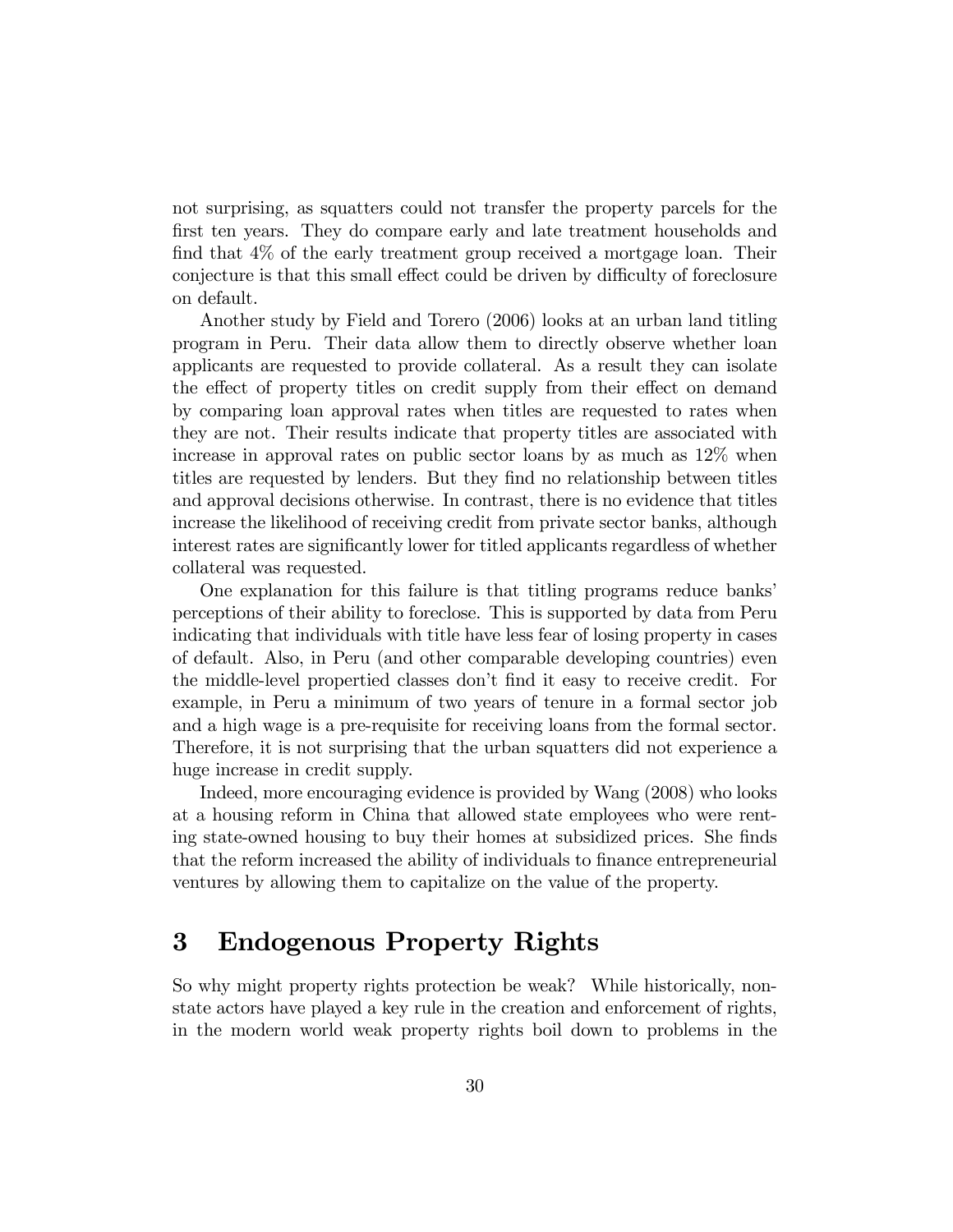way that the state functions. There are three types of state failure that are relevant to understanding this: predatory states, anarchic states and ineffective states.

Predatory states are strong states that cannot find ways of limiting their own power. De Long (2000) uses the phrase of the poet John Milton to characterize the states as dealing with the problem of being "overstrong against" thyself". Anarchic states are those where there is no single authority – as when war lords and mafiosi retain coercive power. The power to enforce or violate property rights is therefore fragmented. Ineffective states are those which, although they may have established a monopoly of force within a certain domain, have not invested sufficiently in relevant market supporting public goods such as courts and property registries. The first problem (predation) is an issue when the state is strong while the latter two (anarchy and ineffectiveness) are characteristic of weak states.

To date, most of the existing literature has focused on the first two problems. For example, Djankov et al (2003) pose the dilemma of effective government as Önding the right balance between the problem of predation due to excessive state authority and anarchy due to weak state institutions. We will argue in section 3.2 below that understanding the forces that shape incentives to invest in market supporting property rights is also important.

### 3.1 Expropriation

There has been much discussion of aspects of state expropriation and arguments to the effect that limiting coercive power of the state is an important historical feature of state and market development (see, for example, North (1990)). A classic reference is North and Weingast (1989) who argued that a decisive point in the history of state development in England came after the Glorious Revolution which limited the arbitrary power of the King subordinating his ability to raise taxes to Parliament. The need to limit state power and hence protect property rights is also at the heart of Acemoglu, Johnson and Robinson (2001)ís interpretation of why states with low rates of settler mortality built more e§ective states with more respect for private property.

Models of states' incentives to exploit arbitrary power include Grossman and Noh (1994), Grossman and Kim (1995), Moselle and Polak (2001) and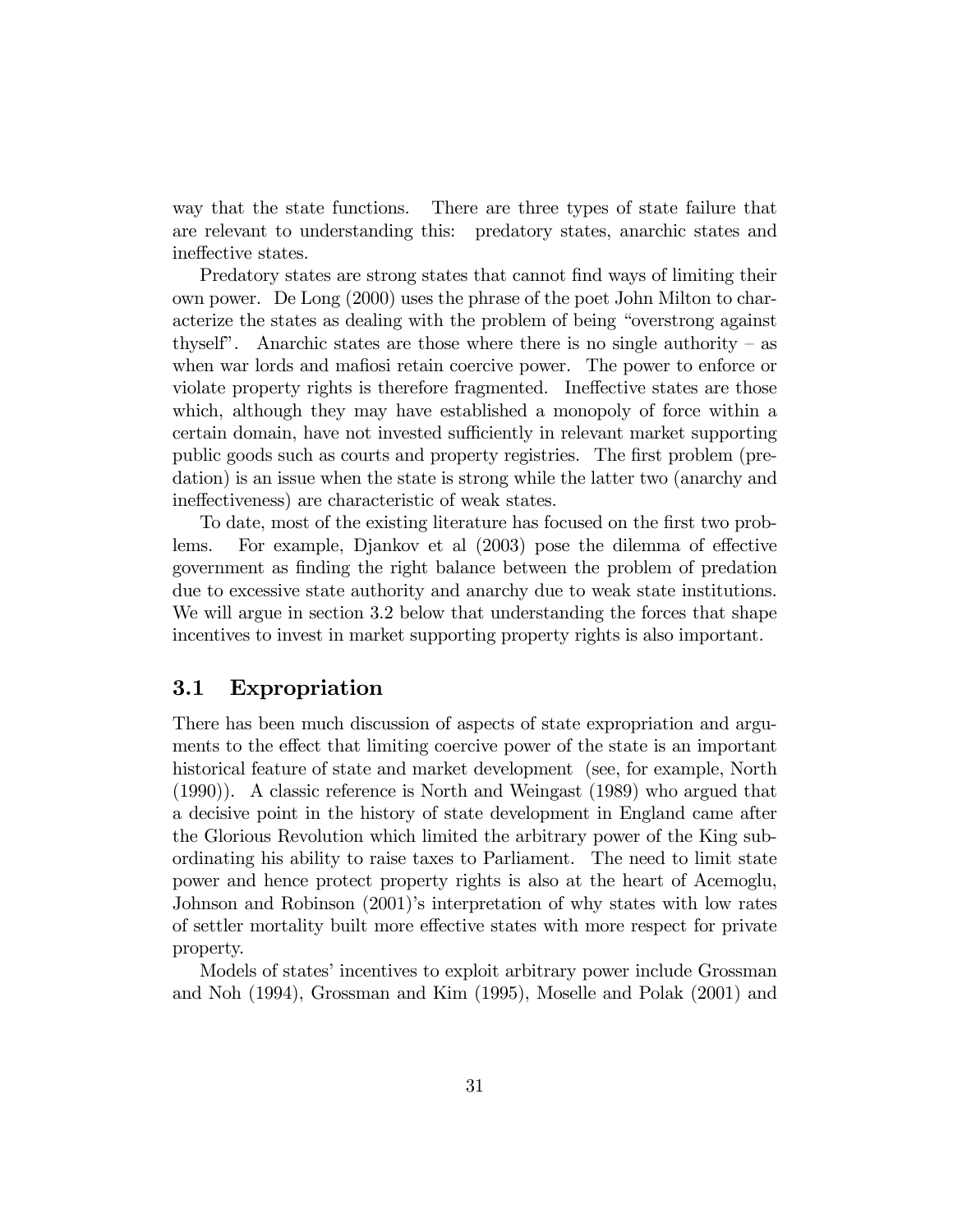Olson  $(1993).^{22}$  It might be tempting to conclude that the problem of excessive state power is only a feature only of models where the government is controlled by a self-interested ruler intent on extracting resources from its citizens. However, as Kydland and Prescott (1977) shows, it may be optimal to limit state power even when the government is benevolent if it cannot commit to a future policy.

Expropriations by government are a fact of historical experience as illustrated in Table 1 which gives some examples over seven hundred years of human history. It begins with the expropriation of the Knights Templar by Philip IV of France in 1307. Thereafter, we find other regular examples of sovereign power being used to seize assets. Henry VIII dissolved the monasteries in England and took over the land beginning in 1536. The U.S. government now widely regarded as paragon for upholding property rights used expropriation as an instrument of public policy from 1870 onwards in order to promote railway construction, milling and mining.

Natural resources have also figured in government expropriations of the past. President Cardenas of Mexico expropriated, among other things, petroleum assets in the 1930s. Iran expropriated oil production facilities in 1951. The Cuban revolution in 1959-60 also resulted in considerable expropriation of private assets by the state. Expropriation of land was the particular objective of the Algerian government between 1971 and 1980. In 1971, the Chilean government expropriated U.S. copper mining assets reputed to be worth more than \$500 million at the time. Such expropriations continue to the present day as evidenced by the Zimbabwean government's program of forceful land redistribution since 2000.

All of these examples underline the contemporary and historical relevance of the material that follows.

#### 3.1.1 Framework

We begin with a simple framework that includes the simple benchmark model of production from the previous section.

There are N identical producers. Each producer produces  $x(\tau) \equiv y(\tau) + y(\tau)$ z where  $y(\tau)$  is produced output, z is non-produced output (e.g., natural

 $^{22}$ Discussions of private property rights enforcement include Grief (2005) and Skaperdas (1992).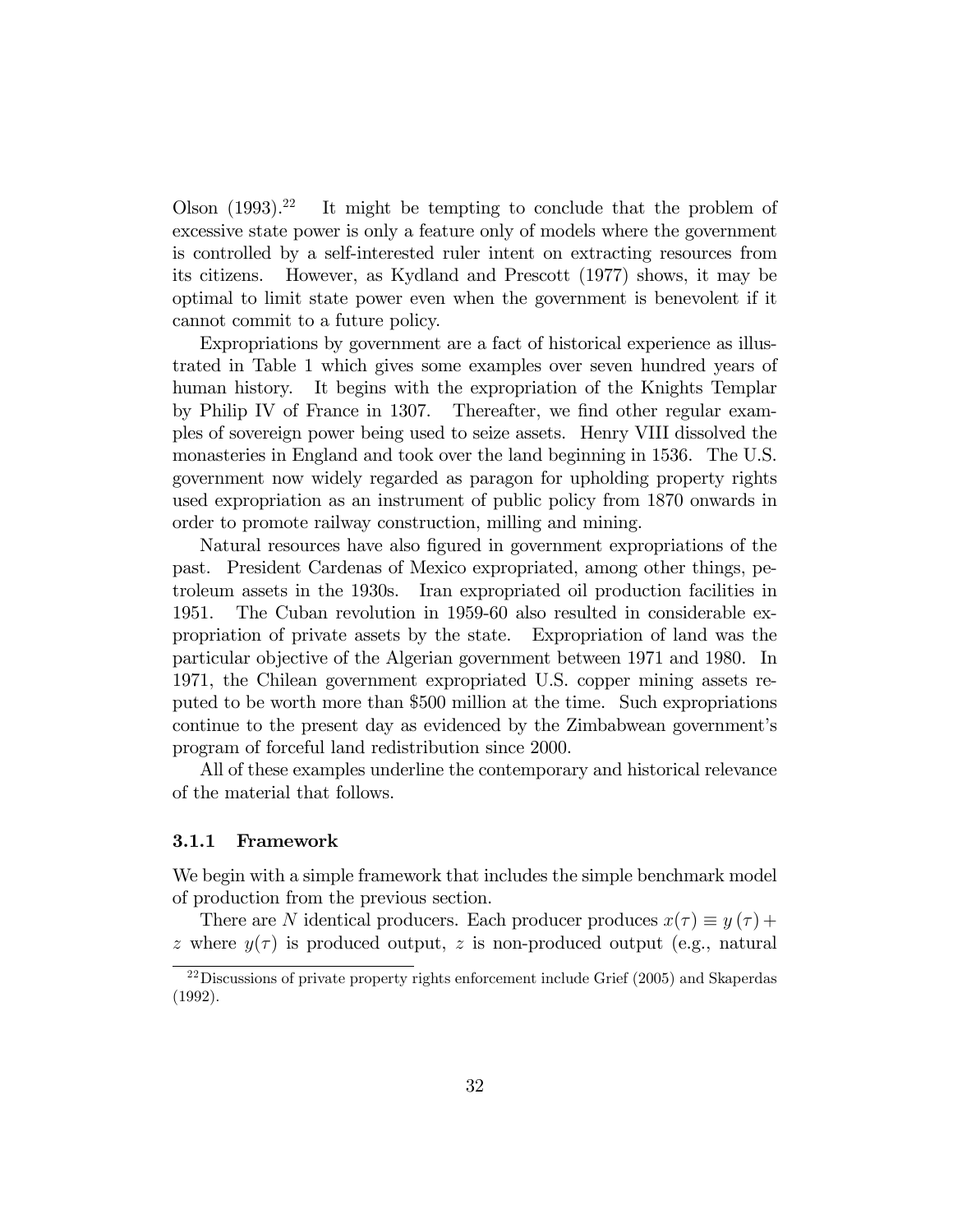resources), and  $\tau$  is the rate of expropriation.

$$
\pi(\tau) = \max_{e \ge 0} \left\{ (1 - \tau) \left( A \sqrt{e} + z \right) - e \right\}
$$

leading to effort  $e(\tau) = \left[\frac{(1-\tau)A}{2}\right]$  $\int_0^2$  and expected output  $y(\tau) = \frac{(1-\tau)A^2}{2}$  as we saw in section 2.1 above.

We now suppose that there are  $M$  coercive authorities who together determine  $\tau$  – the rate of expropriation. At this level of abstraction, we can think of such authorities in quite broad terms as states, powerful landlords, feudal barons or roving bandits.

A coercive authority is distinguished by having access to a technology for expropriating the output of producers. Let  $T_i$  be the resources committed to expropriation by authority  $j$ . Collectively these actions determine the level of expropriation experienced by producers. We model this for the moment as a common resource problem with the aggregate expropriation rate being

$$
\tau = \sum_{j=1}^{M} T_j,
$$

the sum of the actions of the expropriating group.<sup>23</sup> This is a very specific technology and one could consider others. But it serves to fix ideas about some of the basic issues that arise when studying the equilibrium level of expropriation.

Each coercive authority tries to capture a share of total output. We assume that the expropriation rate is common across both types of output and all producers, and hence expropriation cannot be targeted to specific production activities.

Aggregate output is simply N times output per capita and is denoted by:

$$
X(\tau) = N[y(\tau) + z].
$$

This is clearly decreasing in  $\tau$ . For future reference, let  $Y(\tau) \equiv Ny(\tau)$  and  $Z \equiv Nz$ . We now explore the determination of  $\tau$  under different assumptions to investigate the kinds of factors that will lead to different levels of equilibrium expropriation.

<sup>&</sup>lt;sup>23</sup>We will make assumptions to ensure that  $\tau < 1$  in any equilibrium.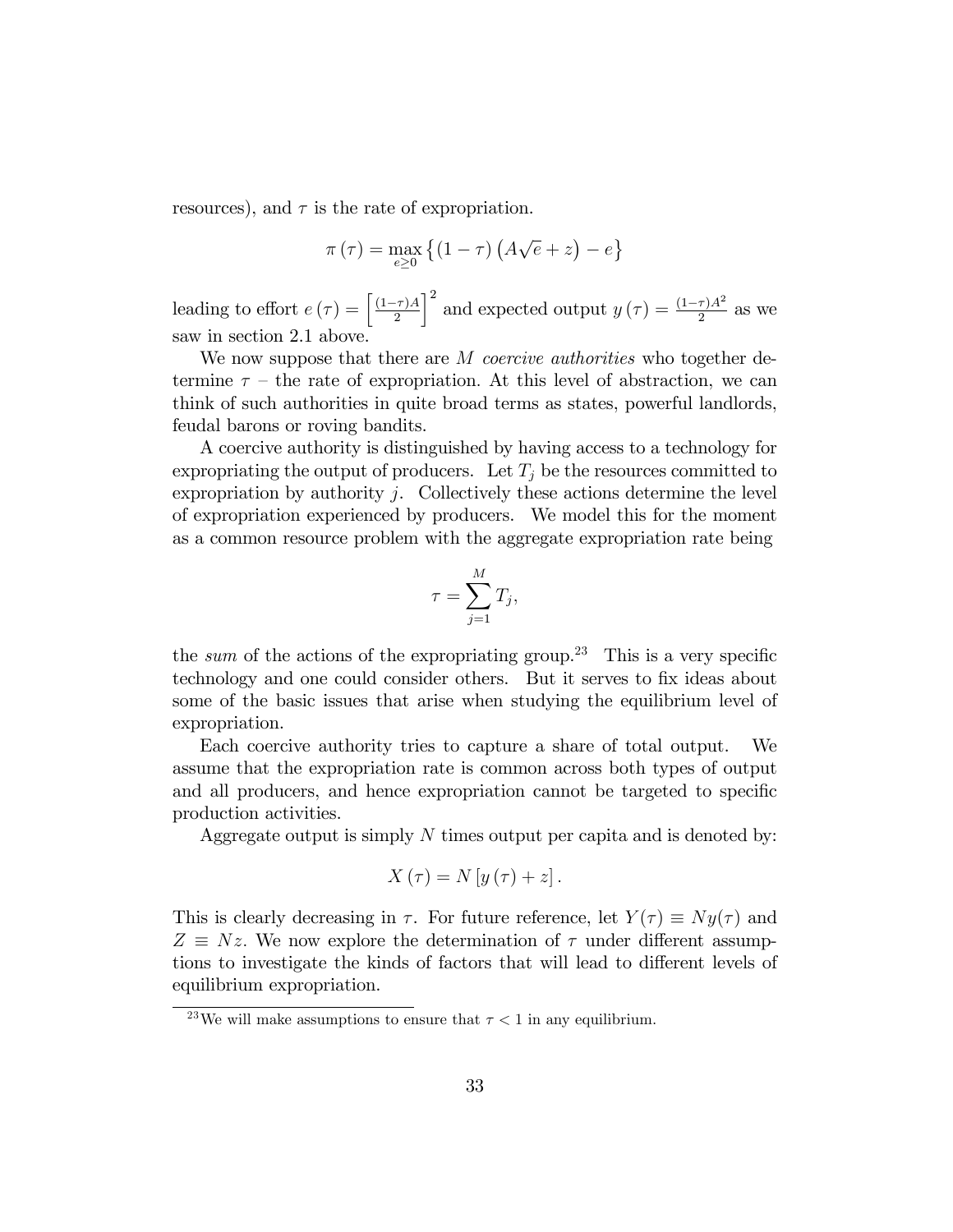#### 3.1.2 Commitment

We start by assuming that the coercive authorities can commit to an expropriation level up front. This is built into the following timing structure:

- 1. Coercive authorities choose  $T_1, ..., T_M$ .
- 2. Producers put in their effort  $e$ .
- 3. Output is realized and expropriation takes place.

We now look at the equilibrium of expropriation as determined by a Nash equilibrium between the coercive authorities. These could be thought of as "roving bandits" in the sense of Olson (1993). The history of Europe is replete with marauding groups such as the Vikings and the Magyars that plundered from whatever sources they could Önd in the absence of a strong sovereign. We assume that expropriation is costly and let  $\alpha N$  be the (constant) marginal cost of expropriation. We have made this increasing in N so that having a large group of producers to expropriate is more costly. We have also assumed that each producer has the same expropriation cost. This can be motivated by supposing that  $\alpha N$  is equal to an outside wage determined by some kind of productive activity in which organizers of coercive authorities can engage. Having a more productive economy will then make expropriation more expensive.

The payoff of the  $j$ -th coercive authority is:

$$
T_j(X(\tau)-\alpha N)=NT_j(y(\tau)+z-\alpha).
$$

Thus the "profit" of a coercive authority comes from the outside wage rate that determines the opportunity cost of expropriation. The trade off for coercive authorities is quite standard. An increase in expropriation increases profits assuming that  $y(\tau) + z > \alpha$ , but leads to each producer lowering his effort. The optimal rate of expropriation balances these two factors. A necessary condition for a positive rate of expropriation is that  $\frac{A^2}{2} + z > \alpha$ . This says that there have to be sufficient resources to plunder relative to the cost of expropriating. We assume that this is the case from now onwards.

The Nash equilibrium in expropriation levels has all coercive authorities choosing  $T_i$  simultaneously. This yields first order conditions, assuming an interior solution, of:

$$
T_j y'(\tau) + y(\tau) + z = \frac{-T_j A^2 + (1 - \tau) A^2}{2} + z = \alpha.
$$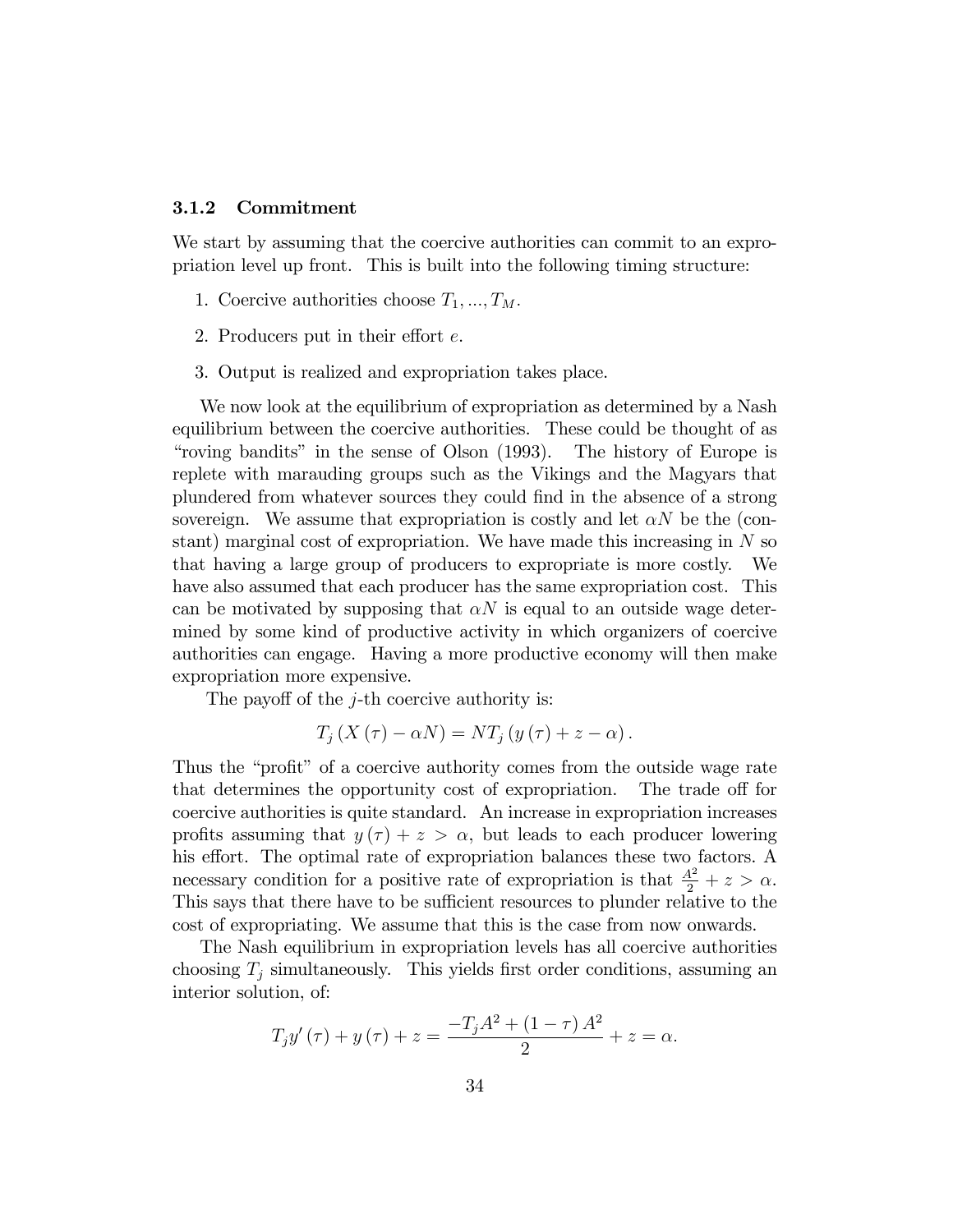Since all authorities have an identical expropriation technology, it is natural to focus on a symmetric outcome. It is straightforward to show that the overall expropriation rate  $\tau$ , assuming an interior solution, is then given by:

$$
\tau = \left(1 + \frac{2(z - \alpha)}{A^2}\right) \cdot \frac{M}{M + 1}.\tag{4}
$$

There are three immediate comparative static results that are straightforwardly derived for this simple problem and will serve to organize our thinking about the organization of coercion. These will look at how the level of expropriation varies with the number of coercive authorities  $(M)$ , the level of natural resources per producer  $(z)$  and the cost of coercion  $(\alpha)$ .

Our first result comes from seeing how  $\tau$  depends on  $M$  – the number of coercive authorities. Totally differentiating (4) yields

$$
\frac{\partial \tau}{\partial M} = \left(1 + \frac{2(z - \alpha)}{A^2}\right) \cdot \frac{1}{\left(M + 1\right)^2} > 0.
$$

This yields:

### **Result 3.1** (Monopoly of Force) – Output is highest and expropriation lowest when there is a monopoly on coercive authority.

This result follows from the observation that competitive determination of expropriation rates creates a commons problem. Each coercive authority fails to internalize the effect of its expropriation decision on others. States that are fragmented, i.e. where coercive authority is wide spread will tend to be poorer according to this logic. This corresponds to the kind of fragmentation that is frequently referred to in the context of weak states  $-$  see, for example, the discussion in Acemoglu (2005).

This result goes back a long way. It underpinned Hobbes' concept of Leviathan and Weber's concept of the state in which a single state authority monopolizes the power to coerce. The simple model that we have set up shows that this has a rationale in terms of efficient organization of production. Olson (1993) puts this point colorfully as follows:

"In a world of roving banditry there is little or no incentive to produce or accumulate anything that may be stolen and, thus, little for bandits to steal. Bandit rationality, accordingly induces the bandit leader to seize a given domain ... and to provide a peaceful order ... thereby obtaining more in tax theft than he could in migratory plunder." (page 568)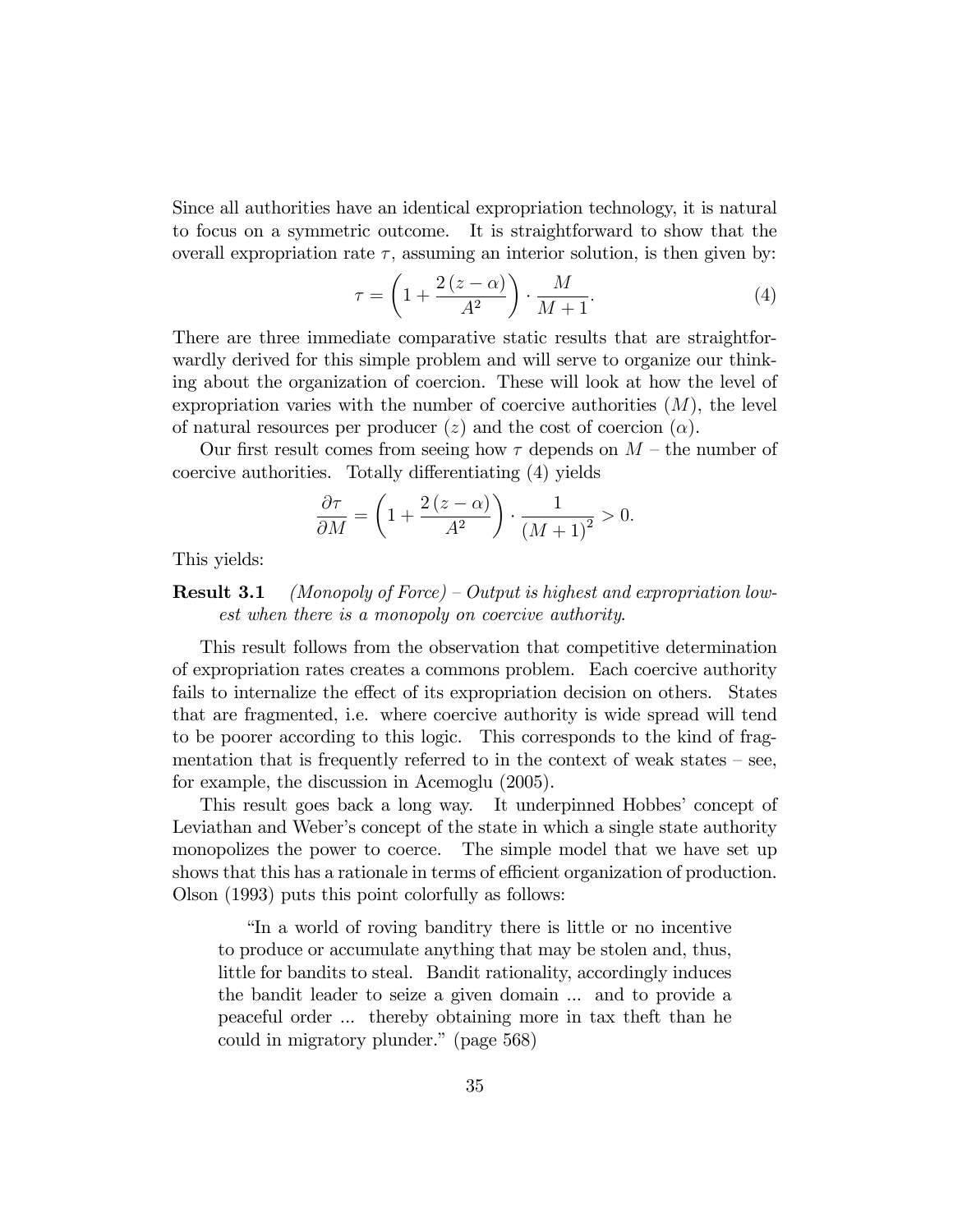Just how monopoly of coercion can be achieved is not clear. One could think in terms of a creating a state with the power to prevent all other actors in the economy from exercising coercive power. This certainly represents the situation that we see in many advanced states in the world. But the monopoly outcome could also be achieved by Önding some kind of Coasian arrangement among those who possess the power to expropriate. These authorities could, in principle, bargain with one another to achieve the monopoly outcome and then use transfers among each other to achieve the cooperative outcome. However, practical experience suggests that states that have broken down find such cooperative outcomes quite difficult to sustain.

One way to achieve an outcome equivalent to monopoly expropriation is via a system of monopoly franchises (chieftains). A good example is the Zamindari system of land taxation in India where powerful landowners were given the power to expropriate from particular tenants. The "franchise" arrangement can be thought as defining property rights by the coercive authorities. Let  $N^j$  be the group of producers assigned by such property rights to the jth coercive authority. Then the optimal expropriation decision maximizes:

$$
T_{j}\left[N^{j}\left(y\left(T_{j}\right)+z\right)\right]-\alpha N^{j}T_{j}.
$$

This effectively achieves the Coasian outcome among the chieftains by assigning property rights to the coercive authorities, thereby overcoming the common pool problem.<sup>24</sup> But there is an issue of how such rights are defined and enforced in the absence of some kind of super coercive authority. In the case of the Zamindars in India, it was the British who used them as agents of colonial rule.

If there are many coercive authorities, then one issue is whether competition between them works as a further restraint on expropriation. This will happen only if there is mobility of producers across coercive domains. One feature of many low income economies is that such mobility is either naturally or artificially limited. Moreover, we would expect coercive authorities to strategically limit mobility in order to maintain the power to expropriate resources. Thus in many parts of Africa, systems of land tenure and passage of land across generations are set up to reduce mobility. This has a short-term logic for those who operate such systems. However, in a dynamic perspective, it clearly has a cost if expropriation levels are too high.

 $24$ Note however, that this is not the first-best outcome: there is still the standard distortion of an output-based transfer scheme.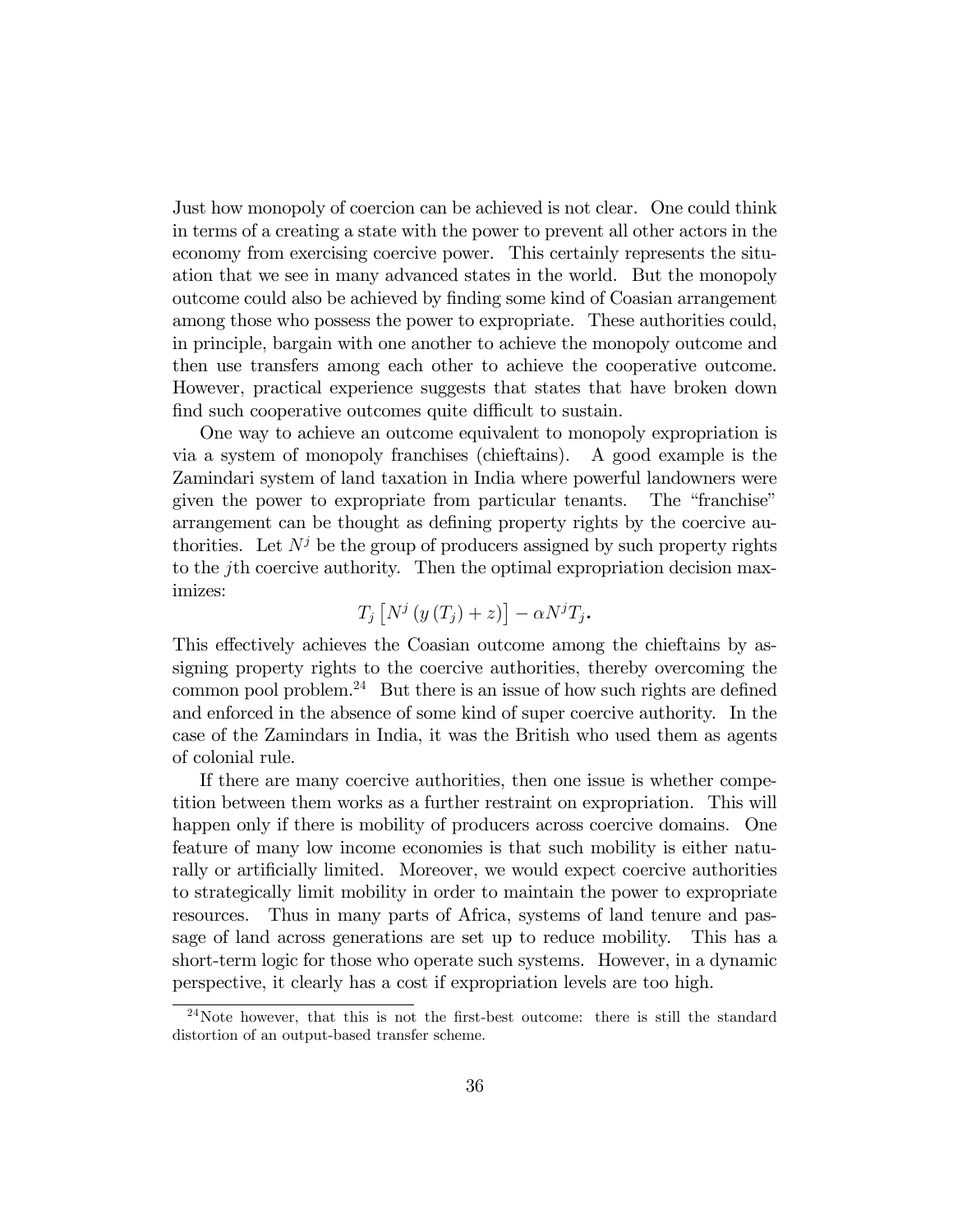Our second result looks at how expropriation varies with the extent of non-produced output (natural resources). Here, it is straightforward to see that:

$$
\frac{\partial \tau}{\partial z} = \frac{2}{A^2} \cdot \frac{M}{M+1} > 0.
$$

This result can be interpreted as follows:

**Result 3.2** (Resource Curse) – A higher level of non-produced output leads to more expropriation and hence less output overall.

This result is driven by the fact that such expropriation in this case does not create any disincentive effect. It mirrors a wide variety of empirical findings suggesting that resource richer countries find it difficult to establish regimes in which expropriation is limited (see, for example, Sachs and Warner (2001) or Mehlum et al (2006)).

Finally, we can look at the effect of an increase in  $\alpha$ . This has at least two possible interpretations. One sees it as reflecting improvement in outside productive options among those who have the power to coerce. This would be the case in a more productive economy where wages are higher. The other is an improvement in systems of formal property rights protection, for example by undertaking reforms of legal protection with an independent judiciary to protect the rights of producers. This would make exercising private coercive power more costly. Differentiating (4) with respect to  $\alpha$  yields:

$$
\frac{\partial \tau}{\partial \alpha} = -\frac{2}{A^2} \cdot \frac{M}{M+1} < 0.
$$

This yields:

**Result 3.3** An increase in the cost of coercion and/or the benefits to noncoercive activities increases produced output and reduces expropriation.

This result ties our model to some general equilibrium approaches to rent-seeking in which coercive activity is affected by the level of economic development in general. Many authors have argued that a key role of institutions is to set the relative reward structures for different kinds of economic activities. Baumol (1990) and Murphy, Shleifer and Vishny (1991) have argued that entrepreneurial talent can be reallocated towards rent seeking and organized crime when the returns to such activities are high relative to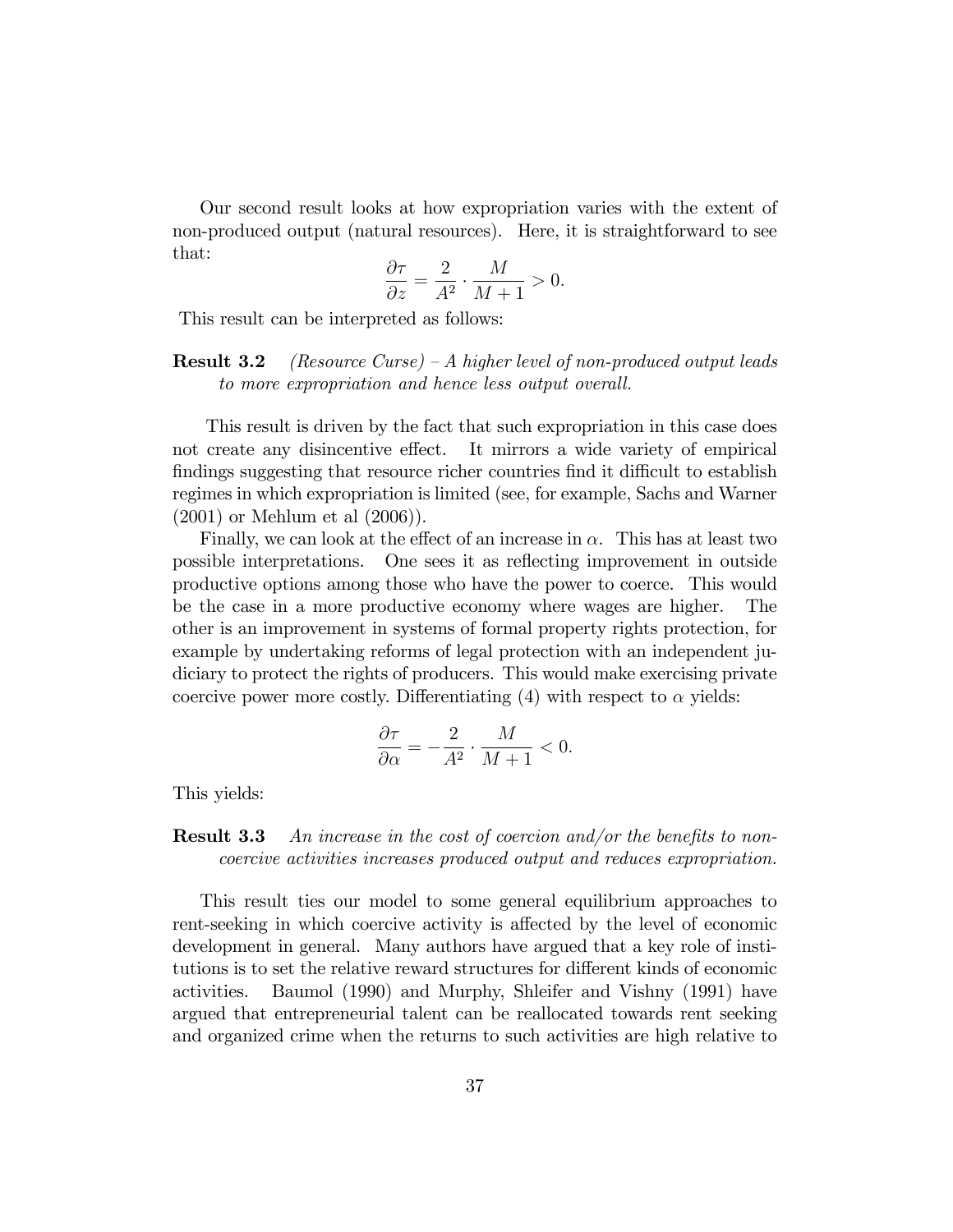producing. Even in advanced democracies, these authors emphasize that the legal system can be a device for organized rent-seeking which reduces production.<sup>25</sup>

#### 3.1.3 No Commitment

The simplest way to capture the inability to commit in this model is to suppose that  $\tau$  is chosen after the effort decision by the producers. Throughout, we study the case of a monopoly coercive authority and, for simplicity, set  $\alpha = 0$ . The timing of moves that we consider is:

- 1. Producers put in their effort  $e$ .
- 2. The coercive authority chooses  $\tau$ .
- 3. Output is realized and expropriation takes place.

We consider a sub-game perfect Nash equilibrium in this game. It is straightforward to see that this has:

$$
\tau = 1 \text{ and } e = 0.
$$

This yields the obvious but important insight:

Result 3.4 Without commitment in a static setting, the level of expropriation is one-hundred percent and produced output is zero.

The logic is simple: for any  $y(\tau) \geq 0$ , the coercive authority will set  $\tau = 1^{26}$ Anticipating this, the producers will commit no effort and produced output is zero.

The outcome in this equilibrium is Pareto inefficient for low enough  $z$ . This is because there is a level of expropriation  $\tau < 1$  which makes both producers and the coercive authority better off from an ex ante point of view. The question is how to solve the commitment problem so that Pareto

$$
Y(\tilde{\tau})=N\alpha.
$$

If  $Z > \alpha$ , then we get the same equilibrium as with  $\alpha = 0$ .

<sup>25</sup>A general equilibrium model of rent-seeking has also been developed by Acemoglu and Verdier (1998).

<sup>&</sup>lt;sup>26</sup>Observe that if  $\alpha > 0$  and  $Z = 0$ , then the coercive authority can commit to  $\tilde{\tau}$  such that: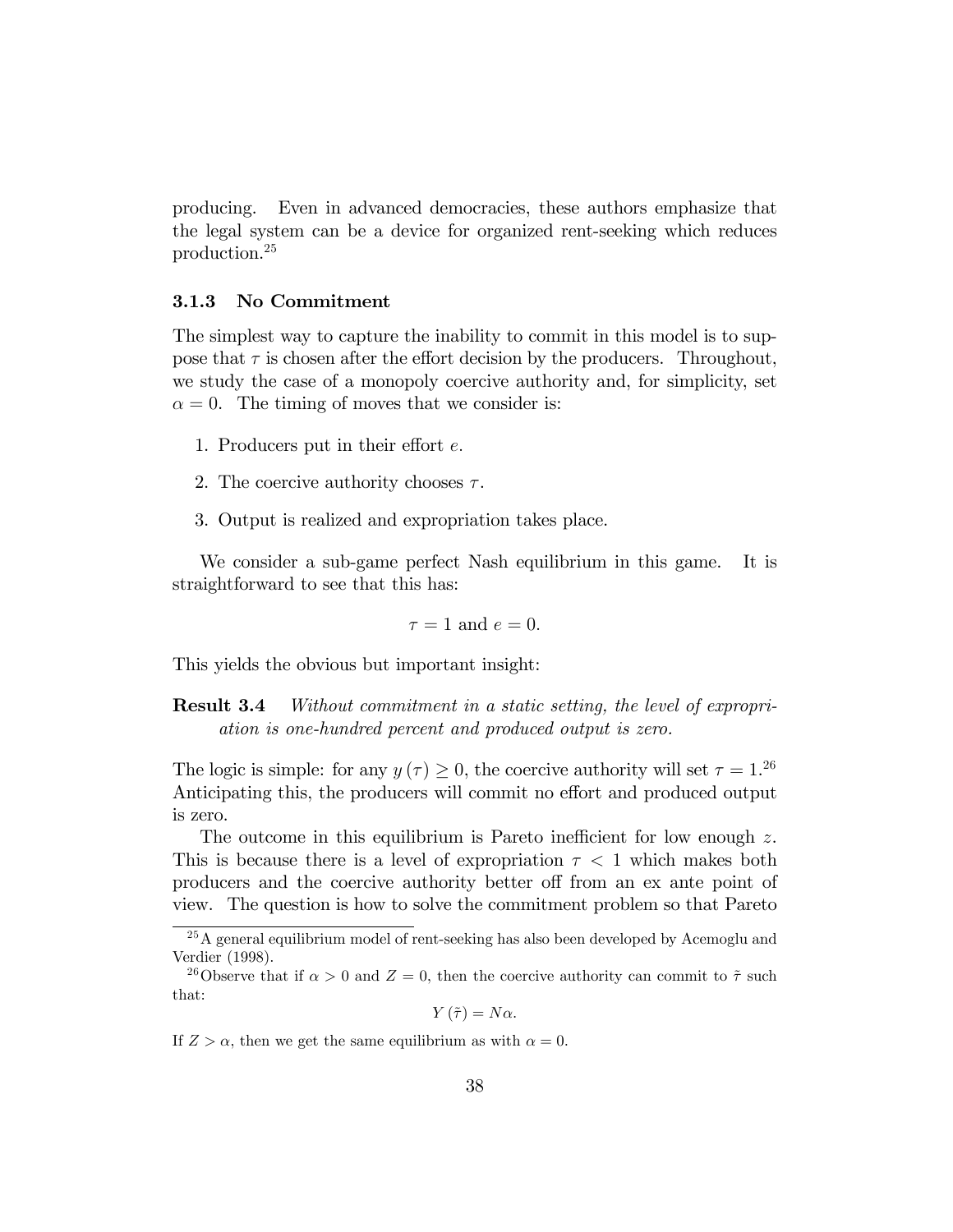gains can be reaped. Unless noted otherwise, to make things as stark as possible we focus on the case where  $z = 0$ . We now explore five ways in which an outcome with  $\tau < 1$  can be obtained: reputation, exit, secrecy, ownership, and voice.

### 3.1.4 Reputation

The fact that coercive authorities have an incentive to develop a reputation for restricting the use of their expropriative activity is a central theme of the literature on security of property. This has been applied to the problem of limiting state power by Grossman and Noh (1994) among others. We illustrate this in the conventional way  $-$  thinking of producers and the coercive authority being in a long-run relationship. This means that the producers can "punish" the coercive authority for expropriating them excessively by ceasing to produce for some specified period. But for long-run relationships to work to secure property in the way that this suggests, it must be that there is some long-run entity called the state that can take a far-sighted view. Olson  $(1993)$  characterizes the state in such contexts as a "stationary" banditî. The fact that the state is stationary means that it is able to take a long term view. He describes this idea as follows:

ìA stationary bandit will therefore reap the maximum harvest in taxes ... only if he is taking an indefinitely long view and only if his subjects have total confidence that their "rights" to private property ... will be permanently respected." (page 571).

One feature that separates weakly and strongly institutionalized political systems is the extent to which they have long-lived political institutions that can be used to sustain reputational outcomes. For example, strongly institutionalized settings often have parties with long-term political ambitions and hence an incentive to build reputations. Olson (1993) emphasizes that this desire for the longest possible time-horizon was embodied in the familiar refrain "long live the King". Just how relevant these ideas are in practice, is moot. Clearly foward-looking behavior has to apply across generations of politicians. Moreover, the data suggest that, if anything polities with longlived politicians and parties holding office tend to have less secure property rights.

To study the role of reputation in the simplest possible way, suppose that there is an infinitely repeated interaction between the coercive authority and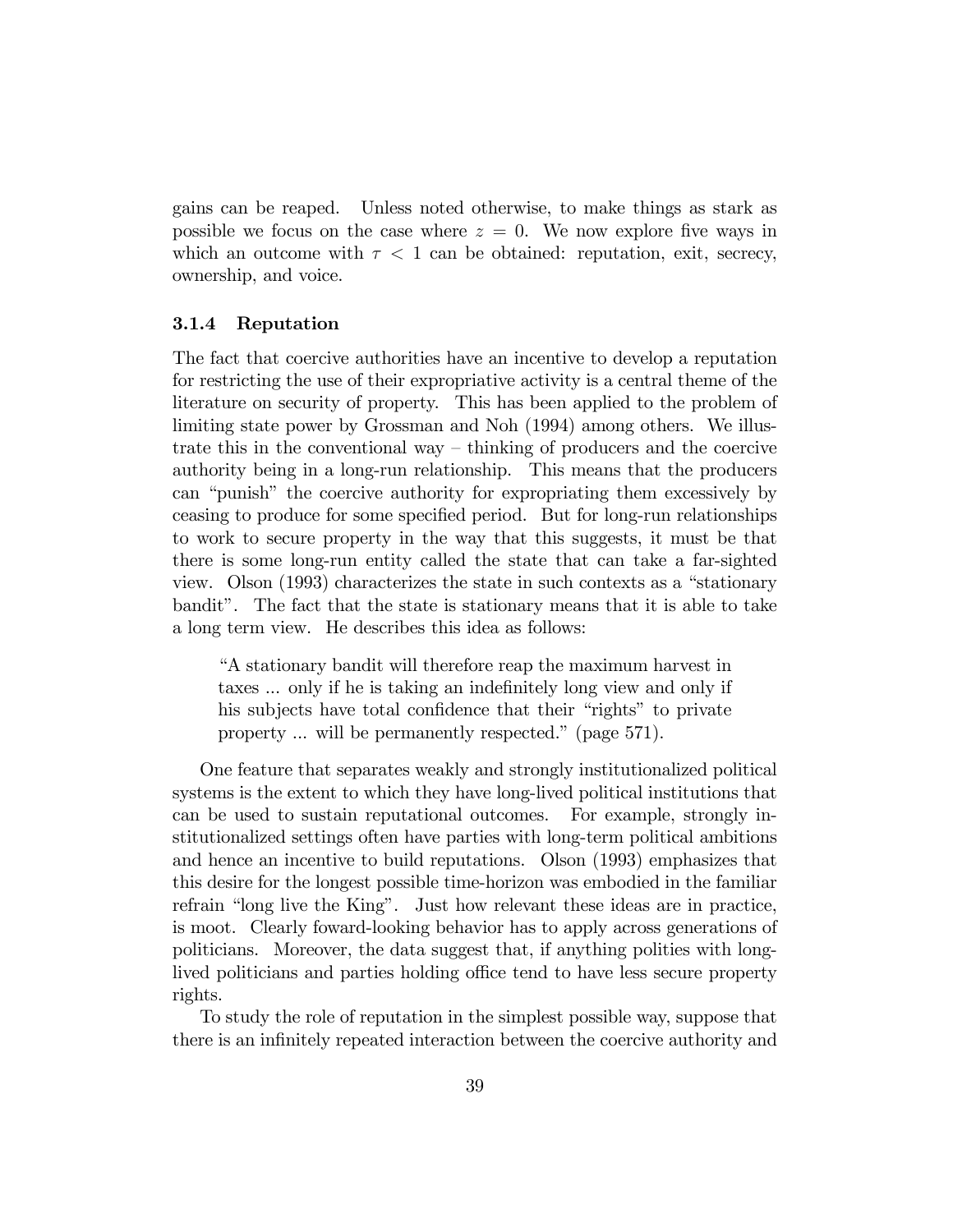the producers. There is production at each date and the coercive authority chooses  $\tau$  at each date. In such situations, the coercive authority can be punished by producers if it chooses to expropriate them fully.

We solve the ensuing infinitely repeated game by supposing that producers and the coercive authority use simple history-dependent stationary trigger strategies whereby producers set  $e = 0$  after any history of play in which a coercive authority sets  $\tau = 1$ . Let the promised expropriation rate be  $\hat{\tau}^*$ . We assume that producers set  $e = 0$  after any history of play in which the coercive authority chooses  $\hat{\tau}^* < \tau \leq 1$ . We assume that the coercive authority discounts the future with discount factor  $\beta \in [0, 1]$ . This could be interpreted in the standard way as a part of preferences or it could be thought of as representing a "political" discount rate reflecting how likely will be the turnover of the current government. We will study strategies of expropriation that are credible in the sense that if a coercive authority promises such a rate, it will be in its interest to honor that promise. Hence, along the equilibrium path, there will not be any expropriation beyond the promised level and producers will commit effort levels consistent with this.

To see what levels of expropriation are sustainable, consider the "value" function" of the coercive authority after it has deviated to maximal expropriation, i.e. set  $\tau = 1$ , following a "promised" expropriation rate of  $\hat{\tau}^*$ . As noted before, for simplicity we set  $Z = 0$ : since producers are assumed not to affect the flow of non-produced revenue, their behavior cannot change depending on the actions of the coercive authority, on or off the equilibrium path. We will however comment later on how the results are affected when  $Z > 0$ . The discounted expected payoff of the coercive authority following a deviation is:

$$
\bar{V}(\hat{\tau})=Y(\hat{\tau}).
$$

It represents the fact that the coercive authority seizes all of the output and producers respond by setting  $e = 0$ . This represents a rather crude expropriation technology where the coercive authority is only able to expropriate everyone or no-one. We discuss what happens when producers can be treated differently below.

If the coercive authority has not "cheated" by reverting to  $\tau = 1$ , then its "value function" along the equilibrium path with an expropriation rate of  $\hat{\tau}$  is:

$$
\hat{V}(\hat{\tau}) = \frac{\hat{\tau} Y(\hat{\tau})}{1 - \beta}.
$$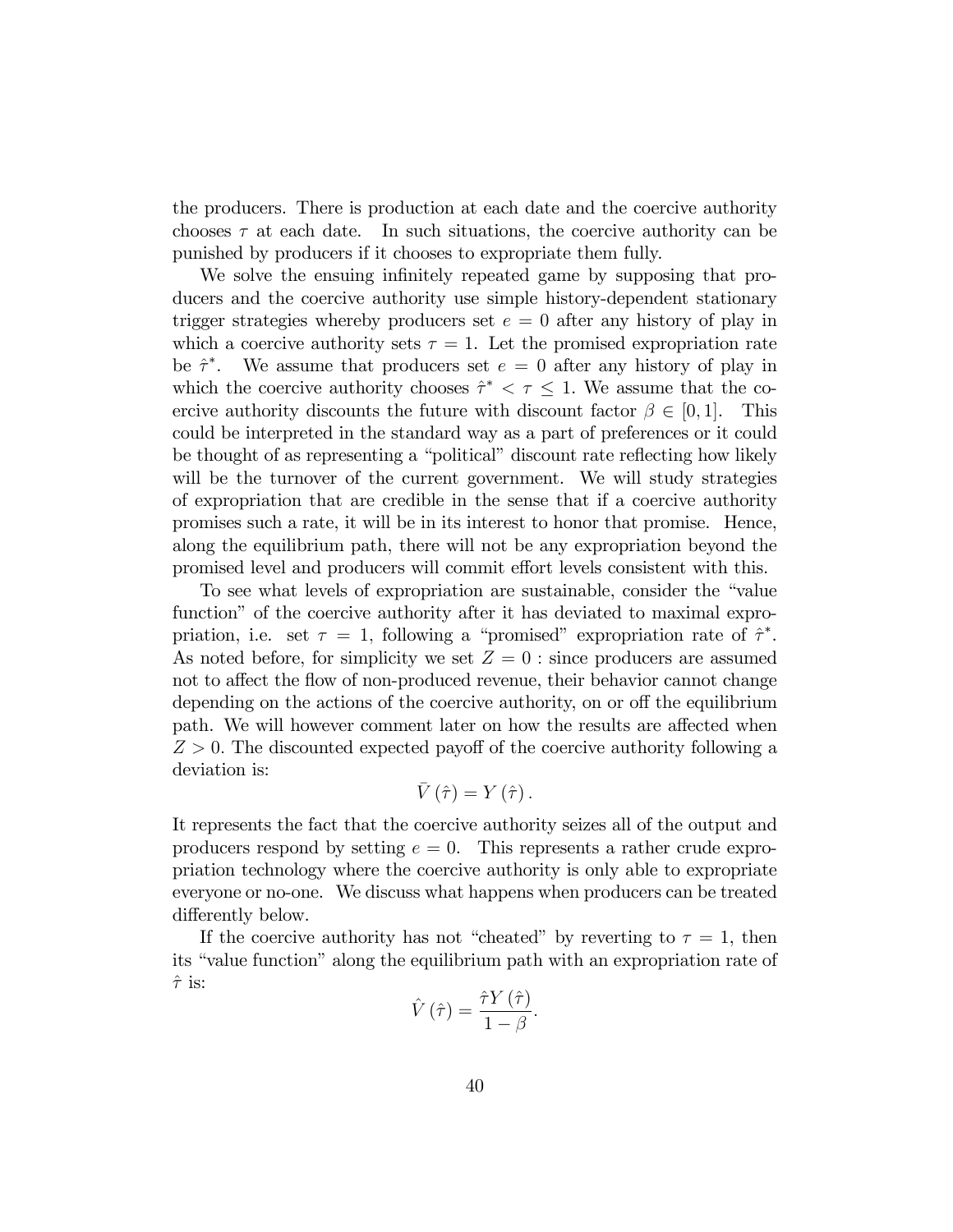An expropriation level  $\hat{\tau}$  is credible if it does not pay to deviate to  $\tau = 1$ . This will be the case if:

$$
\hat{V}(\hat{\tau}) \geq \bar{V}(\hat{\tau}).
$$

From this, we conclude that an expropriation rate  $\hat{\tau}^*$  is credible only if

$$
\hat{\tau}^* \ge (1 - \beta). \tag{5}
$$

This expression says that promised expropriation has to be high enough to be credible. If the expropriation rate is low, then production will be high enough to tempt the coercive authority to maximally expropriate the producers. This result implies that a very patient coercive authority  $(\beta \text{ close to one})$  can commit to any rate of expropriation and be credible whereas an impatient coercive authority ( $\beta$  close to zero) will only be able to commit to a high rate of expropriation.

Credibility is a binding issue for a coercive authority when it cannot promise an expropriation rate that maximizes its payoff. To see this, observe first that the payoff maximizing expropriation rate in this context is:

$$
\tau^* = \arg \max_{\tau \geq 0} \left\{ \tau Y(\tau) \right\} = \frac{1}{2}.
$$

The optimal *credible* expropriation rate maximizes the coercive authority's payoff subject to the credibility constraint, i.e.

$$
\hat{\tau}^* = \arg \max_{\tau \ge 0} \{ \tau X(\tau) \}
$$
  
subject to  

$$
\tau \ge (1 - \beta).
$$

If the credibility constraint is not binding, then  $\hat{\tau}^* = 1/2$ . Otherwise,  $\hat{\tau}^* = (1 - \beta) > 1/2.$  Thus the per period payoff to the coercive authority in a credible equilibrium is:

$$
\hat{R} = \begin{cases} (1 - \beta) Y (1 - \beta) & \text{if } \beta < \frac{1}{2} \\ \frac{1}{2} Y (\frac{1}{2}) & \text{otherwise.} \end{cases}
$$

This logic associates higher output and lower levels of expropriation with long-lived forms of coercive authority. Thus, as claimed by Olson, reputation acquired by stable autocrats (such as hereditary monarchies) may perform better than short-lived leaders. The key insight from this analysis is summarized as: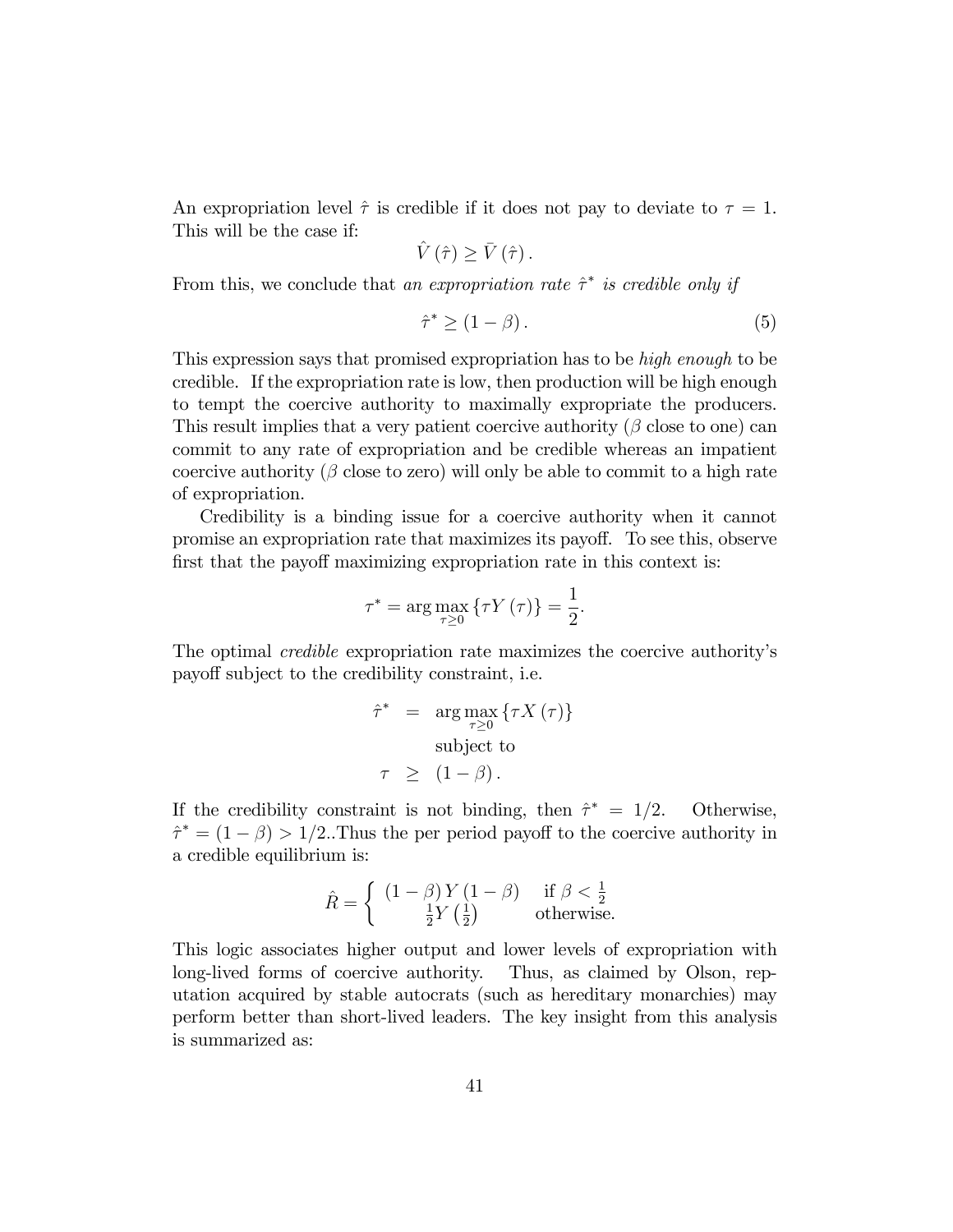#### **Result 3.5** The credible rate of expropriation supported by reputation is *characterized by*  $\hat{\tau}^* = \max\{\frac{1}{2}\}$  $\frac{1}{2}$ ,  $1 - \beta$  and is therefore decreasing in the discount rate of the coercive authority.

We have so far abstracted from the role of natural (unproduced) resources and their implications for the ability of a coercive authority to commit. However, it is straightforward to extend the above analysis to the case where  $Z > 0$ . In this case,  $\overline{V}(\hat{\tau}) = Y(\hat{\tau}) + Z + \frac{\beta}{1 - \epsilon}$  $\frac{\beta}{1-\beta}Z$  and  $\hat{V}(\hat{\tau}) = \frac{\hat{\tau}(Y(\hat{\tau})+Z)}{1-\beta}$ . This yields  $\hat{\tau} \geq (1 - \beta) + \beta \frac{z}{z+y}$  $\frac{z}{z+y(\hat{\tau})}$  implying that the share of national income that is earned from natural resources,  $\frac{z}{z+y(\hat{\tau})}$ , affects the ability to commit. The higher that share, then the higher is the credible expropriation rate, i.e. the more difficult it is for the government to commit to a low level of expropriation. This reinforces the resource curse Önding from the previous section. The presence of natural resources also affects the optimal expropriation rate. This is now  $\tau^* = \frac{A^2 + 2z}{2A^2} \ge \frac{1}{2}$  which is increasing in z, the value of "natural" resources" per producer.

This analysis assumes that there is a single expropriation rate for all production whether it requires producer effort or not. However, it should be noted that if the government can separate out property rights to produced output and natural resources it will wish to do so. Moreover, the reputational mechanism studied here cannot explain how property rights over natural resources would ever emerge in equilibrium. But given that we observe protection of such property rights in the real world when it is fairly transparent that there are pure rents to be earned by the state, we need an alternative explanation than the kind of dynamic reputational model studied here.

More generally, developing a reputation as a means of enforcing property rights best fits with situations where there is no institutionalized restriction on coercive power. Thus, if it applies at all, this analysis is probably most relevant to some weakly institutionalized polities where there are no workable formal rules to limit coercion. The main lesson from history is that, if government is to turn over on a regular basis, then there is a need to move beyond personal reputations as a means of sustaining property rights protection. Thus, we now move onto understanding other ways of trying to limit coercive authority.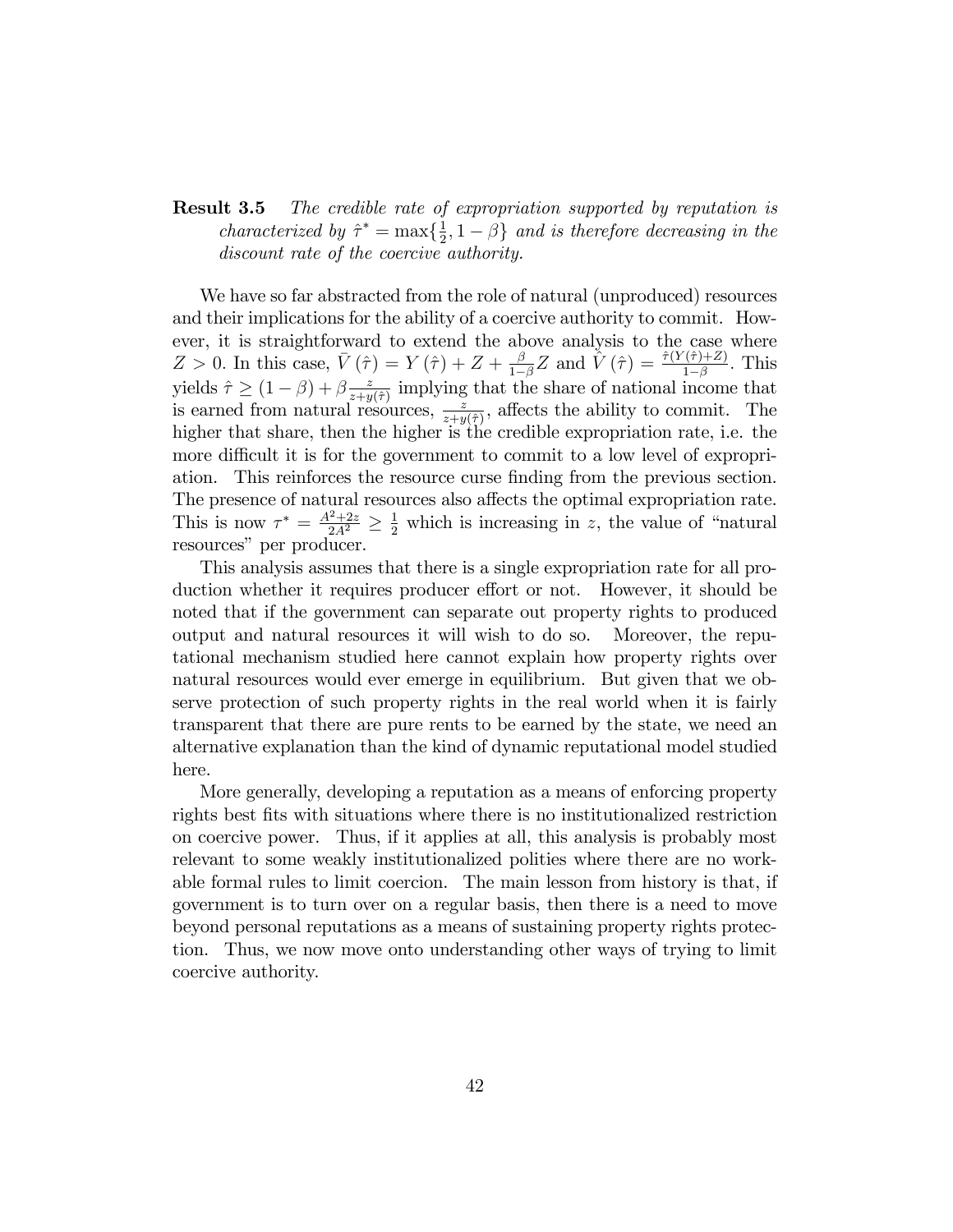## 3.1.5 Exit

Another way of preventing coercive power being abused is the possibility that producers can exercise an exit option. Exit could take the form of leaving to take an outside option denoted by a utility level  $\bar{u}$  or the ability to hide or leave with a fraction of output which we denote by  $\mu$ .

This can make a difference to the expropriation level and hence output even when the coercive authority can commit. To see this, recall that in our benchmark static model where  $z = 0$ , then  $y(\tau) = \frac{(1-\tau)A^2}{2}$ . Without any constraints, the coercive authority would choose  $\tau = \frac{1}{2}$  $\frac{1}{2}$ . However, so long as the producer's payoff when  $\tau = 1/2$  is less than  $\bar{u}$  this is no longer feasible. In particular, for  $\overline{u} \geq \left[\frac{A}{4}\right]$  $\left(\frac{4}{4}\right)^2$  the exit option will be a binding constraint and so the maximum feasible level of  $\tau$  will be set by  $\left[\frac{(1-\tau)A}{2}\right]$  $\Big|^2 = \overline{u}$ . A similar result obtains when we allow the producer to leave with a fraction  $1 - \mu$  of his output with  $\mu > 1/2$ .

More generally, we can study the no commitment case when the producer can hide, destroy or carry away a fraction  $1 - \mu$  of his output when threatened by expropriation. There is now a maximum tax rate denoted by  $\bar{\tau} = 1 - \mu$ . This affects the outcome described in the last section in two main ways. First, after a deviation from the promised level of expropriation, the government can only capture  $\bar{\tau} Y(\hat{\tau})$  rather than all of the output. Second, the upper bound on expropriation may also apply to the expropriation rate along the equilibrium path which we have labelled  $\hat{\tau}$ . Hence, it also provides an upper bound on expropriation.

The condition for a credible equilibrium level of expropriation when exit imposes a constraint on expropriation is:

$$
\bar{\tau} \geq \hat{\tau}^* \geq \bar{\tau} (1 - \beta).
$$

This shows exactly how exit can permit the government to credibly commit to less expropriation. The maximum expropriation rate reduces the lower bound on  $\hat{\tau}^*$ . This makes it more likely that the coercive authority can commit to  $\tau^*$ .

This analysis shows why a government might try to institutionalize exit options. One way to do this would be through decentralization where multiple governments compete and it is possible to leave one jurisdiction and move to another if expropriation is too high. Qian and Weingast (1997) refer to this as "market preserving federalism" which they argue has been relevant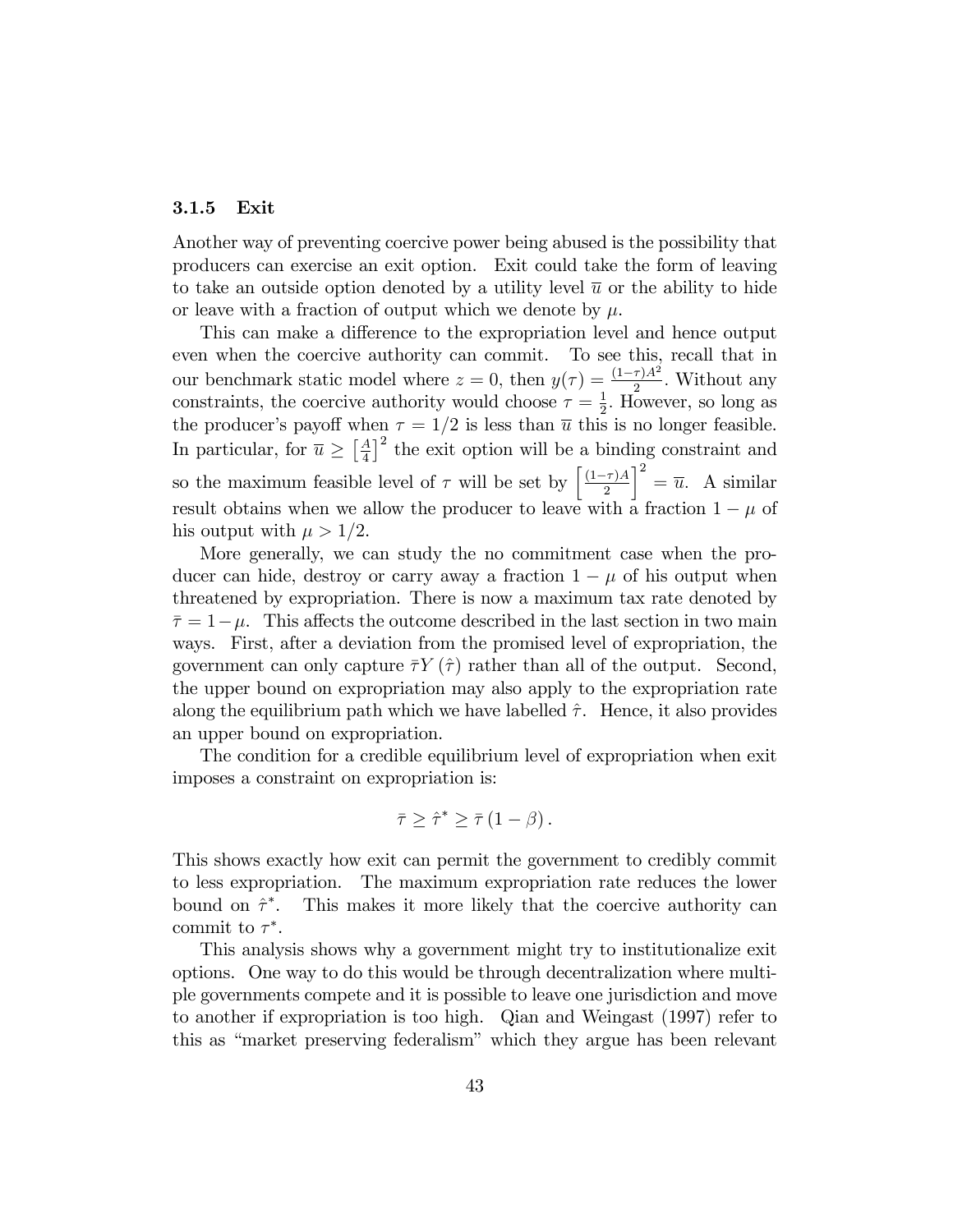as a device to limit expropriation risk in the context of China.

From the perspective of the coercive authority, any exit rate which satisfies:

$$
\bar{\tau} \geq \tau^* \geq \bar{\tau} (1 - \beta)
$$

would be optimal. Such exit options permit the authority to commit to the expropriation rate that maximizes its ex ante payoff.

However, national income and the welfare of producers would still be higher were it possible to increase exit above the level associated with  $\tau^*$ . Nonetheless, a purely predatory government would not have an incentive to protect property rights above the level  $1 - \tau^*$ . But arguably there are governments around the world that protect property rights to a point where the state has more or less dispensed with predation. Thus, we need to consider other explanations of the behavior of such states.

#### 3.1.6 Secrecy

The commitment problem that leads to full expropriation is based on the assumption that the coercive authority can costlessly observe output. If this assumption is relaxed, it is possible for the commitment problem to be mitigated. To make this point as simply as possible, we consider a variant of our benchmark model. Let now be a discrete choice, i.e.  $e \in \{0, 1\}$ . If  $e = 0$  then output is  $y_0$ . Otherwise, output is  $\overline{y}$  with probability p, and y with probability  $1 - p$ , where  $\overline{y} > y_0$ . Let  $\widehat{y} \equiv p\overline{y} + (1 - p) y$  denote expected output when  $e = 1$ .

To set  $e = 1$ , the producer incurs a cost c. Both effort and output are unobservable to the authority. However, by incurring a cost of  $\gamma$  the authority can observe output. The producer, in contrast, knows the level of realized output, but only after the effort decision is taken. If  $\gamma = 0$  then output is costlessly observable. Then ex post it is always worthwhile for the authority to observe output and as above, it will always set  $\tau = 1$ . As a result, the producer will select  $e = 0$  and no output will be produced.

As in the previous section, suppose  $1 - \mu$  is the part of the output that is lost to the authority because the producer has some margins of choice: Our interpretation here is that producers can actually carry away and not just destroy a fraction  $1 - \mu$  of the output. For  $\mu < 1$ , the producer will set  $e = 0$ under the assumption that  $c$  is sufficiently high:

$$
c\geq (1-\mu)(\hat{y}-y_0).
$$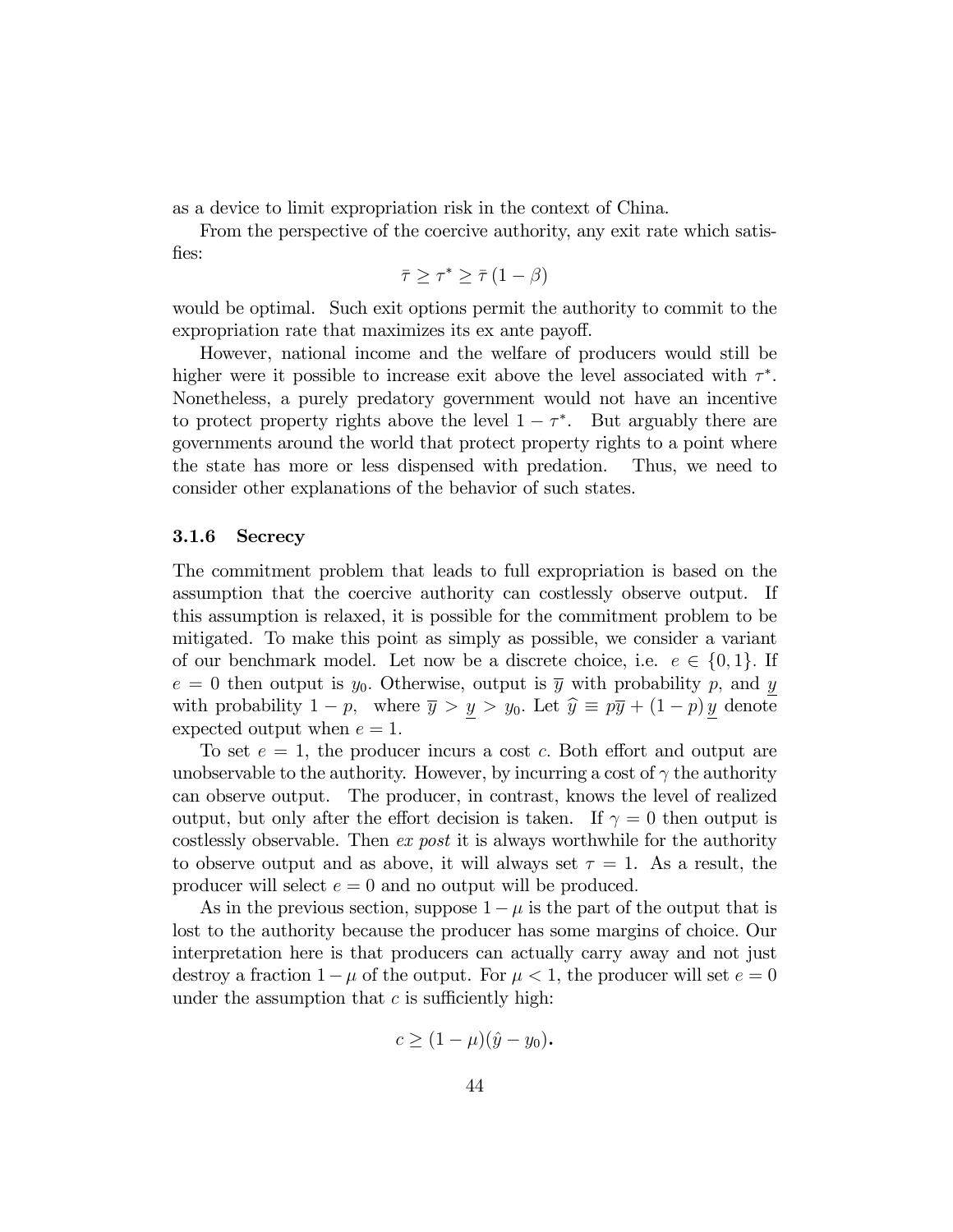Therefore, the authority can gain an amount  $R = \mu y_0$  from expropriation.

Suppose instead that  $\gamma > 0$ . Now whether to observe output is a matter of choice to the coercive authority. Suppose  $\mu y_0 \ge \gamma$  so that for any output level it is worthwhile for the coercive authority to expropriate the producer if it wishes to do so. Would it be worthwhile for the authority to demand a flat amount  $t$  and observe and expropriate output only if the producer does not oblige, rather than always observing and expropriating output? We can interpret this as a fee in exchange for the promise not to expropriate. Is it possible that this would give the producers the incentive to choose  $e = 1$  and the authority to partly capture the gains through the flat fee? There are two sets of incentive constraints. First, producers must prefer paying the fee to being audited and having their output expropriated. Second, the coercive authority must prefer accepting the fee from a willing producer to auditing and expropriating.

The producers' incentive constraints are:

$$
\overline{y} - t \ge (1 - \mu)\overline{y}
$$
  

$$
\underline{y} - t \ge (1 - \mu)\underline{y}.
$$

The corresponding constraint for the coercive authority is:

$$
t \geq \mu \overline{y} - \gamma
$$
  

$$
t \geq \mu \underline{y} - \gamma.
$$

As at the time when it decides whether or not to audit, the level of output is unknown to the coercive authority, the above two expressions can be replaced by a single one, namely:

$$
t \geq \mu \hat{y} - \gamma.
$$

Combining the relevant constraints yields the following condition for the incentive compatible fee:

$$
\mu \hat{y} - \gamma \le t \le \mu \underline{y}
$$

Since the authority would prefer as high a fee as possible, then  $t = \mu y$ <sup>27</sup> Notice that if  $\gamma$  is small, the incentive constraint cannot be satisfied; the temptation to audit and expropriate is too high for the coercive authority.

 $27$ We are assuming here that the coercive authority can credibly commit to audit and expropriate if producers offer to pay some  $t' < t$  such that  $\mu \hat{y} - \gamma \leq t'$ . If this is not possible, then t will have to be set at the lowest level that is consistent with the constraint of the coercive authority, namely,  $\mu \hat{y} - \gamma$ .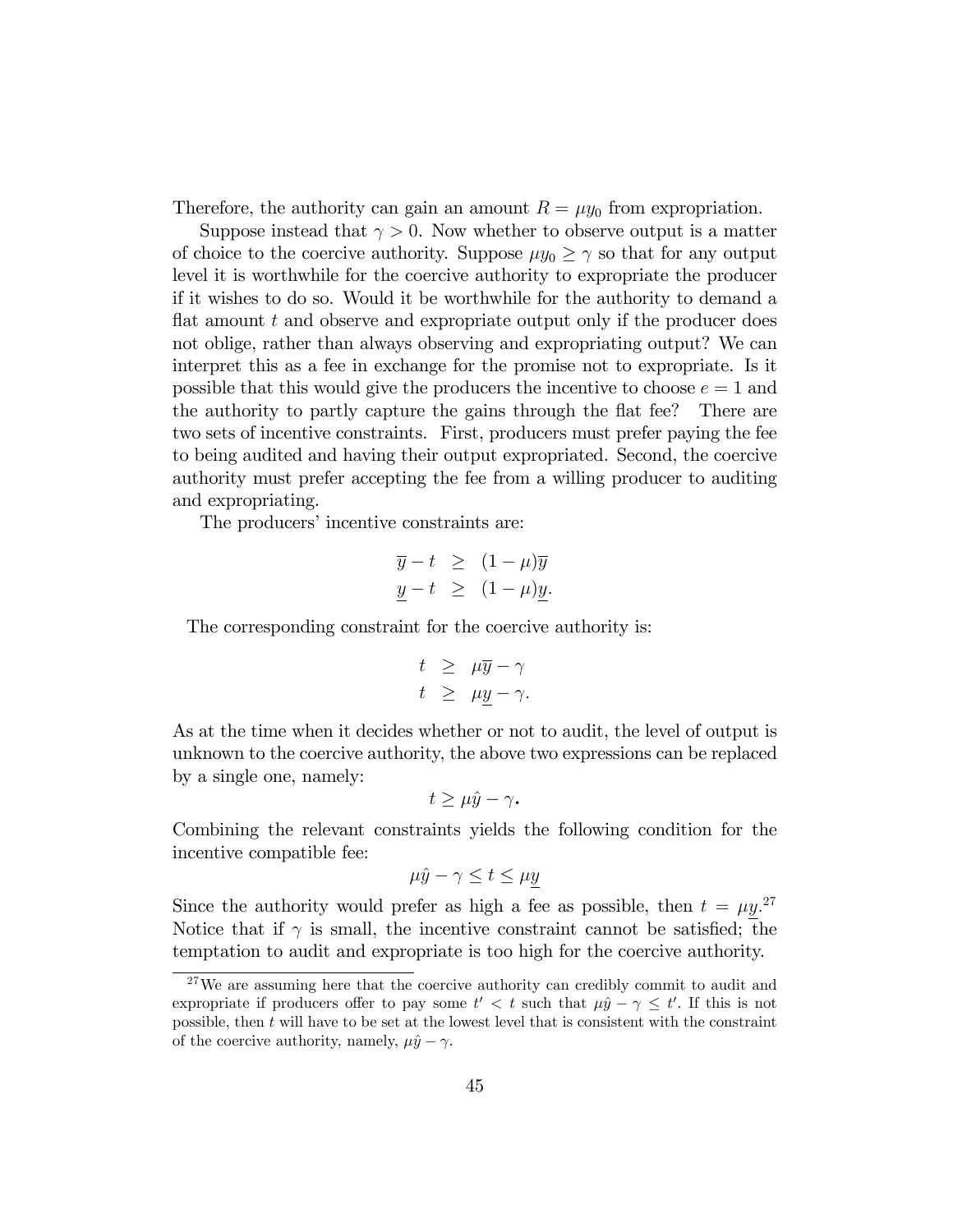We have to make sure that this fee is consistent with the producers' incentives to choose  $e = 1$  which is the case so long as (using the fact that  $t = \mu y$ :

$$
\hat{y} - (1 - \mu)y_0 - \mu \underline{y} \ge c.
$$

Notice that now all parties are strictly better of  $28$  Therefore, making it feasible for its citizens to legally conceal some of their output can be Paretoimproving in this setting.

Some aspects of secrecy are enshrined in the relations between citizens and government in most modern democracies. While such democracies may now have the ability to commit not to expropriate in other ways, this may also reflect historical circumstance in which the evolution of these values about personal freedom were, in the first instance, efficiency enhancing and allowed the flourishing of the market economy. A good example of a modern day autocratic regime that has embraced some aspects of this in its pursuit of developing a market economy is China. Bai et al (2004) have emphasized the use of anonymous banking laws in China as a means of limiting the possibility of expropriation.

#### 3.1.7 Public Ownership?

We have so far assumed that all production remains in private hands. However, both historical and contemporary experience suggest that we should take seriously the possibility of public ownership. Thus the state could nationalize all production and employ the citizens to work as wage labourers. In this case all the surplus in production accrues to the state. Indeed this is how expropriation has worked in socialist economies.

This section asks whether public ownership can solve the problem of imperfect private property rights. In this case, since the coercive authority is also the owner and residual claimant then perhaps all the problems that we have studied so far go away. This view would be correct if all effort into production were also put in by the coercive authority. However, that is not realistic. So the interesting case to study is where labor power remains private while land and other Öxed assets are owned by the state.

If a socialist government could enforce the level of effort that maximizes output, which in our example is  $e = \frac{A^2}{4}$  $\frac{4^2}{4}$  then national income would be

<sup>&</sup>lt;sup>28</sup>If  $y = y_0$  then the argument goes through but the authority would have been exactly as well of as before, not strictly better off. This is why we chose this particular formulation.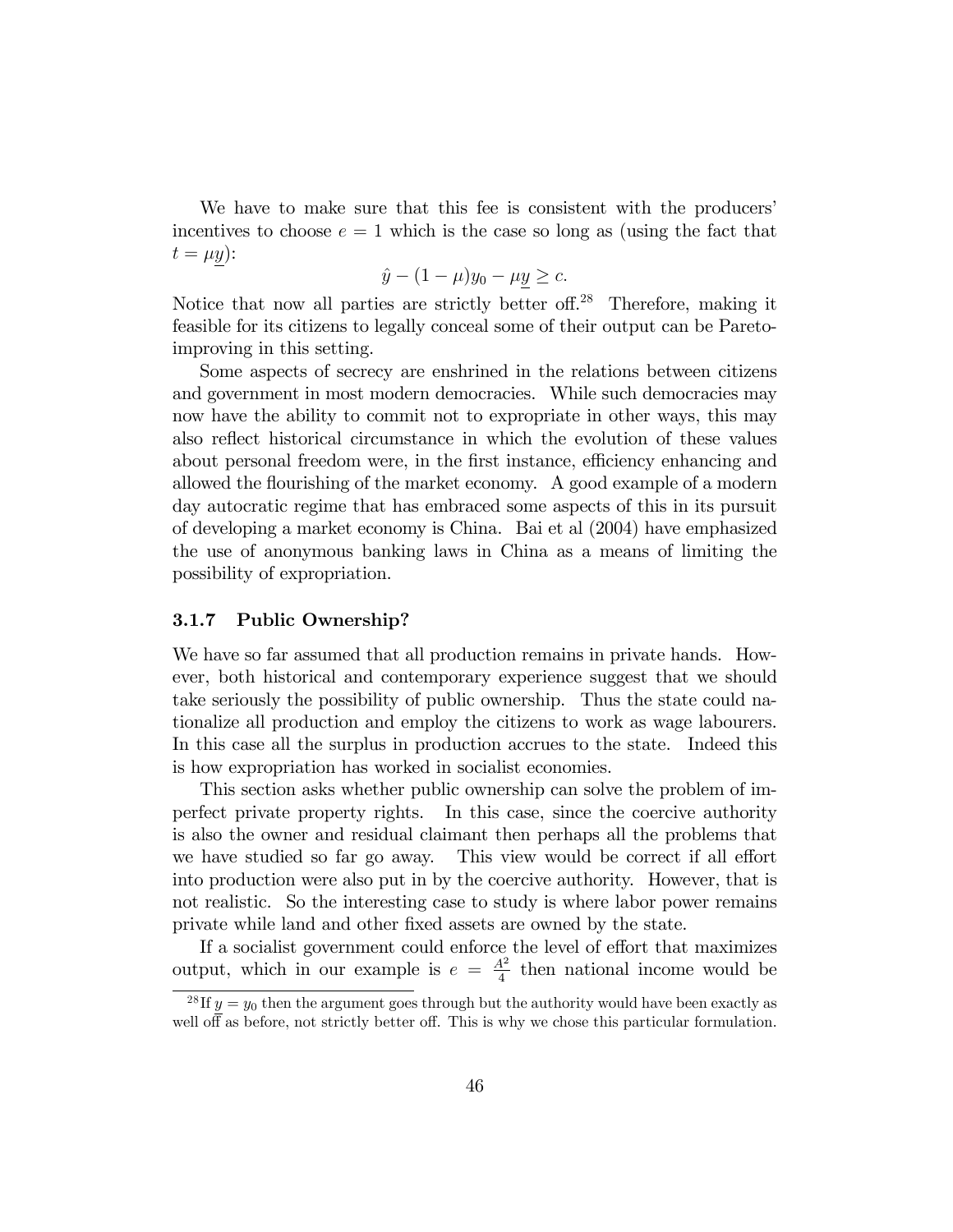maximal and socialism would be more productive than private ownership. Indeed, before it was discredited by the experience of Russia and Eastern Europe, this was a frequent claim made by its proponents. But, as we shall see, this ignores the standard problem of how workers are to be motivated when they are not residual claimants.

One thing is clear immediately from our simple model. The question of the distribution of the surplus is a separate issue from efficiency if the state has the means to set  $e = \frac{A^2}{4}$  $\frac{4^2}{4}$ . The government may be the residual claimant or it could choose to leave the fruits of production in the hands of the workers. In the case of predatory government, public ownership without compensation would constitute complete but efficient predation now and forever.

But the socialist approach to predation breaks down if there are limited means for the government to induce effort. This will turn out to generate parallel problems to those that we have studied so far. To see this, suppose instead that effort  $e$  is private information. Then there is a moral hazard problem and the state has to offer citizens an incentive to work. The wage,  $w$ , is paid only if output is realized as a kind of "incentive payment".<sup>29</sup> Assume that the outside option of all workers is zero. In this case, the workers will set their effort at the level:

$$
e^* = \arg \max_{e \ge 0} \left\{ \sqrt{e}w - e \right\} = \frac{w^2}{4}.
$$

The government which now owns the land on which output is produced earns all of the expected surplus which is now:

$$
\frac{w}{2}(A-w).
$$

It is easy then to see that the optimal wage is  $w^* = A/2$ . The state and the worker share output equally in the event of a successful project.

It is now easy to see that there is a formal equivalence between what happens under socialization when the producers are paid a contingent wage and the case of predation under private ownership where  $\tau \in [0, 1]$  was the share taken of privately owned ouput. In the private ownership case, the coercive authority optimally sets  $\tau^* = 1/2$  making the government's payoff under state and private ownership identical. Thus, in this setting, there is

 $29$  There could also be a fixed payment which is paid to workers regardless of whether output is realized, but we have set this to zero as we are assuming that the aim of the government is to extract as much surplus as possible from the workers under socialism.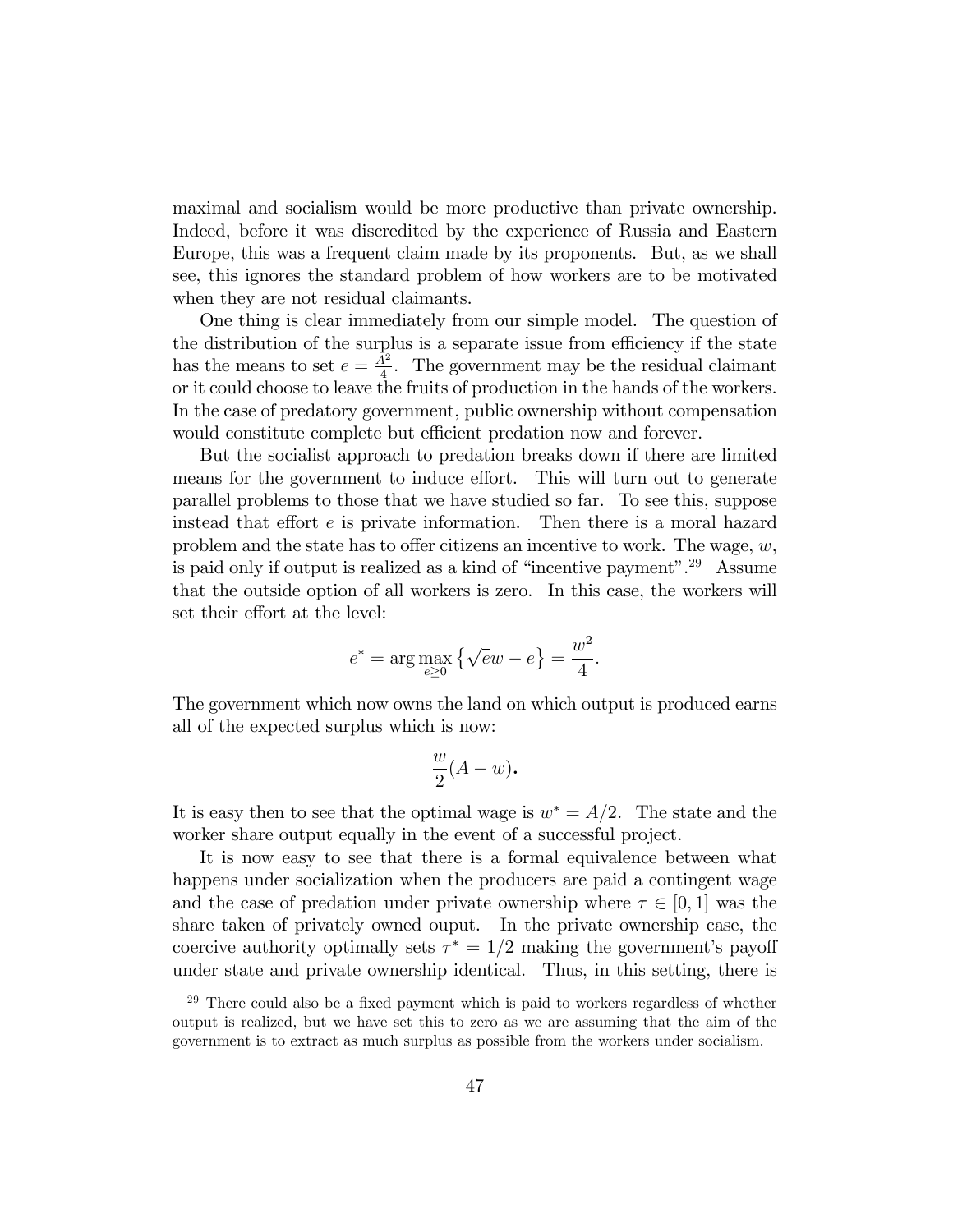no way for public ownership to create either higher returns than a predatory state with private production or to increase output.

This symmetry between public and private ownership economies is maintained if we now introduce limited commitment under public and private ownership. Under socialism, the government would have an incentive to offer a wage of  $A/2$  which it would then be tempted to set equal to zero after output is realized. As with expropriation of privately owned output, this would create an incentive constraint which would make it impossible for the government to commit to the wage that was optimal from the point of view of offering incentives to workers. In the absence of commitment, the workers would set  $e = 0$ . The sustainable level of incentives under commitment problems would then be  $w = \beta A$  which is obtained by equating  $\frac{\frac{w}{2}(A-w)}{1-A}$  $\frac{(A-w)}{1-\beta}$  and  $\frac{w}{2}A^{30}$  We would again have an identical outcome under public and private ownership.

So are there reasons to believe that retaining productive assets in private hands is more efficient as appears to be the case in practice? One possibility is simply that socialist economies have had trouble acknowledging the need for incentives at all. Indeed, in many socialist regimes, there has been aversion to incentives because they create ex post inequality when output is stochastic. This would imply that output would tend to be lower than under private ownership provided that private ownership economies can limit government expropriation. Of course, government might then appeal to nonmonetary incentives such as working to support the motherland etc.

### 3.1.8 Voice

By far the most important development in government in the past two centuries has been the development of systems of representative government in which citizens have a say in how private property rights are supported. In this section, we will discuss how institutional arrangements that enhance the power over decision making of producers may affect property rights protection.

To study this as simply as possible, suppose that the policy maker puts a weight of  $\lambda$  on the utility of producers. This sidesteps the issue of modeling the micro detail of political institutions. This objective function of

 $30$ In the language of contract theory, the coercive authority is now using a relational contract. See Baker, Gibbons and Murphy  $(2002)$  for a discussion in the context of firms and workers.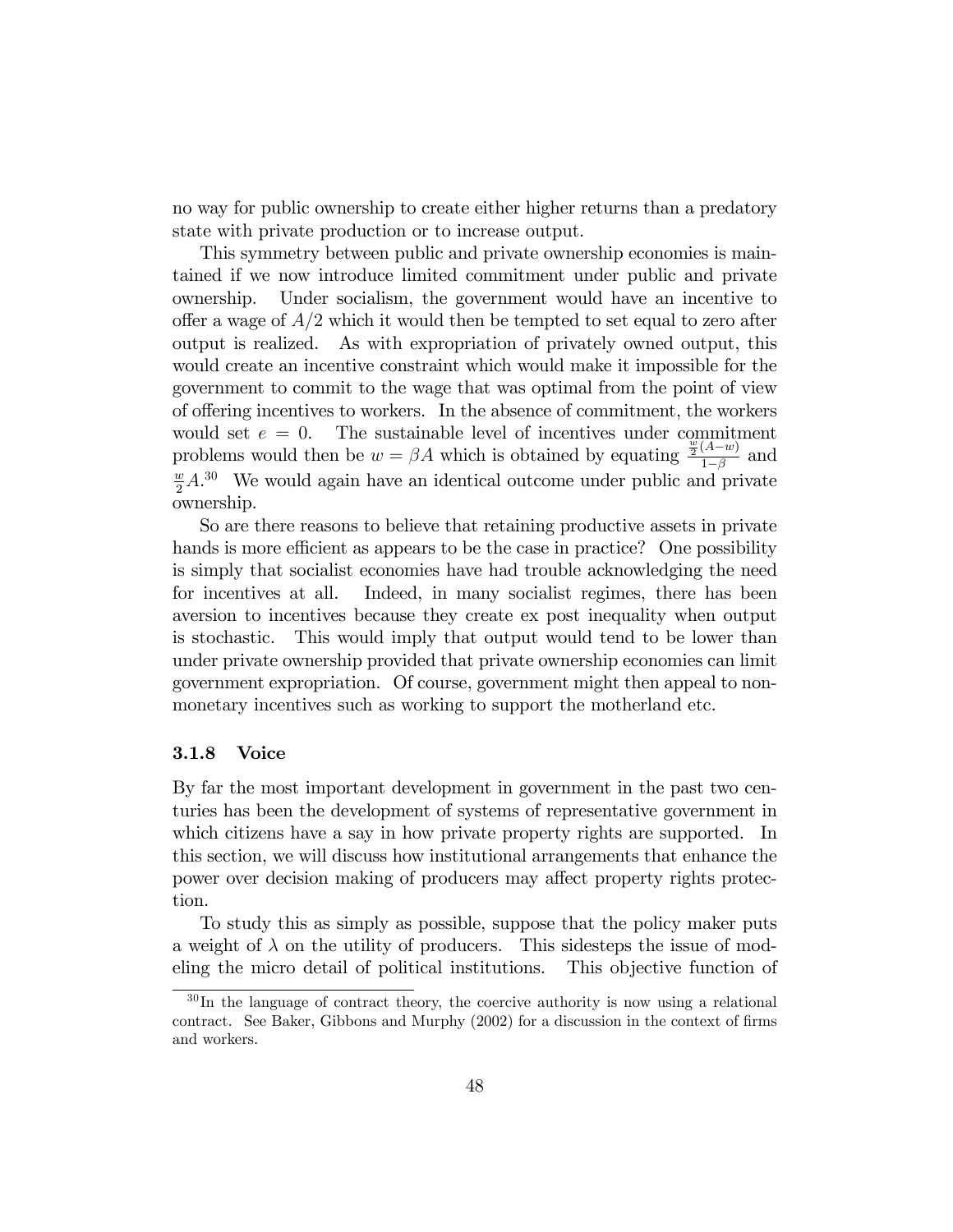government could represent the outcome of some kind of probabilistic voting model along the lines laid out in Persson and Tabellini (2000) or a lobbying model along the lines of Grossman and Helpman  $(1994).$ <sup>31</sup> However, it might also crudely capture how preferences are aggregated in an autocratic setting. The mechanism could also mirror what would happen if a country were ruled by a more benevolent autocrat who was either fearful of an uprising or genuinely interested in the well-being of its citizens. In the limiting case where  $\lambda = 1$  whoever controls the government values its own rents and the utility of producers equally.

The payoff of the coercive authority is now given by:

$$
R(\tau) + \lambda N \pi(\tau) = \frac{N}{2} \left( \tau (1 - \tau) A^2 + \lambda \frac{(1 - \tau)^2 A^2}{2} \right).
$$

In a static model without commitment, the government would now choose a level of expropriation of private production after effort  $e$  has been sunk that maximizes:

$$
\tau(\lambda) = \arg \max_{\tau \ge 0} \left\{ \left[ \tau + \lambda (1 - \tau) \right] \sqrt{e} A - \lambda e \right\} = 1
$$

as long as  $\lambda \leq 1$ . Thus, this formulation still leads to full expropriation in a static setting.<sup>32</sup>

Observe that, in this case, the coercive authority would like to commit to the expropriation rate:

$$
\tau^* = \frac{1 - \lambda}{2 - \lambda}
$$

which is decreasing in  $\lambda$  and equal to 0 for  $\lambda = 1$ . For  $\lambda = 0$ , we get the solution that we studied in section 3.1.4 above.

In a dynamic model, the value of  $\lambda$  affects the level of property rights protection that the coercive authority can credibly commit to. To see this, we now repeat the logic from above and consider what fixed rate of expropriation,  $\hat{\tau}^*$ , along the equilibrium path is credible. The condition for no expropriation

 $31$ Garfinkel and Lee (2000) and Marceau and Smart (2003) have applied these ideas to issues related to those studied in this section. See also the historical discussion in Rajan and Zingales (2003).

 $32$ In fact, we know from Kydland and Prescott (1977) that even a welfare maximizing government may have an incentive to announced time inconsistent taxation.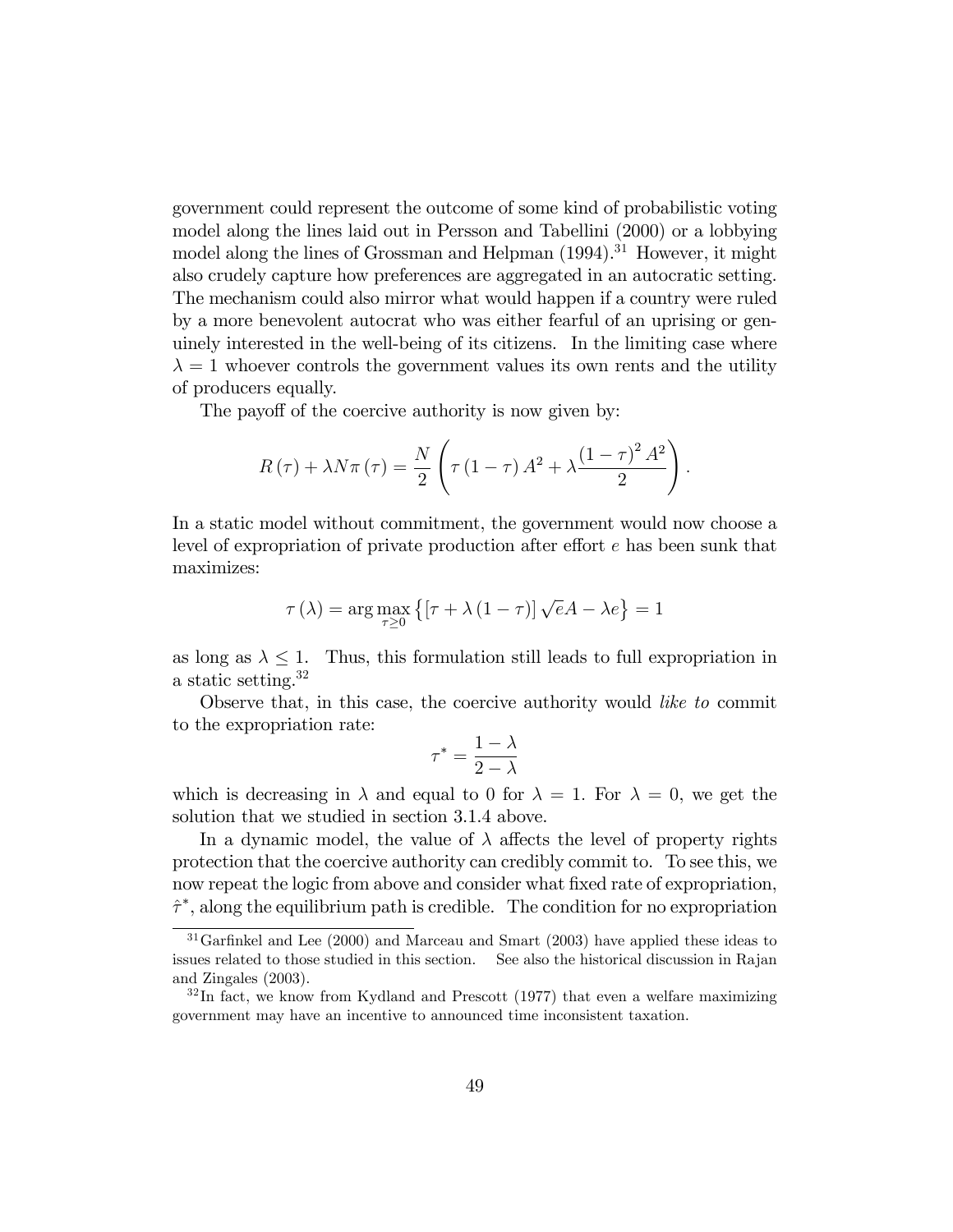beyond the promised level to be credible becomes:

$$
\frac{R(\hat{\tau}) + \lambda N \pi(\hat{\tau})}{1 - \beta} \geq Y(\hat{\tau}) - \lambda N e(\hat{\tau})
$$
  
=  $N \left( \left( 1 - \lambda \frac{(1 - \hat{\tau})}{2} \right) \frac{(1 - \hat{\tau}) A^2}{2} \right).$ 

Solving this equation, we find that the expropriation rate is credible only if:

$$
\hat{\tau}^* \ge 1 - \frac{\beta}{1 - \lambda + \beta \lambda / 2}.
$$
\n(6)

Observe that if  $\lambda = 0$ , then we are back to the condition in equation (5). It is clear from this that for all  $\lambda \geq \hat{\lambda} = (1 - \beta) / (1 - \frac{\beta}{2})$  $\frac{\beta}{2}$  the coercive authority can credibly commit to any expropriation rate. Observe that  $\lambda < 1$  – so a democracy in which the government values its own rents and the payoff to citizens equally, i.e.  $\lambda = 1$ , will always fully protect their property rights. For any fixed  $\beta$ , a higher value of  $\lambda$  increases the range of expropriation rates that the coercive authority can commit to ex ante. Thus, modeling voice in this way does relax the expropriation incentive constraint of government.

This argument illustrates in a very simple way why institutions that force decision makers to weight the welfare of producers can lead to a lower expropriation threat and hence increase output in the economy. It explains why it could be in the interests of a powerful autocrat who cannot commit to invest in institutions that reduce its power.

There are a number of historical episodes that resonate with this. It can, for example, explain the gradual and peaceful transition towards democracy in the U.K. which was initiated through concessions towards voting and establishing independent legal institutions charged with protecting property rights. Previous models, such as Acemoglu and Robinson (2000), have discussed the possible role of revolutionary threats in franchise extension. The current approach emphasizes that there can be a pure self-interest motive if the threat of expropriation is too great. Only if  $\lambda$  is higher can the state commit to lower rates of expropriation. This could be particularly important when other institutional changes increase political turnover and hence reduce  $\beta$ . The model does suggest that there will be a limit on this mechanism when it is controlled by the coercive authority. It will only have an interest in improving institutions encouraging producer voice up to the point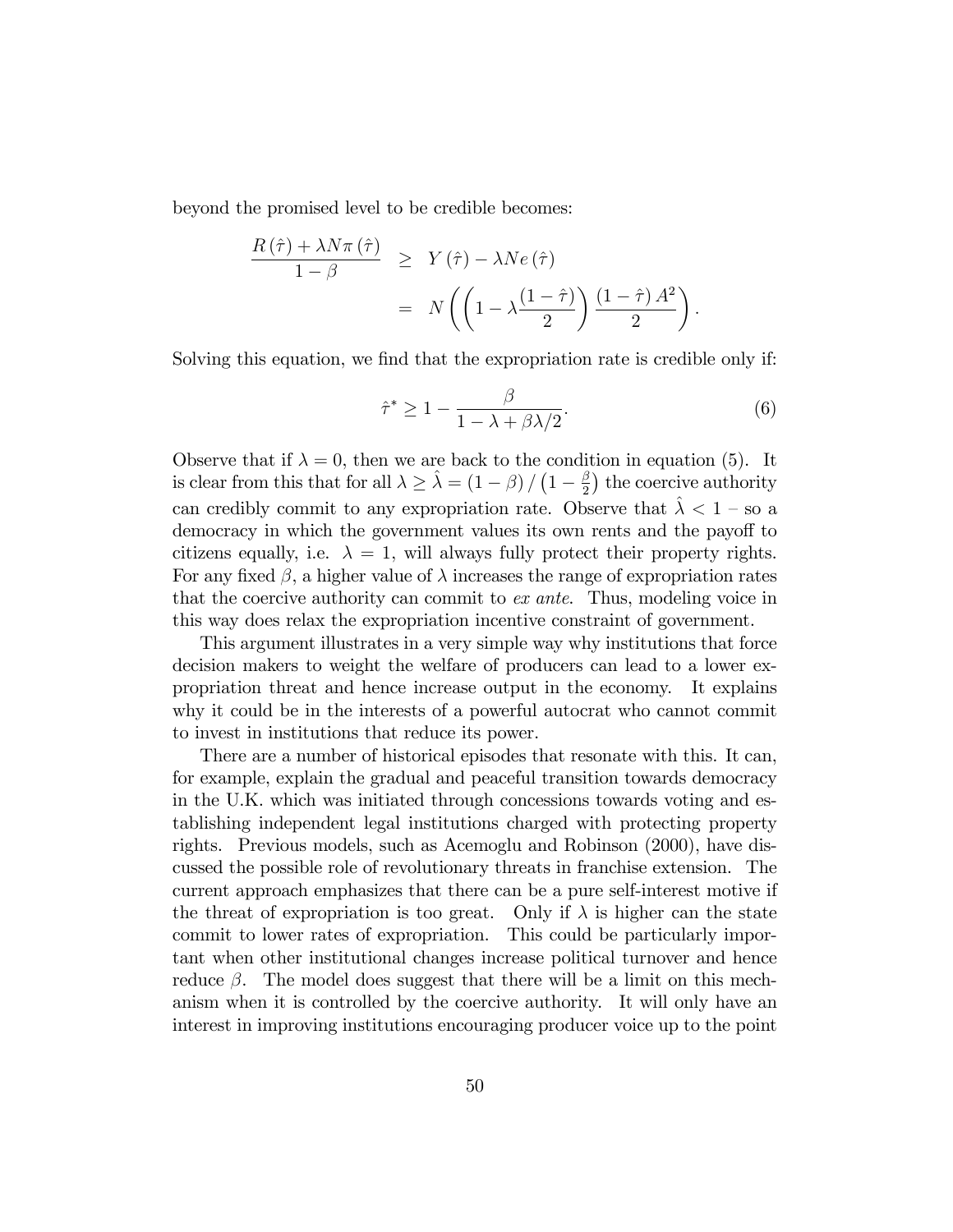where it can implement its own *ex ante* optimal expropriation rate. This is supported by institutions of voice,  $\lambda^*$ , such that:

$$
\frac{1-\lambda^*}{2-\lambda^*} = 1 - \frac{\beta}{1-\lambda^* + \beta \lambda^*/2}.
$$

For all  $\lambda < \lambda^*$ , increasing producer voice is Pareto improving. However for  $\lambda \geq \lambda^*$ , there is a conflict of interest between producers and the coercive authority.<sup>33</sup>

## 3.1.9 Heterogeneous Producers and Collective vs Individual Reputational Mechanisms

The analysis so far assumes all producers are treated symmetrically. However, it is possible that property rights are protected differentially across various social and economic groups. There are a number of possible sources of heterogeneity suggested by the model so far. The logic of the analysis above suggests, for example, that producers with greater access to exit opportunities (lower  $\bar{\tau}$ ) and with more influence (higher  $\lambda$ ) will suffer less from expropriation.

However, in the context of the reputational mechanisms that we have explored, an important issue is how far a coercive authority can selectively expropriate one group without undermining the trust of others. This depends in part on information áows across groups. In particular, the question is to what extent one group gets to see any expropriation of the other group. If one group can be secretly expropriated, then that should not undermine the confidence of the other. This suggests the possible role of a "divide and" rule" strategy. $34$ 

To illustrate the power of this mechanism to limit expropriation, suppose that there are two groups  $J \in \{A, B\}$ : those with high exit options  $(A)$ and those with low exit options  $(B)$ . If the state deals with each group separately, then the credibility constraint is:

$$
\hat{\tau}_J \ge (1 - \beta) \overline{\tau}_J
$$
 for  $J = A, B$ .

Suppose now that a deviation on either group results in both groups believing that the coercive authority has cheated on its promise, and that henceforth

<sup>&</sup>lt;sup>33</sup>The above condition holds with equality for  $\beta \leq \frac{1}{2}$ . If  $\beta > \frac{1}{2}$ ,  $\tau^* = \frac{1}{2}$  and  $\lambda^* = 0$ .

<sup>34</sup>See Acemoglu, Robinson and Verdier (2004) for a model along these lines.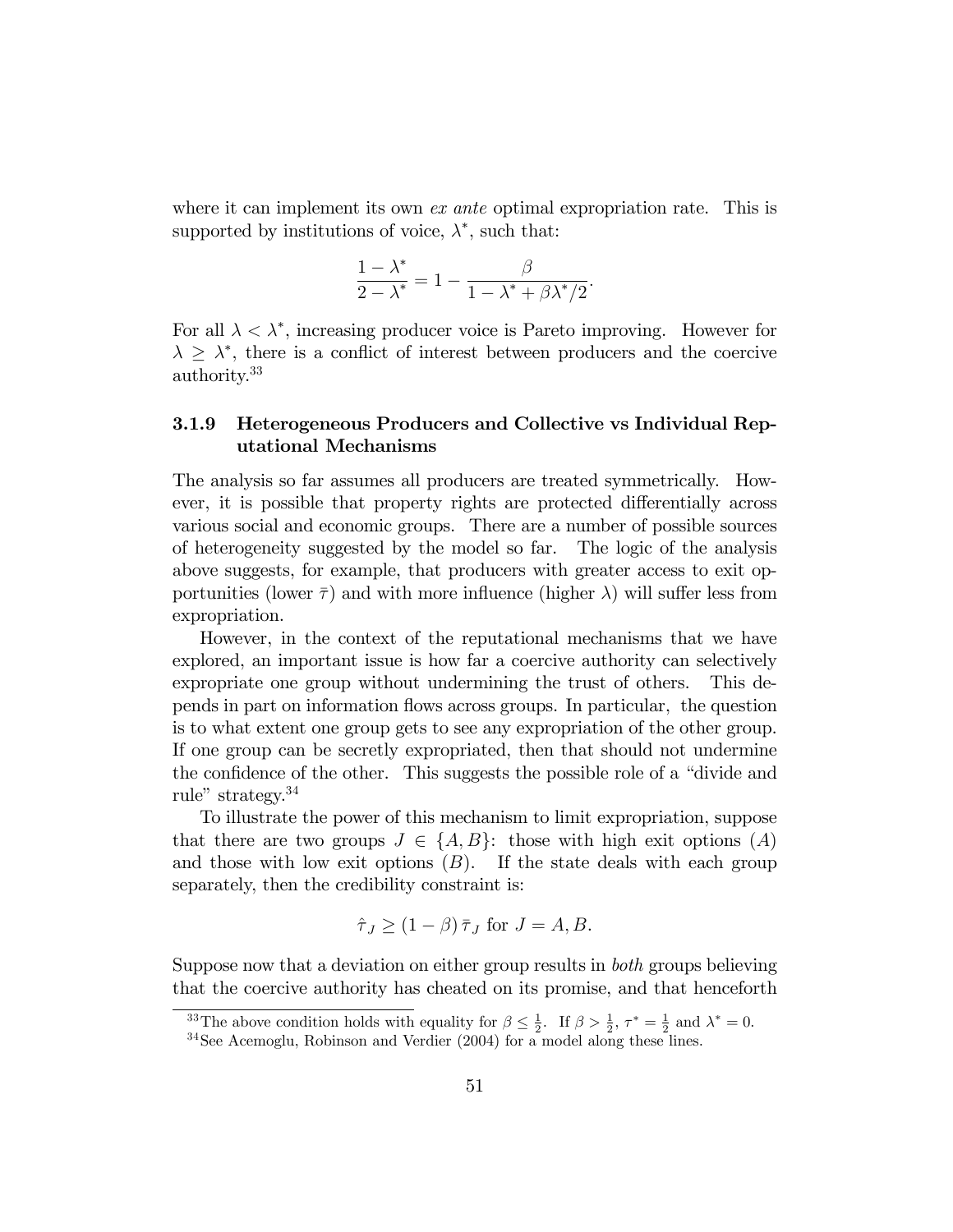it will expropriate both groups at a common rate. This implies that if the coercive authority chooses to maximally expropriate one group, it will always maximally expropriate the other group as well, since it will be punished by both groups anyway. This can work only if there are good information flows between the groups (e.g., via the media). Then the incentive constraint becomes:

$$
\hat{\tau}\left[Y^{A}\left(\hat{\tau}\right) + Y^{B}\left(\hat{\tau}\right)\right] \geq \left(1 - \beta\right)\left[\bar{\tau}_{A}Y^{A}\left(\hat{\tau}\right) + \bar{\tau}_{B}Y^{B}\left(\hat{\tau}\right)\right]
$$

or

$$
\hat{\tau} \ge (1-\beta) \left[ \bar{\tau}_A \frac{N_A}{N} + \bar{\tau}_B \frac{N_B}{N} \right].
$$

This relaxes the incentive constraint of the coercive authority.<sup>35</sup> The intuition is simple: if it cheats on its promise to group  $B$ , in addition to producers in group  $B$ , the producers in group  $A$  punish it as well, thereby increasing the cost of cheating.

If the goal of the political system is to reduce the aggregate level of expropriation, this analysis suggests the importance of two sets of institutions. First, as we already mentioned, those that permit free flow of information; and second, solidarity mechanisms in which any kind of expropriation by the coercive authority is treated as if it is an expropriation of everyone.

#### 3.1.10 Taxation and Expropriation

In our discussion so far, we have not talked about taxation and how it relates to expropriation. To libertarians taxation is a form of expropriation.<sup>36</sup> Ex post, it might seem it is a matter of semantics as to whether taking away money from private citizens is called taxation or expropriation. Also, even from an ex ante point of view, in our framework where everyone is risk neutral, whether  $\tau$  is a tax rate, or the expected probability of expropriation, seems equivalent so long as these are known before  $e$  is chosen.<sup>37</sup>

<sup>&</sup>lt;sup>35</sup>This is an example of a collective reputation mechanism, similar to the one studied by Greif (1993) for mediaeval traders in the Mediterranean. We have assumed that, even if there is no collective punishment, the government commits to a common expropriation rate. Otherwise, the incentive constraint for the group with low exit options would be relaxed, while the one for the group with high exit options would be strengthened.

 $36$ See Nozick (1974).

 $37$ The fact that taxation is typically deterministic and expropriation stochastic is not the key distinction in our framework of risk-neutral producers. Indeed, here a mean-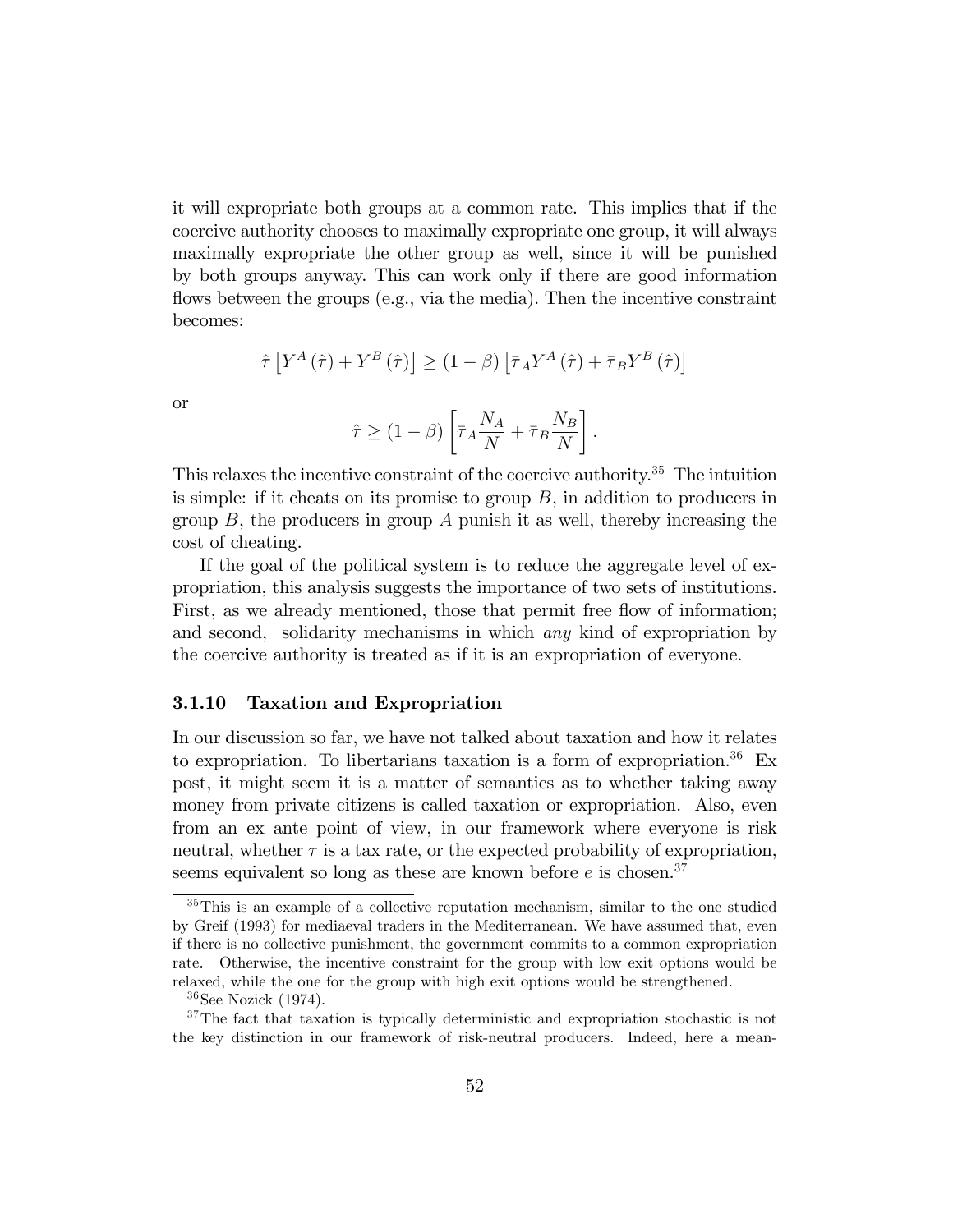If we look across countries of the world, there actually seems to be a positive correlation between protection of property rights (as measured using the ICRG expropriation risk measure) and the share of taxation in GDP from Baunsgaard and Keen (2005). This is illustrated in Figure 3, averaging tax revenue (as a percentage to GDP) between 1975 and 2000 and the ICRG expropriation risk score (scale 0-10) averaged between 1984 and 1997. As argued by Besley and Persson  $(2007)$ , this type of pattern reflects the fact that countries with more developed fiscal systems tend to be richer and, on the whole, more market-oriented. It brings into sharp relief the idea that expropriation of property (and not taxation) is symptomatic of a low level of development.

A key feature of tax systems is precisely that they lay down clearly defined rules and enable the citizens to determine their actions accordingly. Unlike expropriation, taxation is typically an organized and systematized form of extraction from citizens. Tax systems typically involve published codes according to which government tries to commit not to levy them ex post or to discriminate across producers on an ad hoc basis. A key issue is what enables the government to make this commitment. A natural starting point is the reputation-based story: we can equate expropriation with government seizing all of the output from the producers while taxation is the limited expropriation  $\hat{\tau}^*$  < 1. This distinction between expropriation and taxation is consistent with Weingast (1997) which argues that a feature of liberal political institutions (particularly democracy) is to create "fundamental transgressions"  $\overline{\phantom{a}}$  – lines in the sand which cannot be traversed without coordinated punishments. It emphasizes that there is need to have transparent access to information on expropriation by government to give the citizens a means to punish governments that violate their property rights.

There is another important difference between taxation and expropriation. Even if we allow for the possibility that taxes too can be subject to ex post changes, blurring the line between taxes and expropriation from the commitment point of view, an important issue is whether the producer can withdraw the asset from production. For example, in the case of land, it can

preserving spread in the tax rate or the rate of expropriation would raise efficiency so long as the producer is told which way the uncertainty is resolved before he undertakes effort. Consider a mean-preserving spread in  $\tau$  such that it is  $\bar{\tau}$  with probability p and  $\tau$  with probability  $1 - p$ . As the producer's expected payoff is  $\frac{1}{4}(1 - \tau)^2 A^2$  which is convex in  $1 - \tau$  it follows that he is better off with the random tax schedule. This is a well-known result in public finance  $\sim$  see Weiss (1976).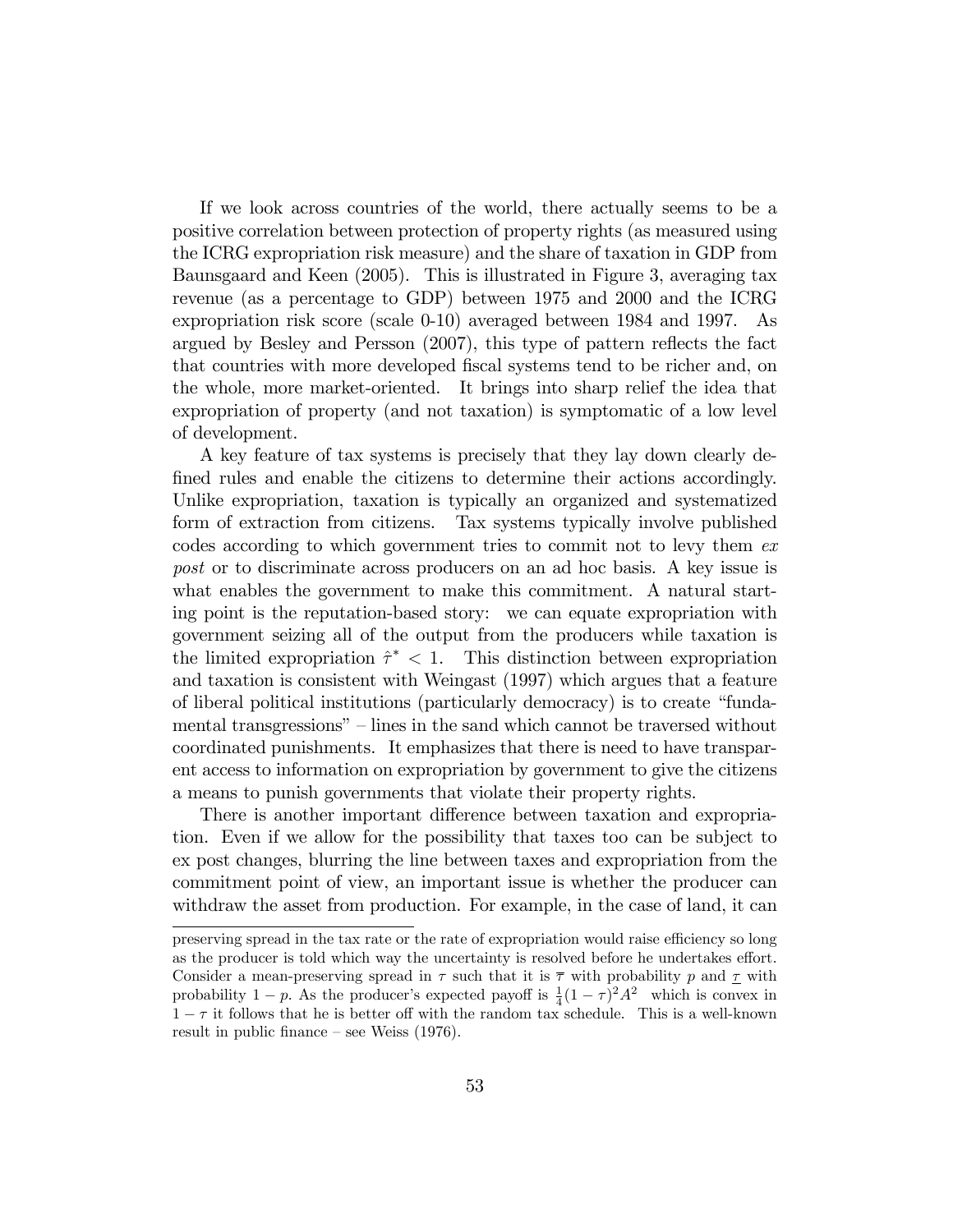lie fallow. However, a coercive authority that has the power to expropriate the owner of his assets, as well as any output that results from it, does not face this constraint. In principle, the coercive authority can force the asset to be brought into production. Using our previous arguments on reputation and exit options we can show that this means even with imperfect commitment, taxation will provide better incentives than when the coercive authority has the power to expropriate assets (in addition to output).

To see this formally, suppose there is a discrete decision denoted by  $\delta \in$  $\{0,1\}$  which denotes whether the asset is used at all. We assume now that the production function is:

$$
\delta\left[A\sqrt{e}+z\right].
$$

So if  $\delta = 0$ , nothing is produced, while if  $\delta = 1$ , then there is output of z even if  $e = 0$ . When the coercive authority cannot expropriate assets then, the "punishment" that the coercive authority faces if it takes away all the output from the producer is that output will be zero forever. However, if the coercive authority can expropriate assets, then output will be z each period. In the former case, the credible level of expropriation (of output) is  $\hat{\tau} \geq 1-\beta$ . In the latter case, it is  $\hat{\tau} \geq (1 - \beta) + \beta \frac{z}{z+y}$  $\frac{z}{z+y(\hat{\tau})}$ , which is clearly higher than in the former case.

This argument is even stronger in modern economies given the importance of inalienable human capital (e.g., Grossman and Hart,  $1986$ ).<sup>38</sup> To illustrate this formally, suppose that in the event that the government sets  $\tau = 1$ , the producer can withdraw value equal to  $1 - \mu$  from private production in the form of inalienable specific human capital. Then the maximum share of output that can be expropriated is equal to  $\mu$  and, in the dynamic context, the incentive constraint for the government becomes more relaxed, namely,  $\hat{\tau}^* \geq (1 - \beta) (1 - \mu)$ .

#### 3.1.11 Cross-Sectional Empirical Regularities

The models that we have developed above give a crude sense of why, in crosssectional regressions, we might Önd institutional and economic variables that can explain the extent of expropriation risk by government. Two things

<sup>38</sup>Haber, Maurer and Razo (2003) argue that there is considerable proprietary knowledge of markets and technology in the Mexican oil industry. They argue that this limited the amount of expropriation that the government could undertake.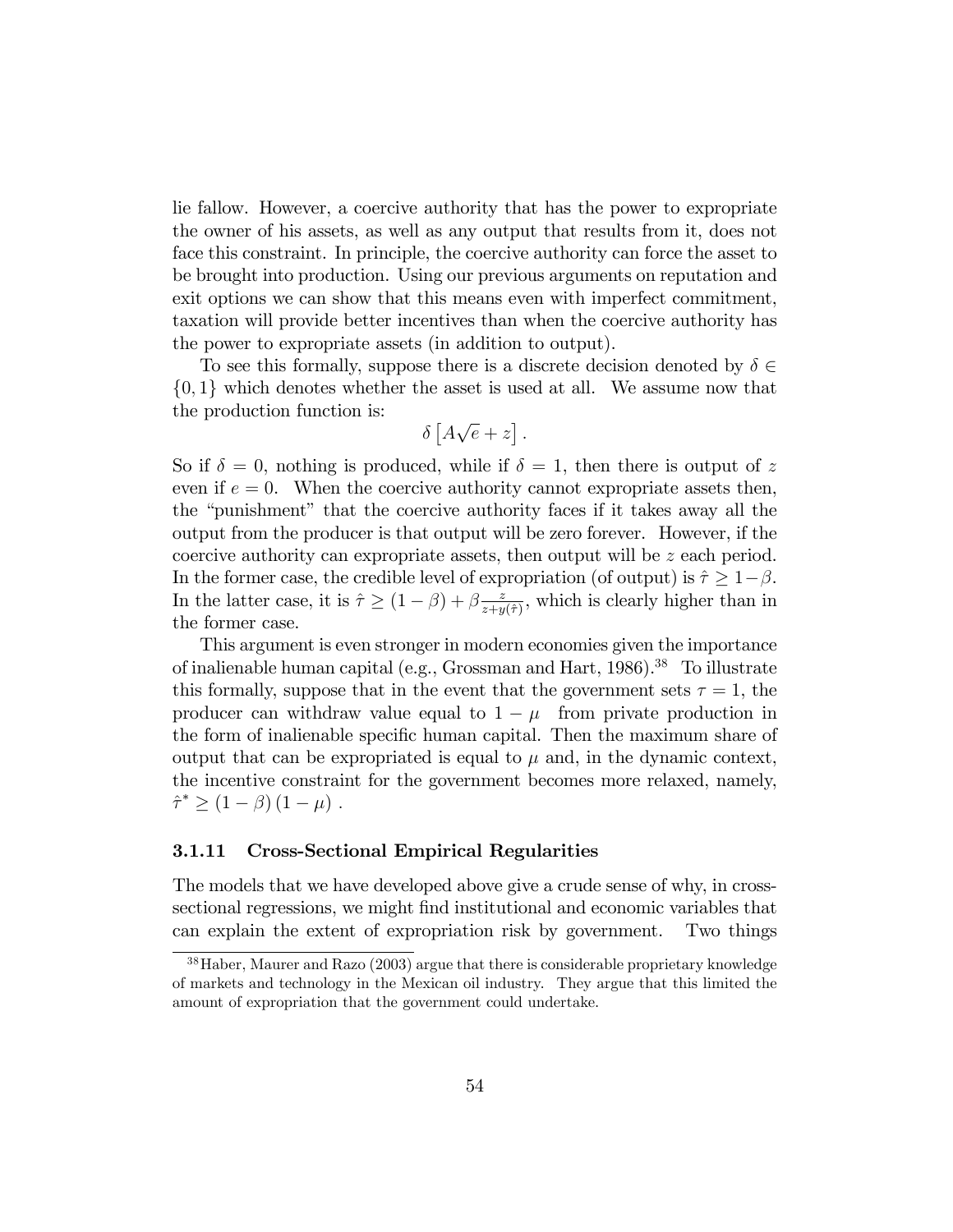come rather directly out the analysis above. First, we should expect more stable governments with institutions that constrain government and enhance voice to have better property rights protection. Second, we should expect countries with high levels of natural resources to have weaker property rights protection.

Table 1 looks at these ideas using the ICRG expropriation risk variable averaged between 1984 and 1997 as the dependent variable. This was used to contruct Figures 1 and 3 above. The variable is on a 0 to 10 scale with 10 denoting the highest level of property rights protection. Its mean is 7.3 and its standard deviation is 1.7.

We use three different institutional variables as independent variables in cross-country data for the year 1997.

Our first institutional measure is the extent of executive constraints as measured in the Polity IV data. This variable has a value of 7 when such constraints are strong. We create a dummy variable equal to one when countries score 7 and take the average value of this variable between 1945 and 1997. Its mean is 0.24 and its standard deviation is 0.29. Table 1 column (1) shows that this is negatively correlated with expropriation risk and is significant at  $1\%$ . A one standard deviation in this measure of institutions leads to little less than half a standard deviation change in expropriation risk.

There is no direct measure of the government discount factor. However, Acemoglu, Johnson and Robinson (2001) motivate their use of settler mortality to explain weak property rights use an argument in terms of incentives to set up long term and short institutional rules. As we have seen above, long-termism should lead to better property rights protection. The variable "settler mortality" has a mean of 245 and its standard deviation is 469. Table 1 column (2) shows the results for 64 former colonies for which this variable is available. As shown by Acemoglu, Johnson and Robinson (2001), there is a negative correlation between settler mortality and expropriation risk (significant at  $1\%$ ) with a one standard deviation change in settler mortality associated with a around one third of standard deviation change in expropriation risk in this sub-sample.<sup>39</sup>

Another likely factor that shapes short-termism in government behavior

<sup>&</sup>lt;sup>39</sup>In an ingenious paper, DeLong and Shleifer (1993) look indirectly at property rights protection in Medieval Europe and Önd that absolutist monarchs presided over slower growth in urbanization.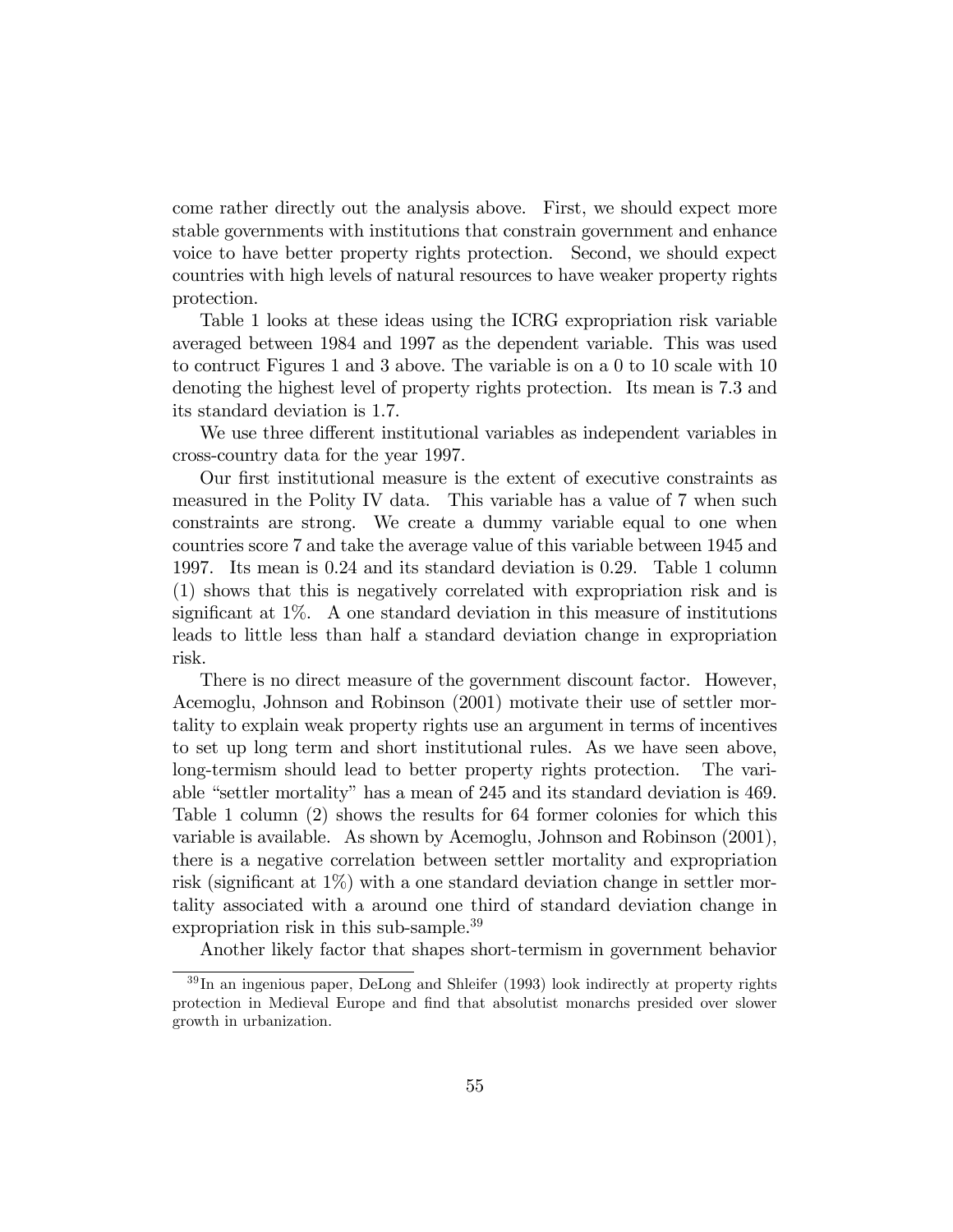is the incidence of civil war. Civil war could also be a proxy for more fragmented political authority as war lords may gain control of some parts of a country. Here, we use a variable derived from the Correlates of War data base. It is the average number of years between 1945 and 1997 that a country has been engaged in a civil war. Its mean is 0.06 which says that in six percent of the country years on average in our sample are in civil conflict and its standard deviation is  $0.12$ . Column  $(3)$  in Table 1 shows again there is a positive correlation between the prevalence of civil war and expropriation risk which is significant at  $1\%$ . In this case a one standard deviation change in the average civil war variable is associated with a around a third of a standard deviation change in expropriation risk.

To investigate the resource curse effect on property rights, we use a dummy variable which is equal to one if a country is an oil exporter. The mean is 0.12 and the standard deviation is 0.32. Column (4) of Table 1 shows that there is a positive correlation between expropriation risk and being an oil exporter which is significant at  $10\%$ . Being an oil exporter increases expropriation risk by half of one standard deviation.

Column (5) includes all these variables together on the sample of colonies for which settler mortality data is available. The correlations that we uncovered in the earlier columns remain significant with the exception of the oil exporter dummy variable.

While only suggestive, these findings support the relevance of the underlying theoretical reasoning that we explored throughout this section. The link between these reduced form correlations and specific theories is tenuous and one challenge for future empirical work in this area is to forge a closer link between theory and data.

## 3.2 Improving State Effectiveness

Effective states in the current context are those that support institutions that allow households and Örms to enjoy secure property rights. This constutues a key investment in state legal capacity of the kind emphasised in recent work by Besley and Persson (2007, 2008). They formulate a dynamic model where such investments are forward looking and state capacity accumulates over time. For simplicity of exposition, we will focus here on a simpler static approach. This will emphasise how heterogeneous interests, and the way that these are mediated through political institutions, shape the decisions that states make to improve property rights protection.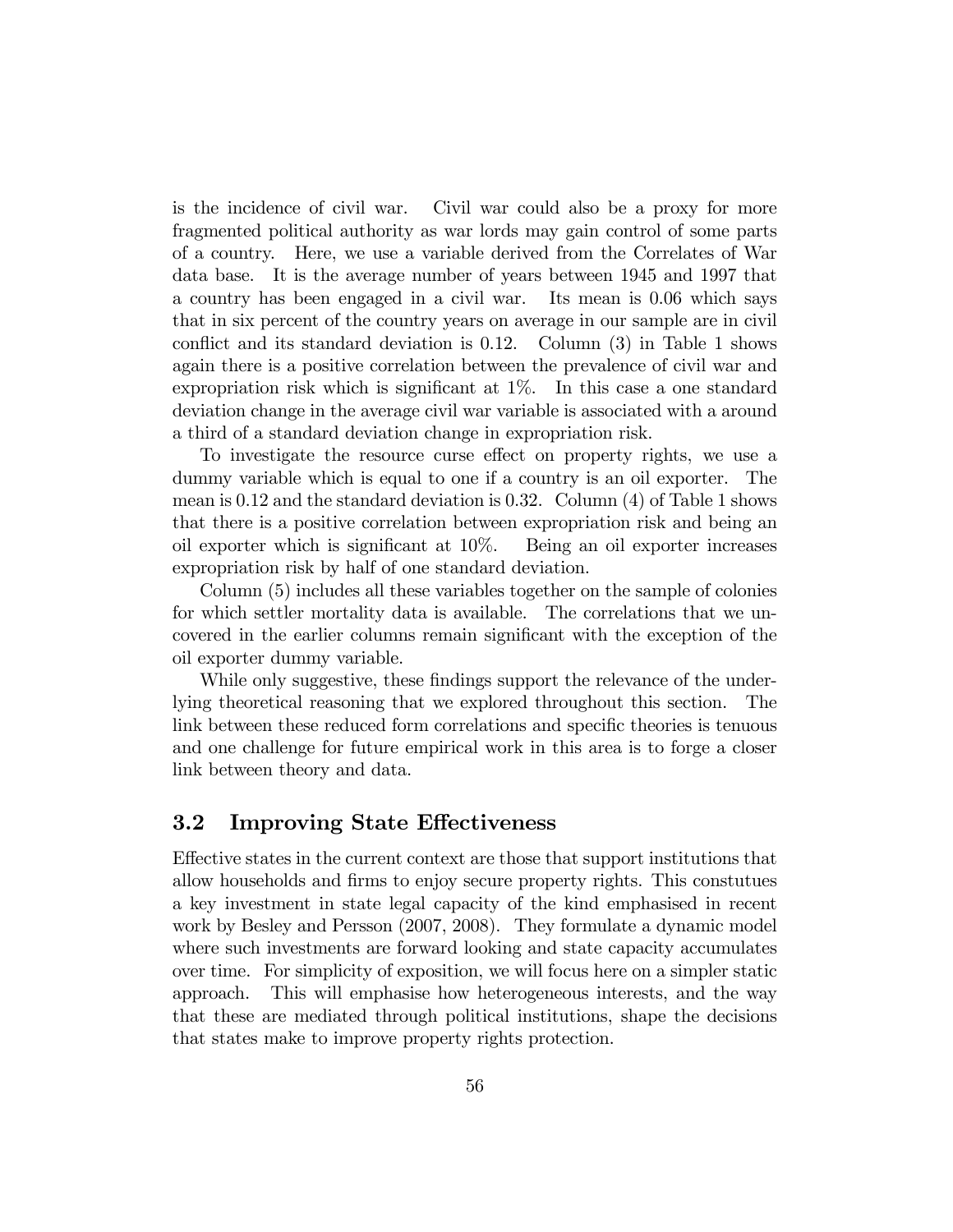To formalize this, we need a cost function which maps public expenditures on market supporting property rights into lower  $\tau$  in the notation of this chapter. Concretely, these costs can be thought of as the resources needed to fund courts and property registries. We will black box this by simply writing this cost function as  $L(1 - \tau)$  where  $L(\cdot)$  is an increasing, convex function measuring the per capita cost of improving property rights at an economy wide level. This function could vary across countries due to different legal traditions and hence could constitute the way in which legal origins along the lines of La Porta et al (1998) enter the determination of market supporting property rights. $40$  For example, if common law countries are better at protecting asset owners from encroachment on their rights or in enforcing some kinds of contracts, then  $\partial L (1 - \tau) / \partial \tau$  could be lower in these cases, i.e. a lower marginal cost of delivering a given level of property rights protection.

Funding  $L(1 - \tau)$  can be through either general taxation or through a set of user fees, e.g. paying to register property or to use the court system. Deciding on the method of finance is a societal decision which will have implications for the level of investment that is likely to take place. Also important for the decision to invest in the capacity to support effective property rights will be the way in which political institutions shape collective choice. This will matter most when there is significant heterogeneity in the population. The analysis so far has given many reasons why we would expect such heterogeneity in practice.

This section will lay out a rudimentary way of thinking about this and the insights that are aided by have the explicitly micro-founded models from section 2. However, it will be clear that improving state effectiveness in terms of property rights is not fundamentally different from any dimension of public spending that has an impact on productivity in the economy, such as extending education or building infrastructure. These also have to deal with issues that arise due to heterogeneous costs and benefits within the population.

Another theme in this sub-section will be the interplay between formal and informal institutions in providing legal services needed to support property rights. One aspect of low income countries is the role of social networks in ensuring that property can be used as collateral or traded. For exam-

<sup>40</sup>See Glaeser and Shleifer (2002) for an interesting discussion of the historical political economy behind the development of different legal codes.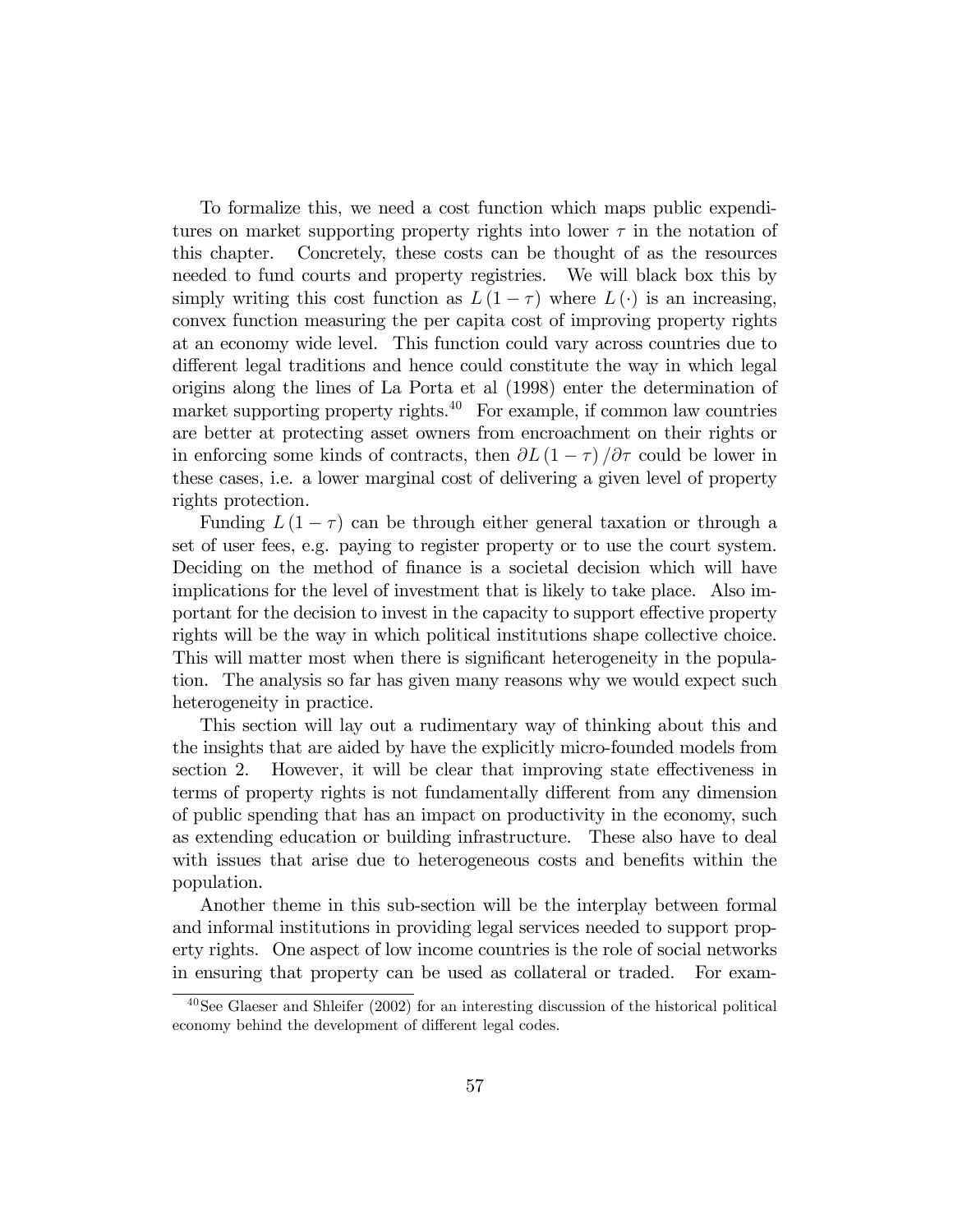ple, traditional land rights in Africa often require that the lineage or tribal authority has jurisdiction in this domain. This can be important since the incentives of the state to provide property rights could depend on such private informal alternatives. After all, if informal provision is effective then there may be no need for any kind of state investment. We can think of this in the way that we suggested in section 2.2.2 where we supposed that there was value of  $\tau_N$  that is specific to the network with a value of  $\tau_F$  where F stands for "formal" which is relevant in the market. The latter could then be improved by collective investments represented by the function  $L (1 - \tau_F)^{41}$ .

In general, the case for state provision lies in extending the domain of trade. A legal system based on networks provides contract enforcement services only to members of that network creating a patchwork of different  $\tau_N$ 's. In principle, the formal legal system  $\tau_F$  could be available to all households and firms in the economy creating a common basis for trade. To the extent that  $\tau_F$  is lower this will tend to foster arms-length trade which will raise output.

#### 3.2.1 A Simple Benchmark

To illustrate some of the issues involved in a simple and stylized way, we will work with the model of section 2.2.1. While this was motivated as a model of expropriation risk rather than market supporting property rights we can use the interpretation that improving the court system allows better protection against claims by others to the fruits of the output. We will suppose that among the  $N$  producers there are different levels of productivity or land holding represented by  $A_i$  with  $i = 1, ..., N$ . The payoff to typical producer is:

$$
\pi(A_i, \tau) = \left[\frac{(1-\tau) A_i}{2}\right]^2 + \overline{e}.
$$

Suppose that each producer were faced with the per capita cost of sustaining property rights protection paid via a general lump-sum levy on all producers. Producer *i*'s preferred level of formal property rights protection would then be:

$$
\tau^*(A_i) = \arg \max_{\tau \in [0,1]} \{ \pi(A_i, \tau) - L(1 - \tau) \}.
$$

<sup>&</sup>lt;sup>41</sup>In line with this idea, Rajan and Zingales (1998) argue that economies with weak legal systems rely relatively more heavily on personalized trading rather than arms length relationships. See Fafchamps (2005) and Platteau (2000) for discussion and analysis of informal networks.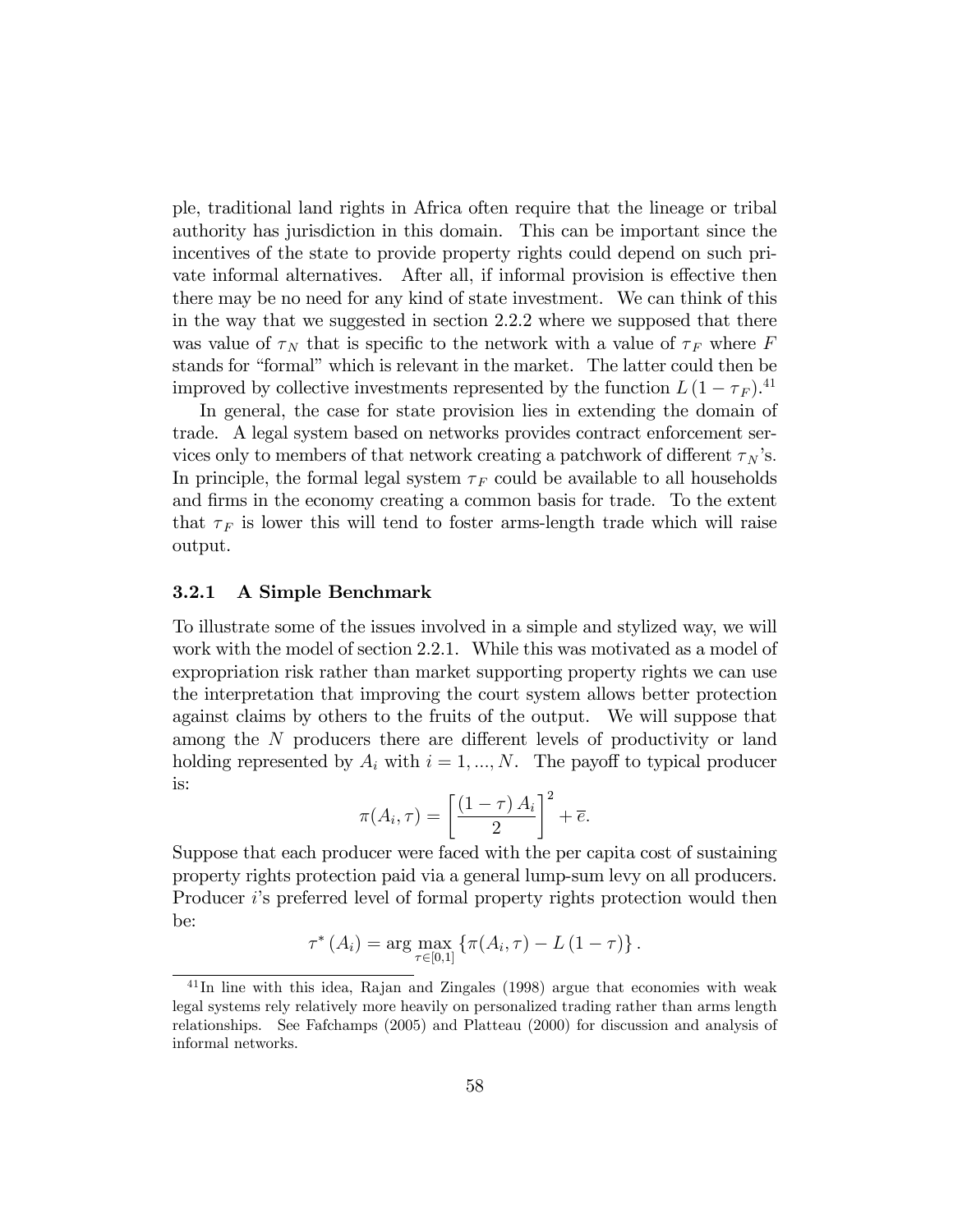The fact that  $A_i$  and  $\tau$  are complements implies that  $\tau^*$  ( $\cdot$ ) will be a decreasing function, i.e. more productive producers will prefer better property rights protection (lower  $\tau$ ).

To make a prediction about the level of property rights protection that would be chosen in this economy, we need to know whose preferences are decisive in collective choices over  $\tau$ . As a benchmark, we will consider the outcome of a median voter model where those that benefit from weaker property rights are a negligible fraction of the population and hence do not influence the choice of policy. $42$ 

Since preferences over  $\tau$  are single-peaked, then a standard median voter model would predict that in a democracy, this will be the median value of  $A_i$ , denoted by  $A_m$ . Thus, according to this we will see  $\tau^*(A_m)$ .

In this simple case, the distribution of productivity in the economy (perhaps reflecting the underlying distribution of assets) would affect the location of the median voter and hence the level of formal property rights protection in the economy as a whole. This simple model could give a foundation as to why legal origins matter, if we think that it affects the function  $L(\cdot)$ . The median voter in a country with a lower marginal cost of property rights protection will tend to choose better property rights protection.

#### 3.2.2 Extensions

Our median voter result is a useful benchmark result. However, there are reasons to be doubtful that it captures the full set of issues that are relevant to decisions to invest in property rights protection in reality. We will now discuss some departures from this benchmark and discuss how they may affect the result.

Many developing countries are not democracies and it is fanciful to think that the median producer could be most relevant for determining  $\tau$ . Some form of elite rule where richer producers have more political power might seem more natural. If the elite were simply rich producers who use the formal legal system to protect their property rights, then we would expect giving them the right determining  $\tau$  would actually increase property rights protection. So economies dominated by a producer elite may tend to towards higher output and greater income per capita.

However, another (and perhaps more plausible) interpretation of elite rule

 $42$ This expropriating group are therefore best thought of as a small elite.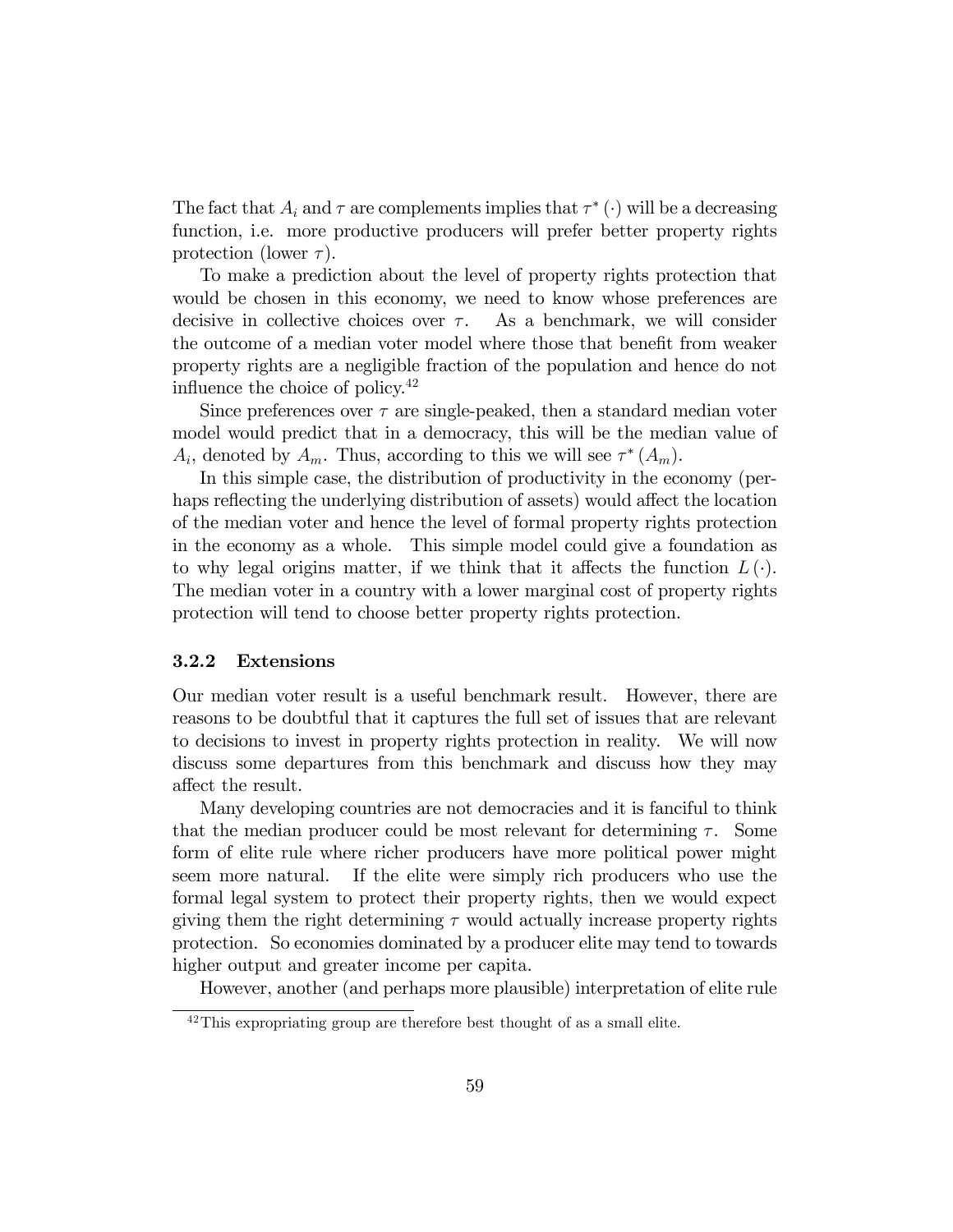would be for the rentier class who live off the fruits of weak property rights have a say in political decision making. To make things simple, suppose that the rentiers act together in a unified way  $-$  a strong unified elite and do not face any cost from investing in the legal system (this remaining incident on the producers). Then, their payoff is:

$$
\frac{\tau(1-\tau)}{2}\sum_{i=1}^N (A_i)^2.
$$

It is clear that their choice of property rights protection would be  $\tau = 1/2$ whatever the cost of investing. Whether this is greater or less than would be desired by the median producer is not immediately clear. However, for small enough investment costs and a higher enough level of productivity for the median producer, we would expect there to be a conflict of interest with more producer oriented polities favouring stronger protection of property rights compared to those run by the rentier class. While not clear-cut, this does give some presumption for believing that property rights protection would be better in more democratic societies. These findings are in line with some of the discussions of Engerman and Sokoloff  $(2002)$  and their discussion of the role of inequality in shaping a variety of policy choices. However, as argued by Acemoglu and Robinson (2005), there is the possibility that fear of a revolution could lead to a policy choice by the elite that is closer to that of the wider citizens.

The existence of networks may also have implications for the political economy of property rights protection. Some groups, for example, may be able to enjoy good levels of property rights by trading in networks and hence without recourse to improving state effectiveness. Models of oligarchic property rights as developed by Acemoglu (2003) and Braguinsky and Myerson (2007) can be thought of in such terms. In a world where the ruling elite enjoy privileged access to a superior level of  $\tau_N$ , there may be little incentive to improve property rights for the wider economy (see Sonin (2003)). However, Besley and Persson (2008) argues that the force of this argument depends on the development of the tax system, since the ruling elite would be better of maximizing production efficiency and then taxing the benefits for its own ends. This is essentially an application of the Diamond and Mirrlees (1971) efficiency theorem. This kind of network based argument presents a somewhat different reason why fragmented authority can be damaging to property rights development.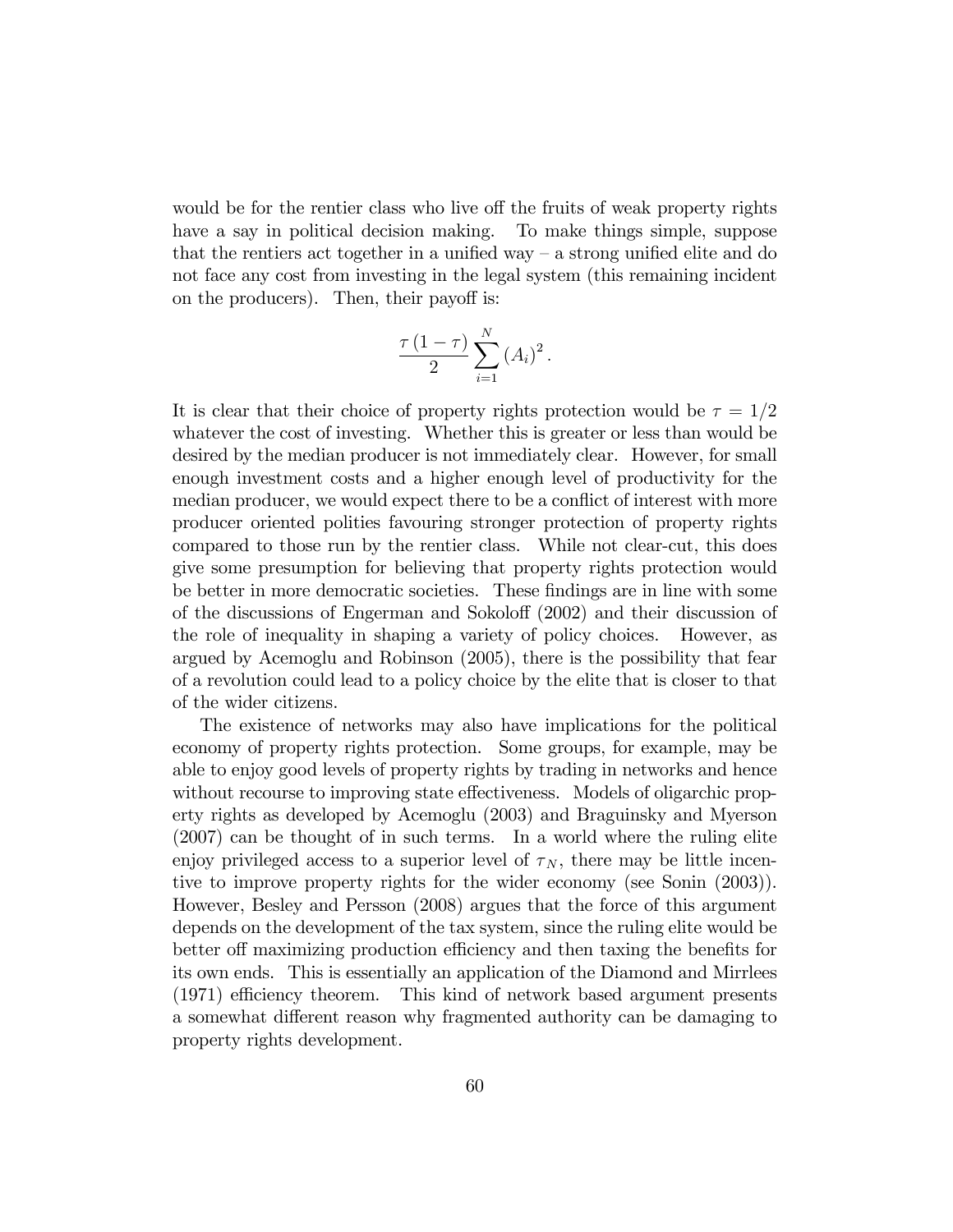### 3.2.3 Empirical Regularities

The theoretical discussion gives a feel for why there should be difference in states' effectiveness in supporting property rights. We would expect this to depend on the level of economic development (measured via the  $A_i$ 's in terms of the theory), the political institutions and the legal history which affects the workings of legal institutions. To explore this in a very preliminary way, Table 2 presents some cross-sectional regressions based on data from the World Bankís Doing Business web site (www.doingbusiness.org). The variable that we look at is the one of property registration which tries to get at how easy it is to register property under the law.<sup>43</sup> While this is only a partial perspective on the issues that interest us, it is certainly indicative and is available for 172 countries. The variable that we use is the summary ranking of each country's performance across three indicators: cost, number of procedures and time.

In Table 2 column (1), we correlate this variable with the log of income per capita and Önd a strong negative correlation, i.e. countries with higher income levels have better systems for registering property. Of course, the direction of causality is hard to know. A one standard deviation change in log income per capita is associated with around 20 places in the country ranking.

In column  $(2)$ , we look at the correlation with legal origins, with French legal origin being the omitted category. There are strong correlations with Socialist, Scandinavian and German legal origin all of which have better rankings compared to French legal origin. These findings are in line with La Porta et al (1998).

Column (3) in Table 2 looks at the correlation with democracy using the Polity data for the period from 1945 to 2000. The variable that we use measures the proportion of years in the year 2000 for which the country has had a polity score greater than zero over this period. Moving from being continuously autocratic to continuously democratic over this period is worth around 45 places in the ranking suggesting that policies that enable property registration are superior in democracies.

Finally, in column (4), we include all of these sets of variables. Although

 $43$ The data "records the full sequence of procedures necessary when a business purchases land and a building to transfer the property title from another business so that the buyer can use the property for expanding its business, as collateral in taking new loans or, if necessary, to sell to another business."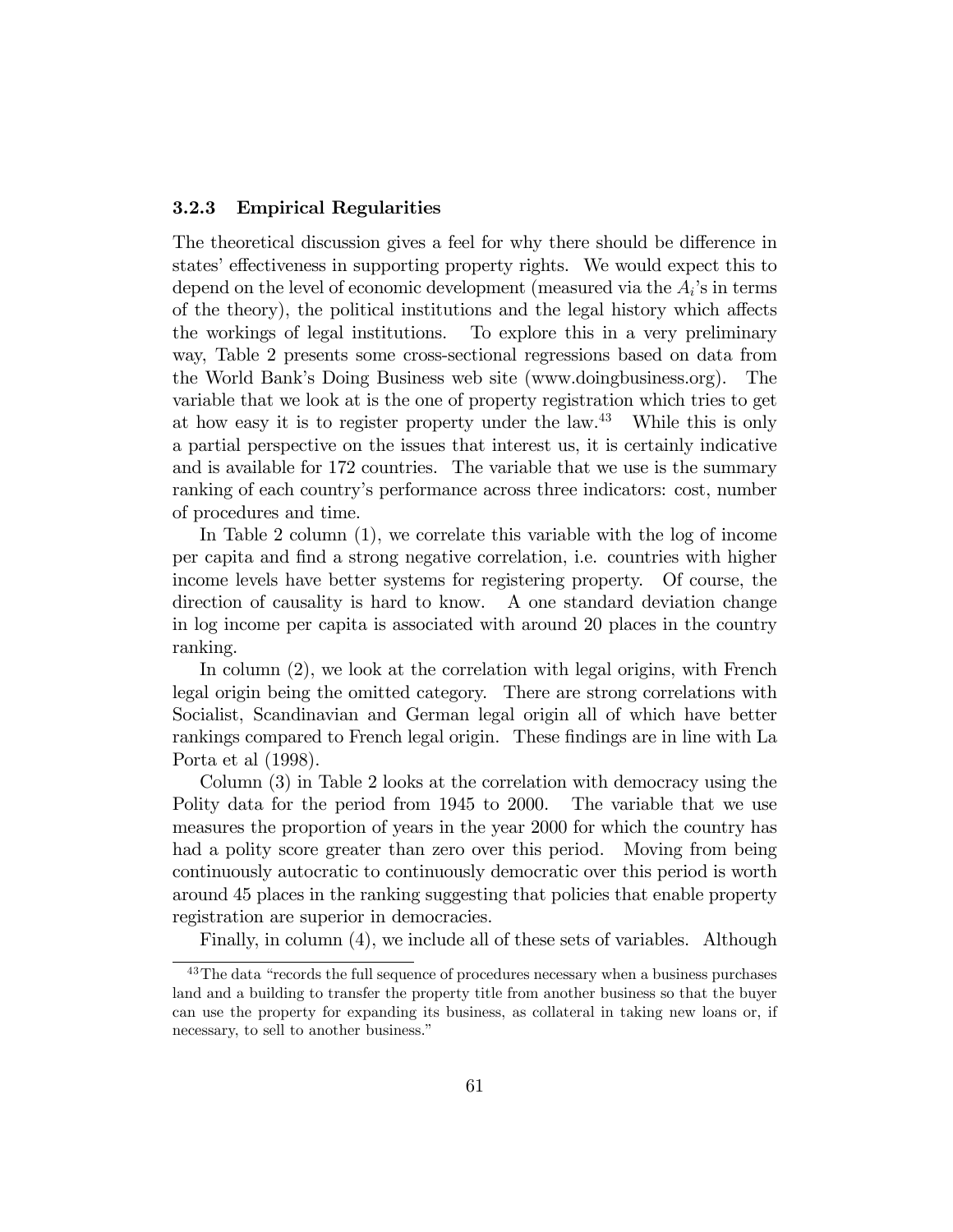the magnitudes of the correlations change, the basic Öndings are robust.

As with the earlier results, these are only suggestive correlations and they in no sense test the theoretical models that we have put forward. However, they hint at the possible empirical relevance of the ideas that we have laid out and breath life into the theory. But much remains to be done to refine our understanding of these issues at an empirical level in a way that is linked to theory.

# 4 Concluding Comments

Market economies rely on the creation and enforcement of property rights. In this chapter, we have reviewed the ways in which security affects economic decisions and the incentives for creating effective institutions for the protection of private property.

Economists have often approached the problem of designing public policies by taking the starting point of market failure  $-$  typically where a competitive market fails to internalize externalities or there is a lack of competition. But the study of markets rests often on assumptions about effective property rights which cannot be taken for granted. The role of competitive markets in allocating resources is then quite limited. This observation is especially relevant in the context of financial markets given the importance of assets in supporting trade.

The issues studied in this chapter are, we believe, of first order importance in studying the development process and there is now a wide variety of supporting evidence. Looking at the evolution of property rights also means integrating insights from historical experience.

This chapter has, we hope, given a sense of the richness of the issues that are involved in studying the extension of property rights. It has not been possible to cover things in as much depth as we would have liked to. One key message that stands out is how one should be cautious in thinking about property rights extension in a monolithic way. The creation of effective property rights is heterogeneous in its impact and there are many potential mechanisms that can sustain property rights. This suggests that there should not be a bald mantra of property rights extension but a careful appraisal of the issues that are faced by a particular economy at a point in time. Only then can property rights extension move from being a slogan to a set of concrete proposals.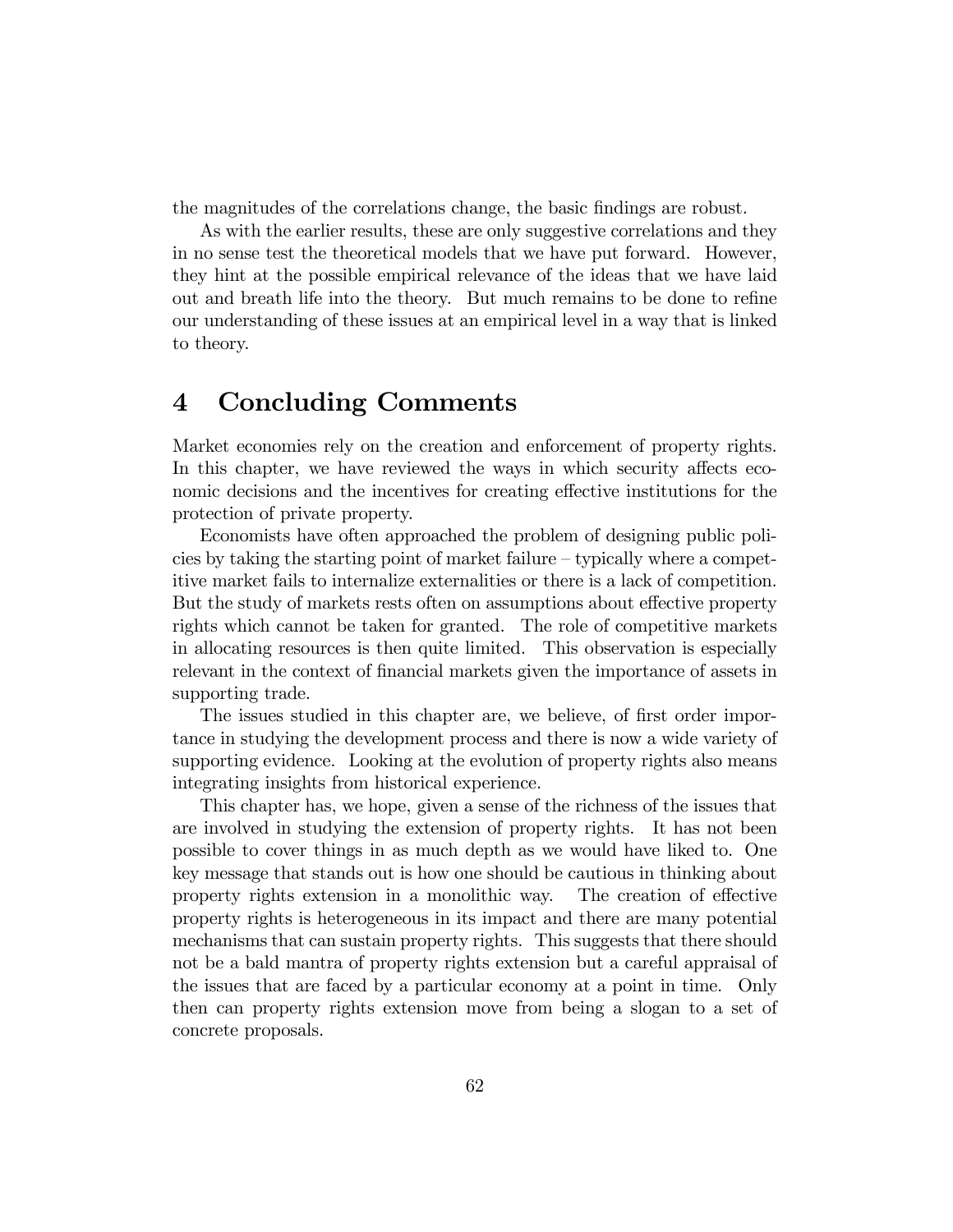## References

- [1] Acemoglu, Daron [2003], "The Form of Property Rights: Oligarchic vs. Democratic Societies", NBER Working Paper No. 10037.
- [2] Acemoglu, Daron [2005], "Politics and Economics in Weak and Strong States", Journal of Monetary Economics, 52(7), 1199-1226.
- [3] Acemoglu, Daron, and Simon Johnson [2005], "Unbundling Institutions", Journal of Political Economy,  $113(5)$ ,  $949-995$ .
- [4] Acemoglu, Daron, Simon Johnson and James A. Robinson [2001], "The Colonial Origins of Comparative Development: An Empirical Investigationî, American Economic Review, 91(5), 1369-1401.
- [5] Acemoglu, Daron, and James A. Robinson [2000], "Why Did the West" Extend the Franchise? Democracy, Inequality, and Growth in Historical Perspective", Quarterly Journal of Economics, 115(4), 1167-1199.
- [6] Acemoglu, Daron, and James A. Robinson [2005], Economic Origins of Dictatorship and Democracy. Cambridge: Cambridge University Press.
- [7] Acemoglu, Daron, James A. Robinson and Thierry Verdier [2004], "Kleptocracy and Divide-and-Rule: A Model of Personal Rule", Journal of the European Economic Association, 2(2-3), 162-192.
- [8] Acemoglu, Daron, and Thierry Verdier [1998], "Property Rights, Corruption and the Allocation of Talent: A General Equilibrium Approach", Economic Journal, 108(450), 1381-1403.
- [9] Aghion, Philippe, and Patrick Bolton [1997], "A Theory of Trickle-Down Growth and Development", Review of Economic Studies, 64(2), 151-72.
- [10] Alchian, Armen A., and Harold Demsetz [1972], "Production, Information Costs, and Economic Organization", American Economic Review, 62(5), 777-95.
- [11] Bai, Chong-En, David D. Li, Yingyi Qian and Yijiang Wang [2004], "Commitment, Incentives, and Information: The Case of Anonymous Bankingî, available at http://elsa.berkeley.edu/~yqian/anonymous%20banking.pdf.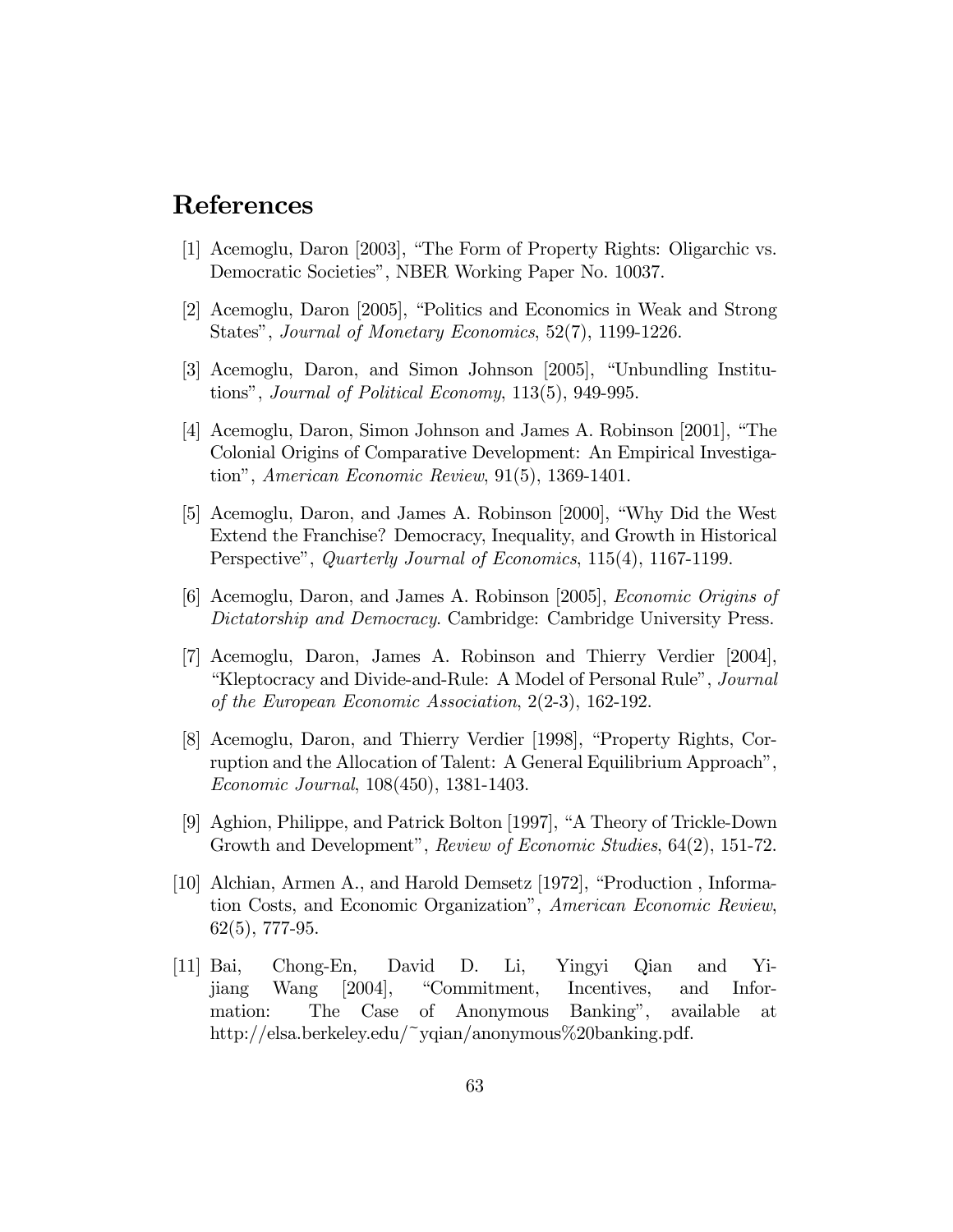- [12] Baker, George, Robert Gibbons and Kevin J. Murphy [2002], "Relational Contracts and the Theory of the Firm", Quarterly Journal of *Economics*,  $117(1)$ , 39-84.
- [13] Baklanoff; Eric [1975], *Expropriation of US Investments in Cuba, Mex*ico, and Chile, New York: Praeger Publishers.
- [14] Baland, Jean-Marie, Karl-Ove Moene and James A. Robinson, [2008], "Governance and Development" draft chapter for the Volume IV of the Handbook of Development Economics.
- [15] Banerjee, Abhijit V., and Andrew F. Newman [1993], "Occupational Choice and the Process of Development", Journal of Political Economy,  $101(2), 274-98.$
- [16] Barber; Malcolm [1994, The New Knighthood: A History of the Order *of the Temple*. London: Cambridge University Press.
- [17] Barzel, Yoram [1997], *Economic Analysis of Property Rights*, Cambridge: Cambridge University Press, second edition, pp. 1-2.
- [18] Bauer, Peter [1954], West African Trade, Cambridge: Cambridge University Press.
- [19] Baumol, William J. [1990], "Entrepreneurship: Productive, Unproductive, and Destructive", *Journal of Political Economy*, 98(5), 893-921.
- [20] Baunsgaard, Thomas and Michael Keen, [2005], "Tax Revenue and (or?) Trade Liberalization", typescript, IMF.
- [21] Besley, Timothy [1995]: "Property Rights and Investment Incentives: Theory and Evidence from Ghana", Journal of Political Economy,  $103(5)$ , 903-37.
- [22] Besley, Timothy, and Maitreesh Ghatak [2008], "Creating Collateral: The de Soto Effect and the Political Economy of Legal Reform", typescript, LSE.
- [23] Besley, Timothy, and Torsten Persson [2007], "The Origins of State Capacity: Property Rights, Taxation, and Politics", forthcoming in the American Economic Review.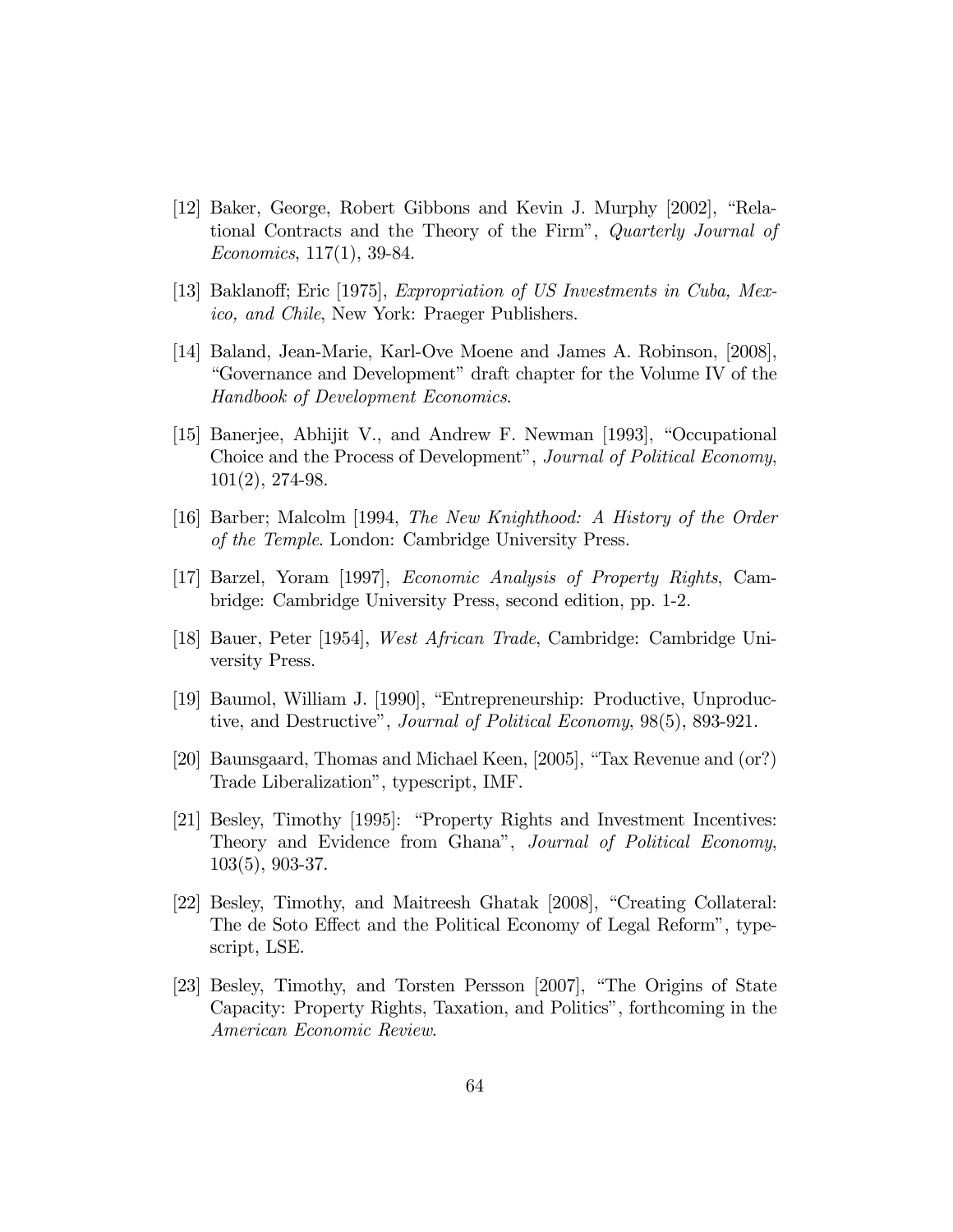- [24] Besley, Timothy, and Torsten Persson [2008], "State Capacity, Conflict and Development," paper to support Persson's Econometric Society Presidential Address.
- [25] Braguinsky, Serguey, and Roger B. Myerson [2007], "Capital and Growth with Oligarchic Property Rights", available at http://home.uchicago.edu/~rmyerson/research/oligarch.pdf.
- [26] DeLong, J. Bradford [2000], "Overstrong Against Thyself: War, the State, and Growth in Europe on the Eve of the Industrial Revolution", in Mancur Olson and Satu Kahkohnen, eds., A Not-So-Dismal Science: A Broader View of Economies and Societies, Oxford: Oxford University Press.
- [27] DeLong, J. Bradford, and Andrei Shleifer [1993], "Princes and Merchants: European City Growth Before the Industrial Revolution", Journal of Law and Economics,  $36(2)$ , 671-702.
- [28] De Soto, Hernando [2000], The Mystery of Capital: Why Capitalism Triumphs in the West and Fails Everywhere Else, New York: Basic Books and London: Bantam Press/Random House.
- "The  $[29]$  De Soto,  $[2001],$ Mystery of Hernando  $Cap$ ital",  $Finance$ and Development, IMF, available at http://www.imf.org/external/pubs/ft/fandd/2001/03/desoto.htm.
- [30] Diamond, Peter and James Mirrlees, [1971], "Optimal Taxation and Public Production: I Production Efficiency", American Economic Re*view*,  $61(1)$ , 8-27.
- [31] Dixit, Avinash K. [2004], Lawlessness and Economics: Alternative *Modes of Governance*, Princeton: Princeton University Press.
- [32] Djankov, Simeon, Edward Glaeser, Rafael La Porta, Florencio Lopez-de-Silanes and Andrei Shleifer [2003], "The New Comparative Economics", Journal of Comparative Economics, 31 (4), 595-619.
- [33] Engerman, Stanley L., and Kenneth L. Sokoloff [2002], "Factor Endowments, Inequality, and Paths of Development among New World Economies", *Economia*, Fall, 41-109.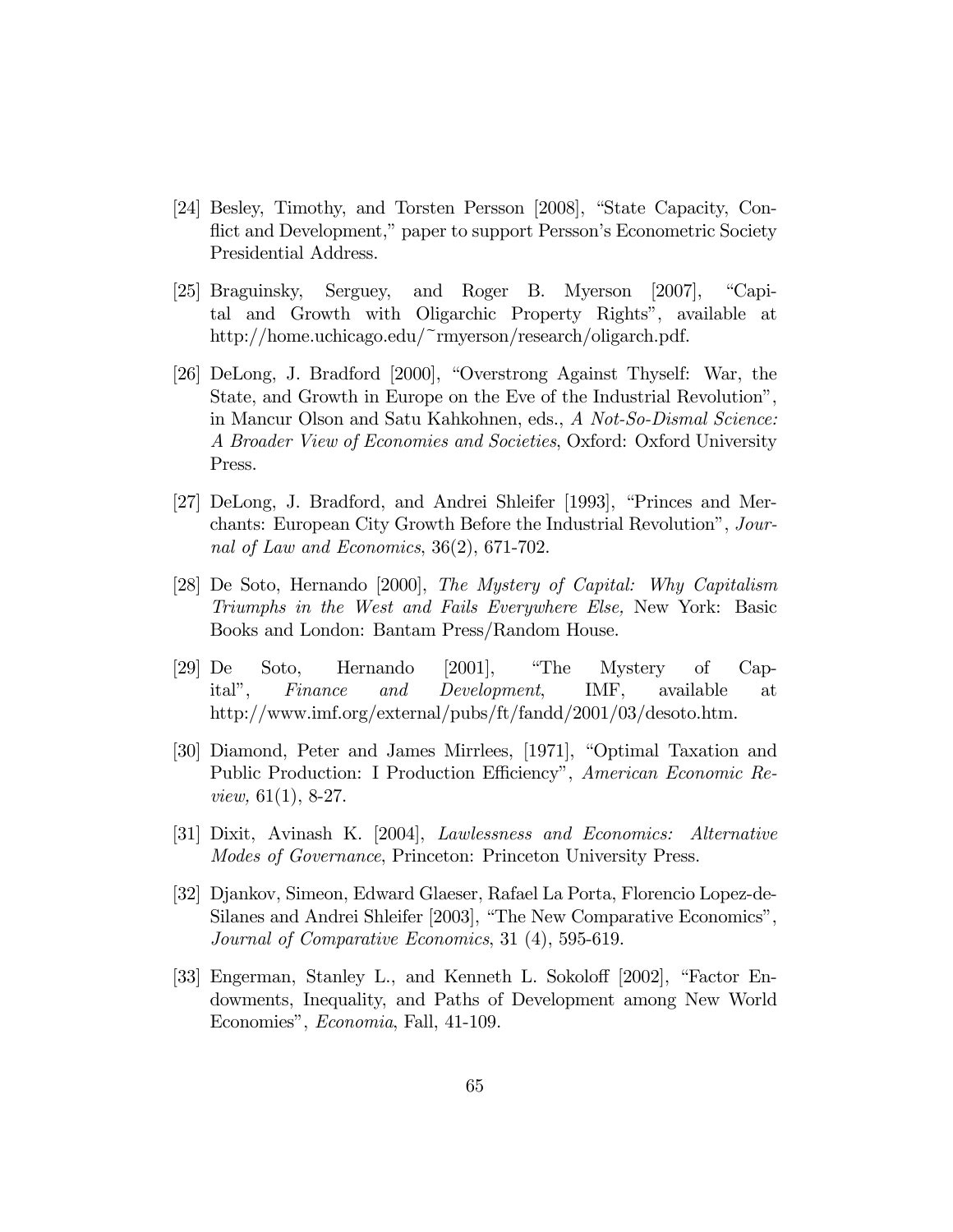- [34] Fafchamps, Marcel [2005], "Spontaneous Market Emergence and Social Networks", in Gabrielle Demange and Myrna Wooders, eds., Group Formation in Economics: Networks, Clubs and Coalitions, Cambridge: Cambridge University Press.
- [35] Field, Erica [2005], "Property Rights and Investment in Urban Slums", Journal of the European Economic Association, Papers and Proceedings,  $3(2-3), 279-290.$
- [36] Field, Erica [2007], "Entitled to Work: Urban Property Rights and Labor Supply in Peru", *Quarterly Journal of Economics*, 122(4), 1561-1602.
- [37] Field, Erica, and Maximo Torero [2006], "Do Property Titles Increase Credit Access Among the Urban Poor? Evidence from a Nationwide Titling Program", Working Paper, Harvard University, available at http://www.economics.harvard.edu/faculty/field/files/FieldTorerocs.pdf.
- [38] Galiani, Sebastian, and Ernesto Schargrodsky [2005], "Property Rights" for the Poor: Effects of Land Titling", Universidad Torcuato Di Tella, Business School Working Paper No. 06/2005.
- [39] Garfinkel, Michelle R., and Jaewoo Lee [2000], "Political Influence and the Dynamic Consistency of Policy", American Economic Review, 90(3), 649-666.
- [40] Glaeser, Edward I. and Andrei Shleifer, [2002], "Legal Origins," Quar*terly Journal of Economics*, 2002, 107(4), 1193-1229.
- [41] Glaeser, E., R. La Porta, and F. Lopez-de-Silanes and Andrei Shleifer, [2004], "Do Institutions Cause Growth?" Journal of Economic Growth,  $9(3), 271-303.$
- [42] Goldstein, Markus, and Christopher Udry [2008], "The Profits of Power: Land Rights and Agricultural Investment in Ghana", forthcoming, Journal of Political Economy.
- [43] Greif, Avner [1993], "Contract Enforceability and Economic Institutions in Early Trade: The Maghribi Traders' Coalition", American Economic *Review*, 83(3), 525-48.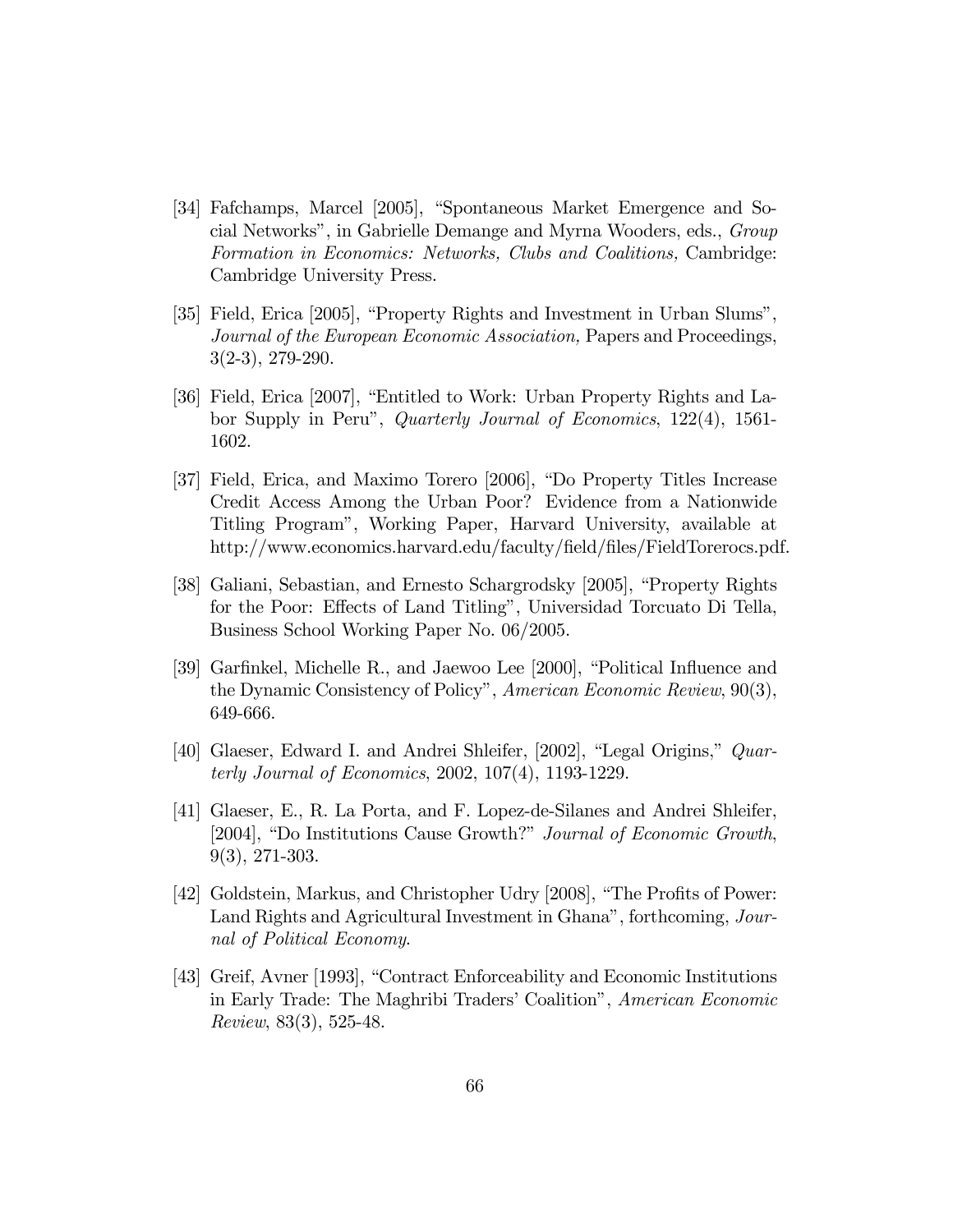- [44] Greif, Avner [2005], "Commitment, Coercion, and Markets: The Nature and Dynamics of Institutions Supporting Exchange", in Claude Menard and Mary M. Shirley, eds., *Handbook of New Institutional Economics*, Berlin: Springer.
- [45] Grossman, Gene, and Elhanan Helpman [1994], "Protection for Sale", American Economic Review, 84(4), 833-850.
- [46] Grossman, Herschel I., and Minseong Kim [1995], "Swords or Plowshares? A Theory of the Security of Claims to Property", Journal of Political Economy, 103(6), 1275-1288.
- [47] Grossman, Herschel I., and Suk Jae Noh [1994], "Proprietary Public Finance and Economic Welfare", Journal of Public Economics, 53(2), 187-204.
- [48] Grossman, Sanford J., and Oliver Hart [1986], "The Costs and Benefits" of Ownership: A Theory of Vertical and Lateral Integration", Journal of Political Economy,  $94(4)$ , 691-719.
- [49] Haber, Stephen, Noel Maurer and Armando Razo [2003], "When the Law Does not Matter: The Rise and Decline of the Mexican Oil Industry", Journal of Economic History,  $63(1)$ , 1-32.
- [50] Hanstad, Tim, T. Haque, and Robin Nielsen [2008], "Improving Land Access for India's Rural Poor", Economic and Political Weekly of India,  $43(10), 49-56.$
- [51] Hornbeck, Richard [2008]: "Good Fences Make Good Neighbors: Evidence on the Effects of Property Rights", typescript, MIT.
- [52] Hart, Oliver [1995], Firms, Contracts, and Financial Structure, New York: Clarendon Press.
- [53] Kydland, Finn E., and Edward C. Prescott [1977], "Rules Rather Than Discretion: The Inconsistency of Optimal Plans", Journal of Political *Economy*, 85(3), 473-91.
- [54] La Porta, Rafael, Florencio Lopez-de-Silanes, Andrei Shleifer and Robert W. Vishny [1998], "Law and Finance", Journal of Political Econ $omy, 106(6), 1113-1155.$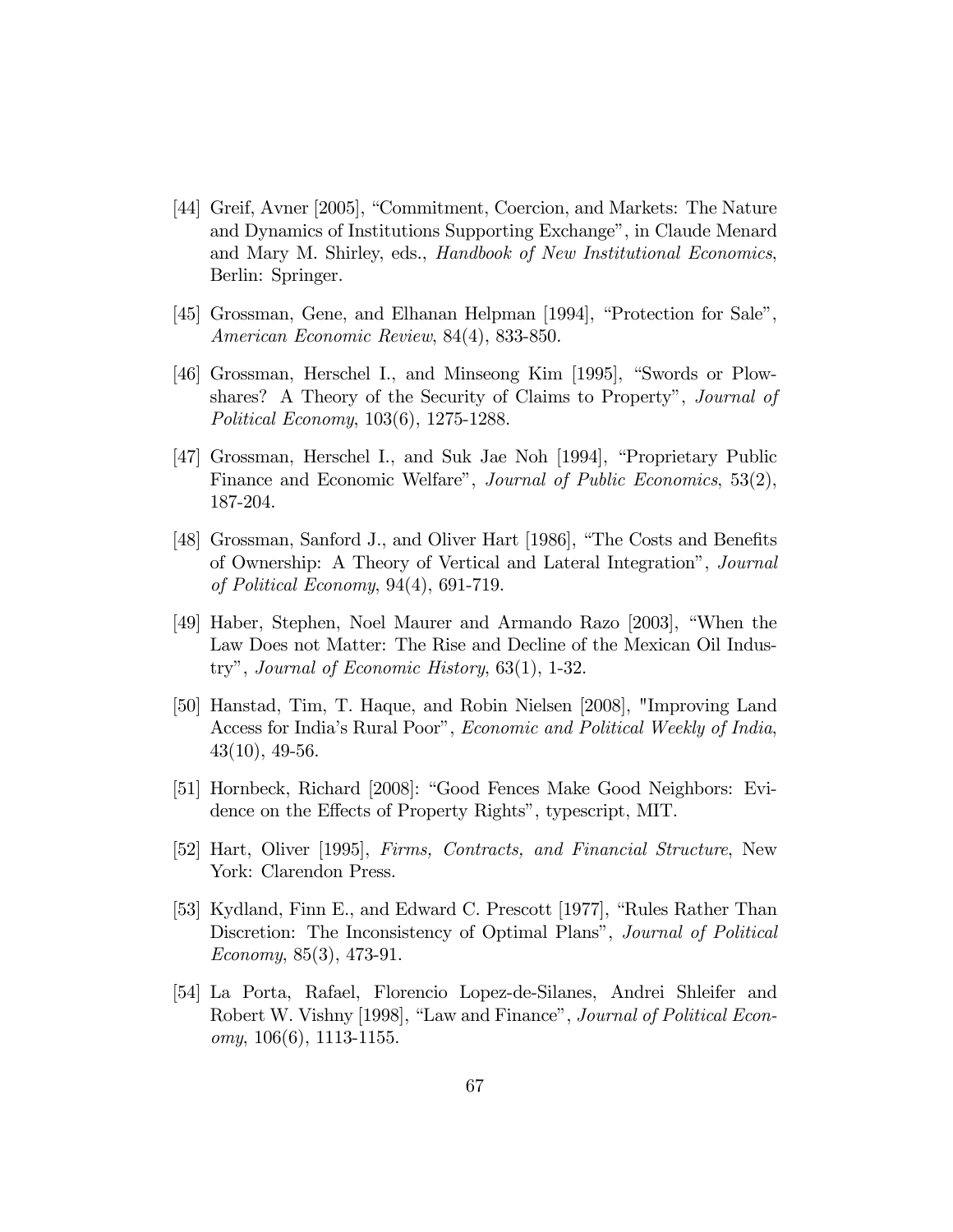- [55] Marceau, Nicolas, and Michael Smart [2003], "Corporate Lobbying and Commitment Failure in Capital Taxation", American Economic Review,  $93(1), 241-251.$
- [56] Martin, Sean, [2004] The Knights Templar. Harpenden: Barber Pocket Essentials.
- [57] Mehlum, Halvor, Karl Moene and Ragnar Torvik [2006], "Institutions and the Resource Curse", *Economic Journal*, 116(508), 1-20.
- [58] Moselle, Boaz, and Benjamin Polak [2001], "A Model of a Predatory State", Journal of Law, Economics, and Organization, 17(1), 1-33.
- [59] Murphy, Kevin M., Andrei Shleifer and Robert W. Vishny [1991], "The Allocation of Talent: Implications for Growth", Quarterly Journal of *Economics*,  $106(2)$ , 503-30.
- [60] North, Douglass C. [1990], *Institutions, Institutional Change and Eco*nomic Performance, Cambridge: Cambridge University Press.
- [61] North, Douglass C., and Robert Paul Thomas [1973], The Rise of the Western World: A New Economic History, New York: Cambridge University Press.
- [62] North, Douglass C., and Barry R. Weingast [1989], "Constitutions and Commitment: The Evolution of Institutional Governing Public Choice in Seventeenth-Century England", Journal of Economic History, 44(4), 803-832.
- [63] Nozick, Robert [1974], Anarchy, State, and Utopia, New York: Basic Books.
- [64] Olson, Mancur [1993], "Dictatorship, Democracy, and Development", American Political Science Review, 87(3), 567-576.
- [65] Persson, Torsten and Guido Tabellini, [2000], *Political Economics: Ex*plaining Economic Policy, Cambridge: MIT Press.
- [66] Platteau, Jean-Philippe [2000], *Institutions, Social Norms, and Eco*nomic Development, Amsterdam: Harwood Academic Publishers.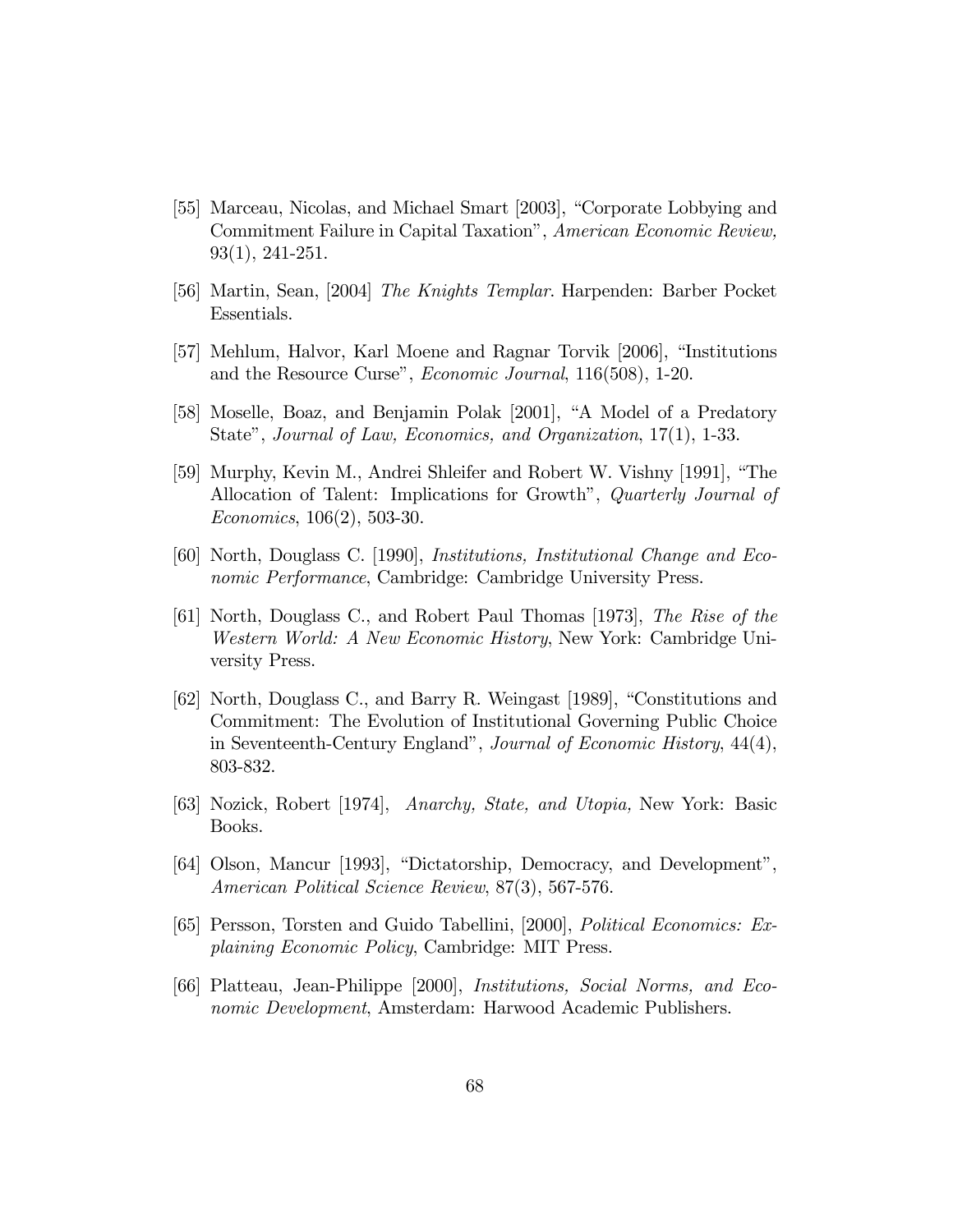- [67] Qian, Yingyi, and Barry R. Weingast [1997], "Federalism as a Commitment to Preserving Market Incentives", Journal of Economic Perspec*tives*,  $11(4)$ , 83-92.
- [68] Pande, Rohini, and Christopher Udry [2005], "Institutions and Development: A View from Below", Economic Growth Center Discussion Paper No. 928, Yale University.
- [69] Rajan, Raghuram G., and Luigi Zingales [1998], "Which Capitalism? Lessons from the East Asian Crisis", Journal of Applied Corporate Finance, Fall.
- [70] Rajan; Raghuram G. and Luigi Zingales, [2003] "The Emergence of Strong Property Rights: Speculations from History," NBER Working Paper 9478.
- [71] Sachs, Jeffrey D., and Andrew M. Warner [2001], "The Curse of Natural Resources", European Economic Review, 45(4-6), 827-838.
- [72] Scheiber; Henry, [1973] "Property Law, Expropriation, and Resource Allocation by Government: The United States, 1789-1910," The Journal of Economic History,  $33(1)$ ,  $232-251$ .
- [73] Searingen, Will [1990], *Algeria's Food Security Crisis*. Middle East Report, 166, 21-25.
- [74] Skaperdas, Stergios [1992], "Cooperation, Conflict, and Power in the Absence of Property Rights", American Economic Review, 82(4), 720-739.
- [75] Singh, Inderjit, Lyn Squire and John Strauss [1986], Agricultural Household Models: Extensions, Applications, and Policy, Baltimore: Johns Hopkins University Press for the World Bank.
- [76] Sonin, Konstantin [2003], "Why the Rich May Favor Poor Protection of Property Rights", Journal of Comparative Economics, 31(4), 715-731.
- [77] Wang, Shing-Yi [2008], "Credit Constraints, Job Mobility and Entrepreneurship: Evidence from a Property Reform in China", typescript, NYU.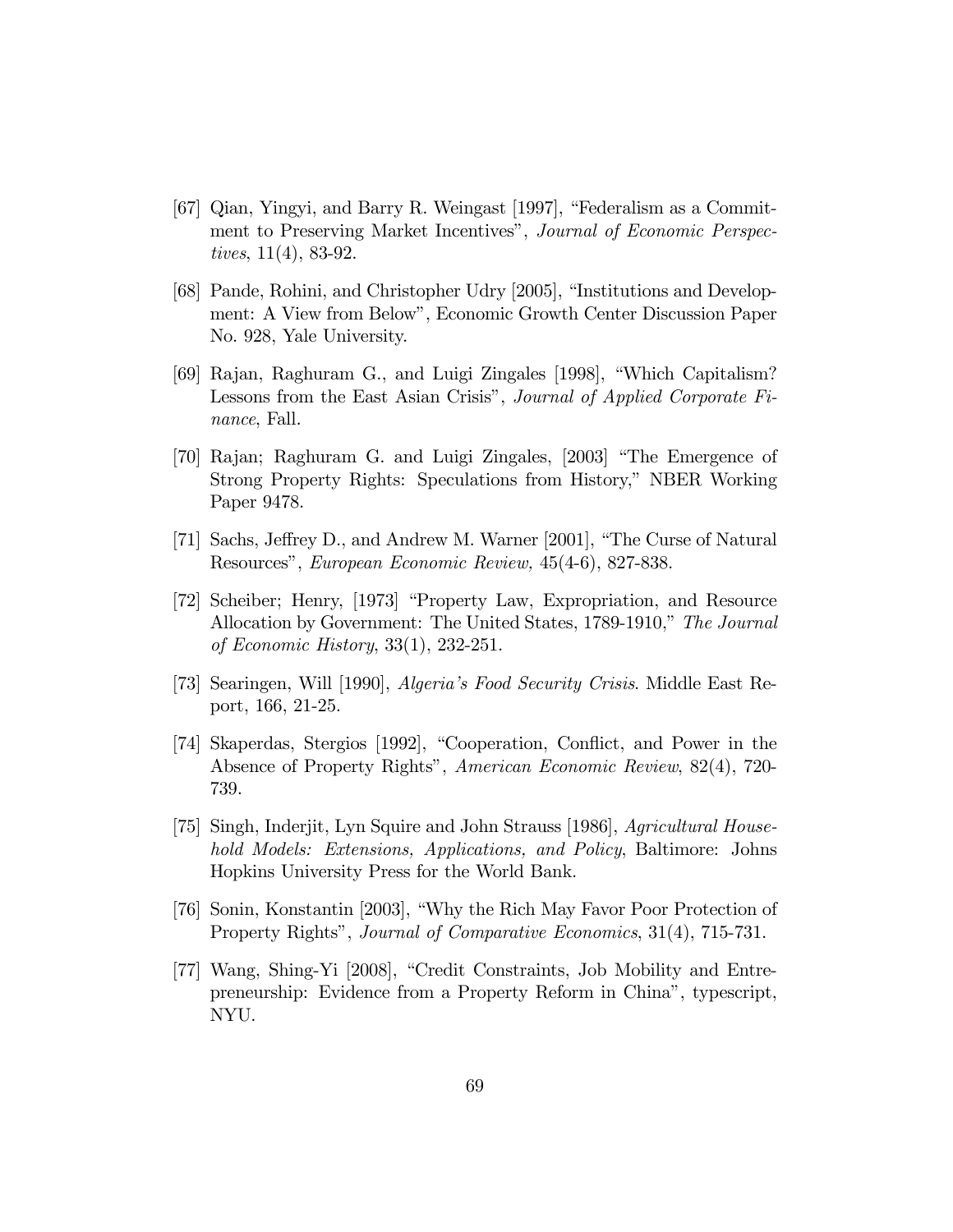- [78] Weingast, Barry R. [1997], "The Political Foundations of Democracy and the Rule of Law", American Political Science Review, 91(2), 245-263.
- [79] Weiss, Laurence, [1976], "The Desirability of Cheating Incentives and Randomness in the Optimal Income Tax," Journal of Political Economy, 84(6), 1343-52.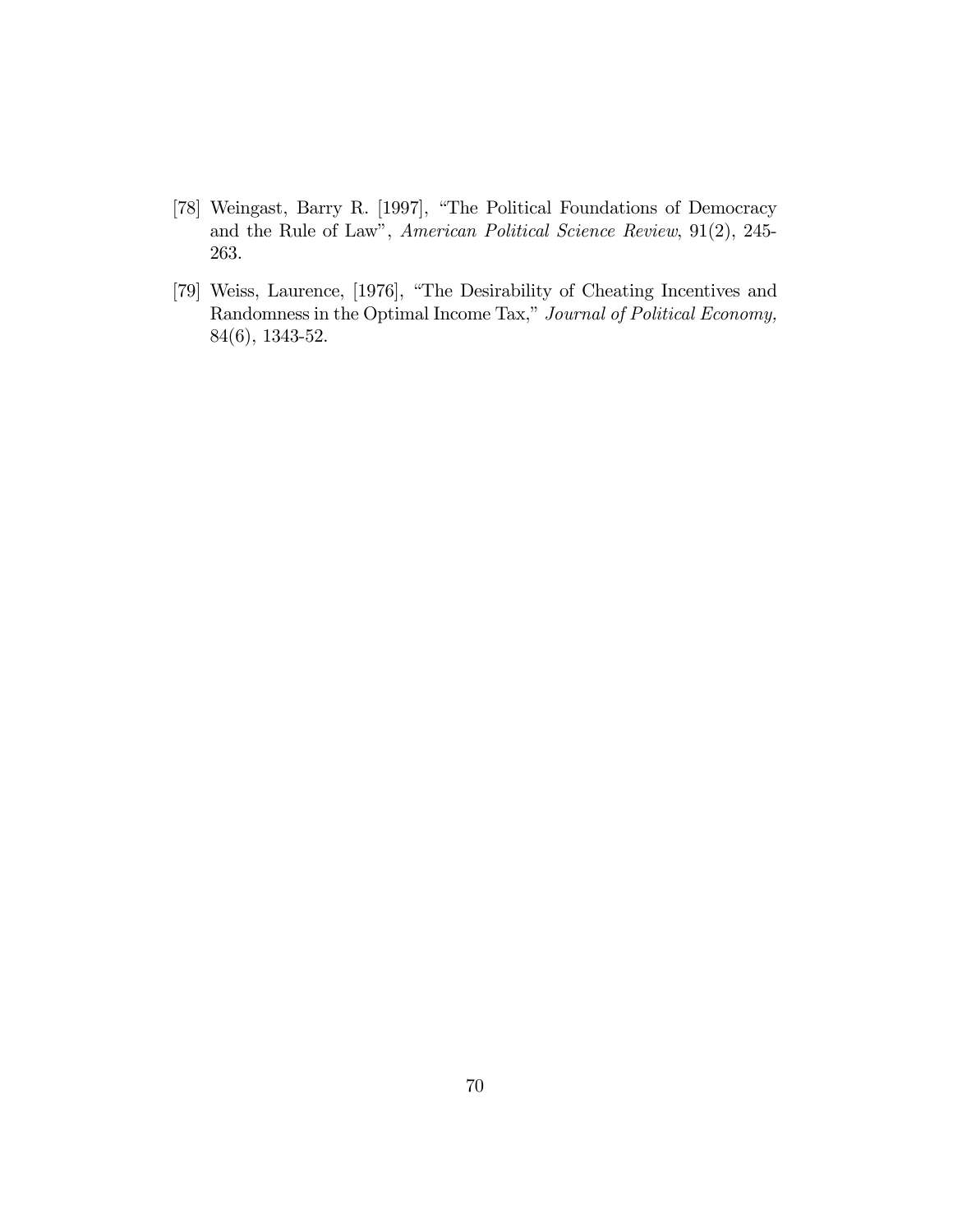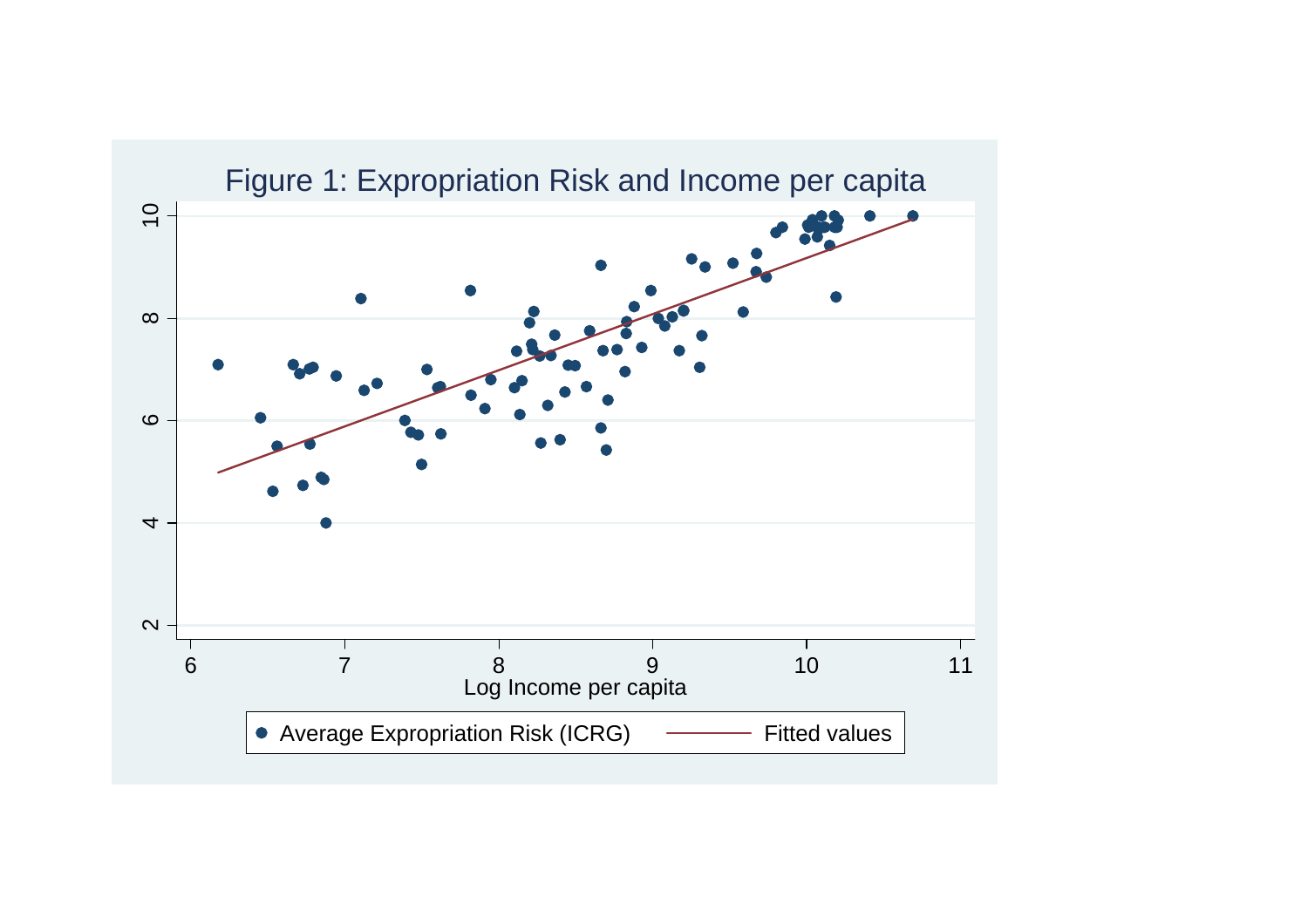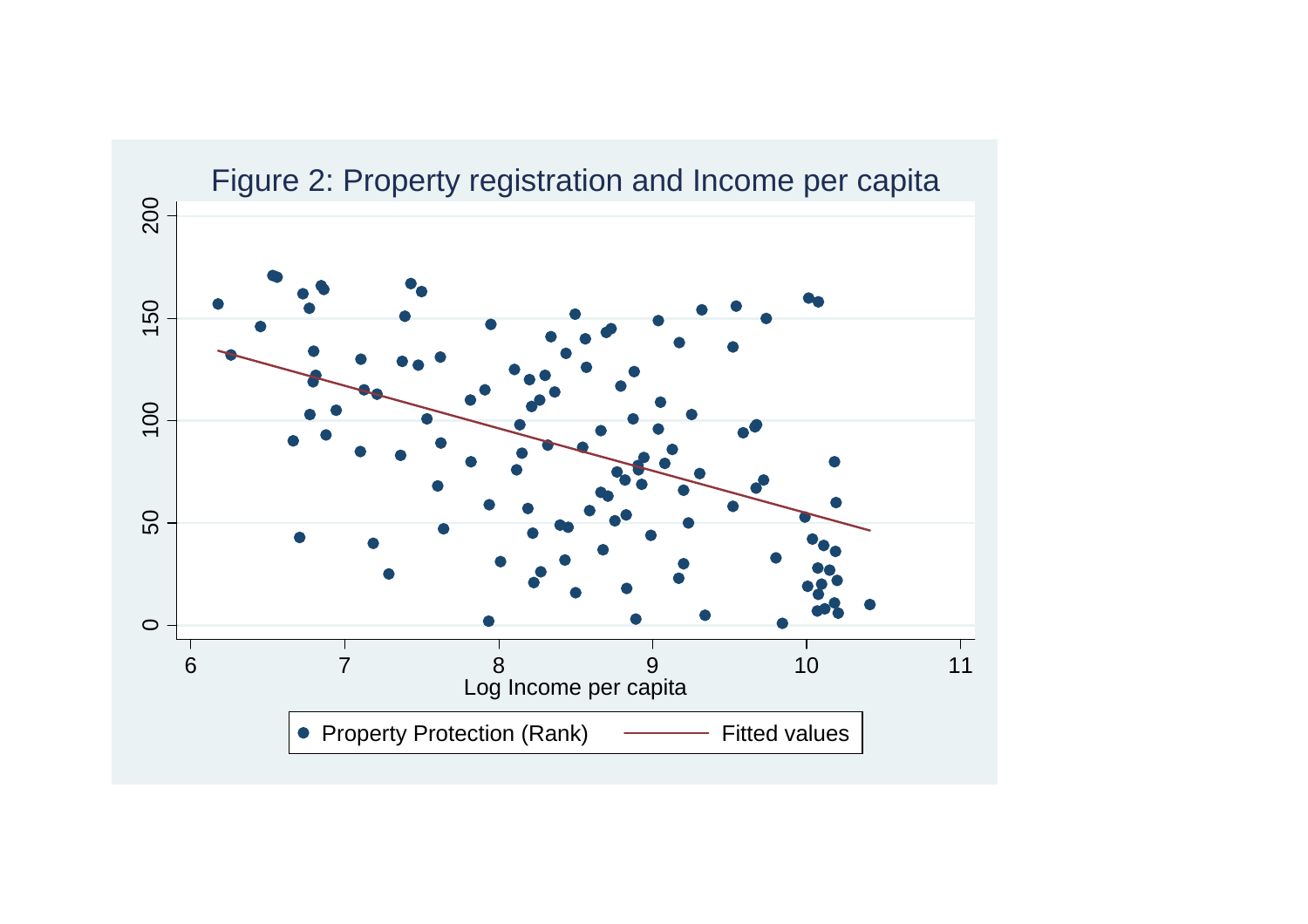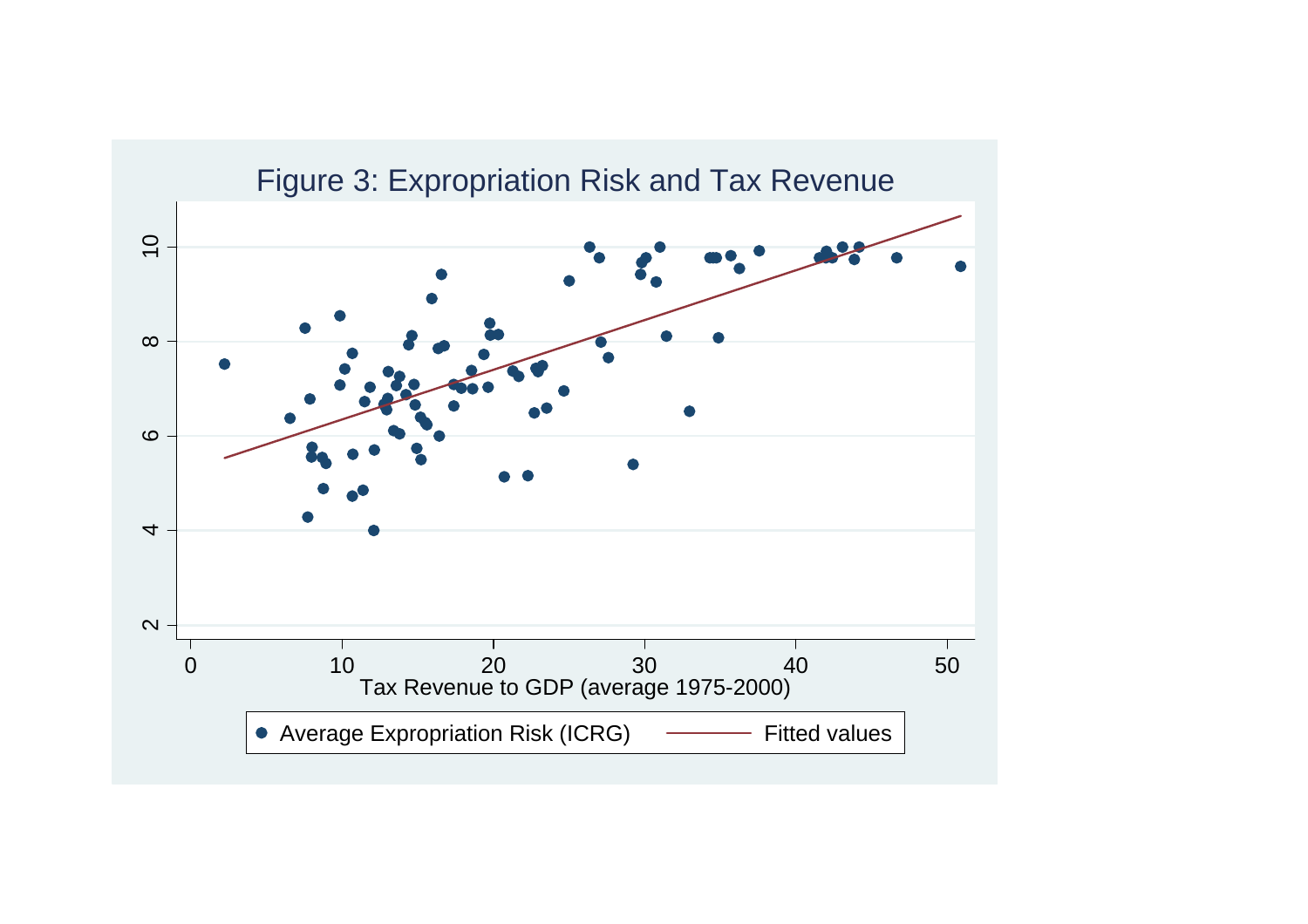| Table 1: Expropriations in Selected Countries |                                                                                                                                                                                                                                                                                                                                                                                                                                                                                                                                           |
|-----------------------------------------------|-------------------------------------------------------------------------------------------------------------------------------------------------------------------------------------------------------------------------------------------------------------------------------------------------------------------------------------------------------------------------------------------------------------------------------------------------------------------------------------------------------------------------------------------|
| France, 1307-1312                             | From 1307 onwards, Philip IV of France seized assets of the Knight Templars to alleviate France's serious<br>financial problems. Five years later, Pope Clement V, pressured by the French King, abolished the order<br>and transferred part of their assets to the Hospitallers. The value of the seized assets were likely<br>significant as the Knights Templars operated the first known international banking network using their<br>military strongholds.                                                                           |
| England, 1536-1541                            | Between 1536 and 1541 King Henry VIII expropriated monasteries in England and took over their land,<br>amounting by some estimates to over 30 percent of the land holdings in England at that time. Some of<br>the land and buildings went into the ownership of the crown, others were sold to the gentry. One of the<br>unwanted side-effects of the expropriation was the creation of a powerful upper class in England which<br>became a serious restriction on the King's policies thereafter.                                       |
| United States, 1870-1910                      | Expropriation was commonly used as an instrument of public policy, designed to subsidize private<br>enterprises in Railway construction, Milling and Mining. Expropriations and legislation supporting them<br>were common in the United States at that time. Colorado's constitutional convention of 1875-76, for<br>example, stated that private property might be taken for "private ways of necessity,  reservoirs, drains,<br>flumes, or ditches on or across lands of others, for mining, milling, domestic, or sanitary purposes". |
| Mexico, 1936-1938                             | As part of President Cardenas six year plan, the Mexican government expropriated direct investments in<br>Agriculture, Railway and particularly Petroleum. Estimates of the Brookings institution put the value of<br>expropriated properties belonging to US citizens to over \$300 million. The reaction was an Anglo-<br>American boycott, decreasing oil exports and eventually a devaluation of the peso. Foreign direct<br>investment contracted by more than two thirds between 1935 and 1940.                                     |
| Iran, 1951                                    | British oil production facilities in Iran were expropriated under Prime Minister Mohammad Massadeq.<br>In response, Britain boycotted Iranian oil depriving the country from its largest market. Supported by<br>the US and England, pro-monarchy forces toppled the government in 1953.                                                                                                                                                                                                                                                  |
| Egypt, 1956                                   | Following a withdrawal of American and British finance for the Aswan Dam, President Nasser<br>nationalized the Suez Canal in 1956. The nationalisation was the trigger to an armed conflict in the<br>region including Isreal, France and Britain and the occupation of Egypt.                                                                                                                                                                                                                                                            |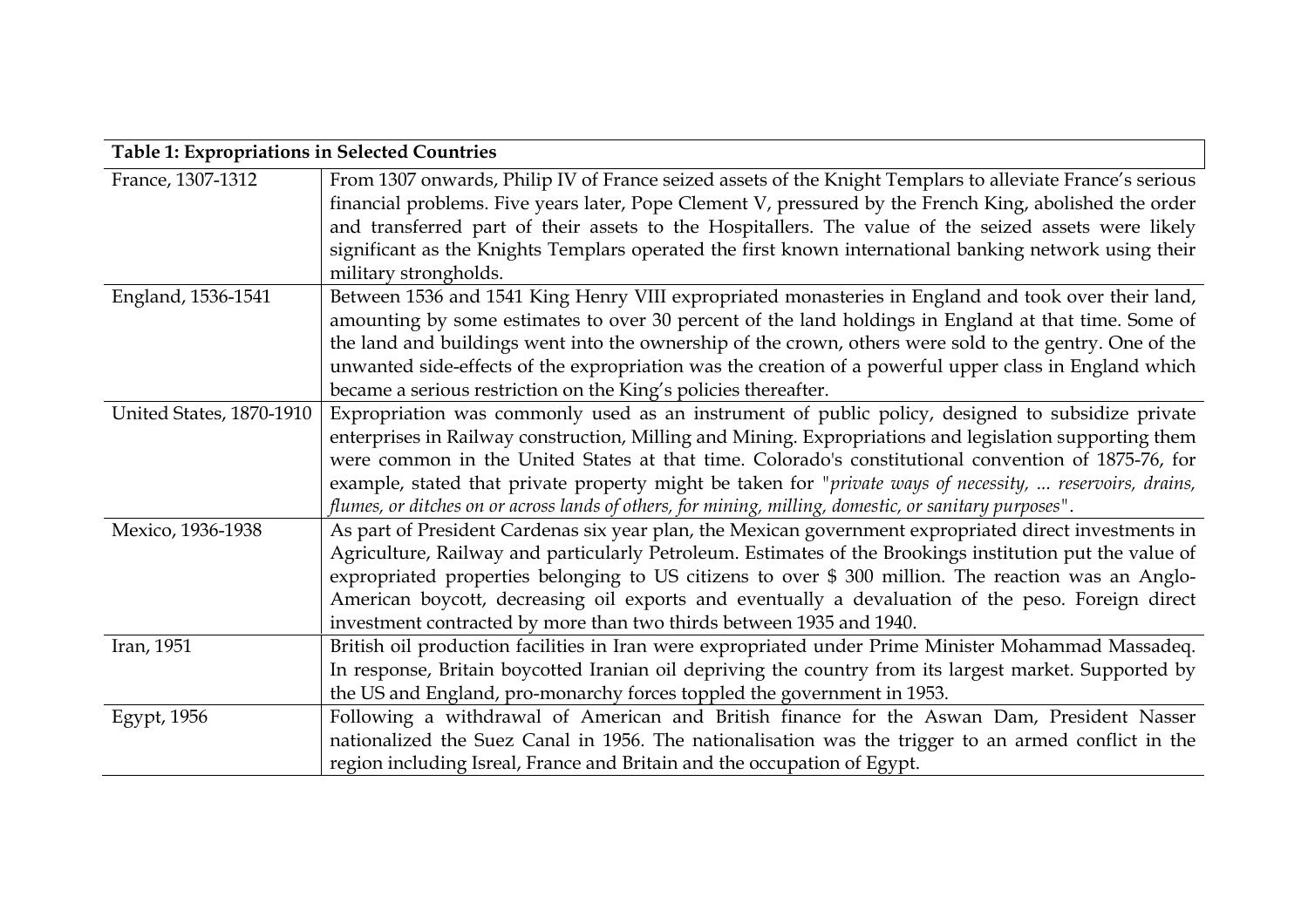| Cuba, 1959-1960                                                                                                                         | Following the Cuban Revolution in 1958, the Cuban government seized properties belonging to US             |  |  |  |
|-----------------------------------------------------------------------------------------------------------------------------------------|------------------------------------------------------------------------------------------------------------|--|--|--|
|                                                                                                                                         | nationals with an estimated value of \$1.8 billion. This was a higher amount than the total amount         |  |  |  |
|                                                                                                                                         | expropriated by all other Communist countries combined. The sectors most affected were public              |  |  |  |
|                                                                                                                                         | services, Sugar growing and milling and Oil refining. The US government sanctions Cuba from the 1960s      |  |  |  |
|                                                                                                                                         | onwards. Disruption in trade was enormous as trade links with the US were close. The World Bank            |  |  |  |
|                                                                                                                                         | estimates that real GDP per capita was steadily decreasing for at least a decade after the expropriation.  |  |  |  |
| Algeria, 1971-1980                                                                                                                      | In 1971, President Boumediene inaugurated the "agrarian revolution" - a large scale land reform which      |  |  |  |
|                                                                                                                                         | aimed at partial redistribution and nationalization of large land holdings. Absentee landowners were to    |  |  |  |
|                                                                                                                                         | be entirely expropriated. While a significant share of landowners avoided redistribution, over 1.3 million |  |  |  |
|                                                                                                                                         | hectares had been distributed to nearly 100,000 beneficiaries by 1980. In the period following the         |  |  |  |
|                                                                                                                                         | reforms, productivity dropped drastically and agrarian production suffered. Partial reversal of reforms    |  |  |  |
|                                                                                                                                         | in the 1980s could not prevent heavy dependence on imports and rising food prices followed by social       |  |  |  |
|                                                                                                                                         | unrest.                                                                                                    |  |  |  |
| Chile, 1971                                                                                                                             | Led by President Allende, the Chilean government expropriated US copper mining companies of assets         |  |  |  |
|                                                                                                                                         | worth more than \$500 million. Expropriations were carried out through a constitutional amendment          |  |  |  |
|                                                                                                                                         | approved by the Chilean Congress in 1971. The case triggered conflict with the US companies and            |  |  |  |
|                                                                                                                                         | government and was followed by withdrawal of credit.                                                       |  |  |  |
| Zimbabwe, 2000-2001                                                                                                                     | When the political mood seemed to swing against him in February 2000, Zimbabwe's president Mugabe          |  |  |  |
|                                                                                                                                         | launched a programme of land redistribution. The relatively chaotic programme was spearheaded by his       |  |  |  |
|                                                                                                                                         | party's paramilitary wing who began occupying white owned farms around the country. The land was           |  |  |  |
|                                                                                                                                         | taken, divided and sold or given to peasants and party supporters. In the years following the              |  |  |  |
|                                                                                                                                         | expropriation, Zimbabwe's economy featured negative growth and rising levels of inflation. The country     |  |  |  |
|                                                                                                                                         | has increasingly become dependant on food aid.                                                             |  |  |  |
| Sources: Martin (2004), Barber (1994), Rajan and Zingales(2003); Scheiber (1973); Baklanoff (1975); Searingen (1990); World Development |                                                                                                            |  |  |  |
| Indicators.                                                                                                                             |                                                                                                            |  |  |  |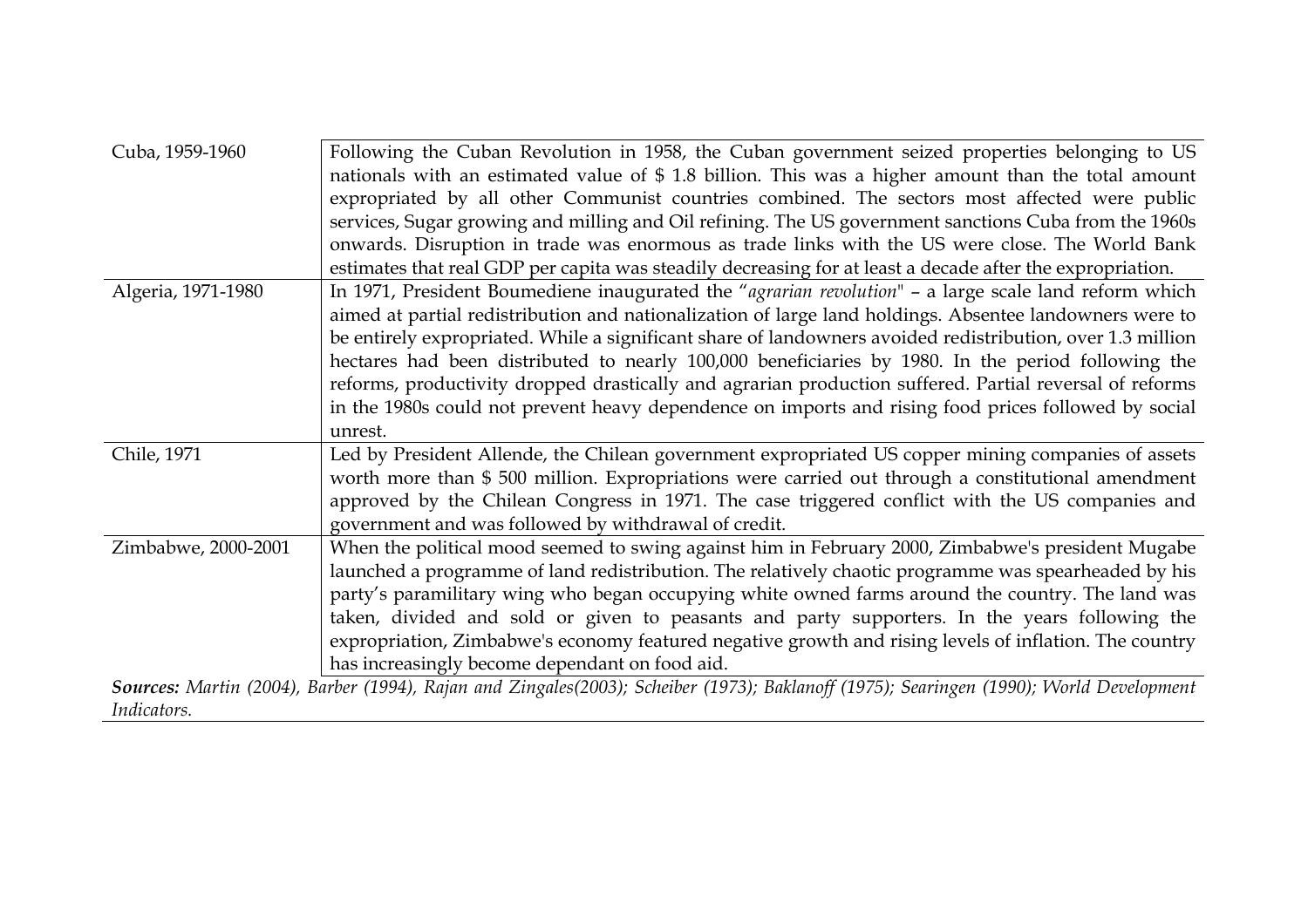|                                                             | (1)                    | (2)                    | (3)                    | (4)                  | (5)                   |
|-------------------------------------------------------------|------------------------|------------------------|------------------------|----------------------|-----------------------|
| <b>High Constraints</b><br>on the Executive<br>(Polity IV)) | $-2.249***$<br>(0.515) |                        |                        |                      | $-1.545**$<br>(0.644) |
| <b>Settler Mortality</b>                                    |                        | $-0.001***$<br>(0.000) |                        |                      | $-0.001**$<br>(0.000) |
| Average years in<br>civil conflict 1945-<br>1997 (COW)      |                        |                        | $-5.359***$<br>(1.238) |                      | $-3.029**$<br>(1.409) |
| Oil Exporter                                                |                        |                        |                        | $-0.790*$<br>(0.453) | 0.122<br>(0.494)      |
| Observations<br>R-squared                                   | 123<br>0.154           | 64<br>0.105            | 129<br>0.149           | 122<br>0.022         | 61<br>0.265           |

**Notes:** Dependent variable is Average Expropriation Risk from the International Country Risk Guide for years 1984 through 1997. Robust standard errors in parentheses: \* significant at 10%; \*\* significant at 5%; \*\*\* significant at 1%

**Table 2: Cross-Sectional Determinants of Expropriation Risk**